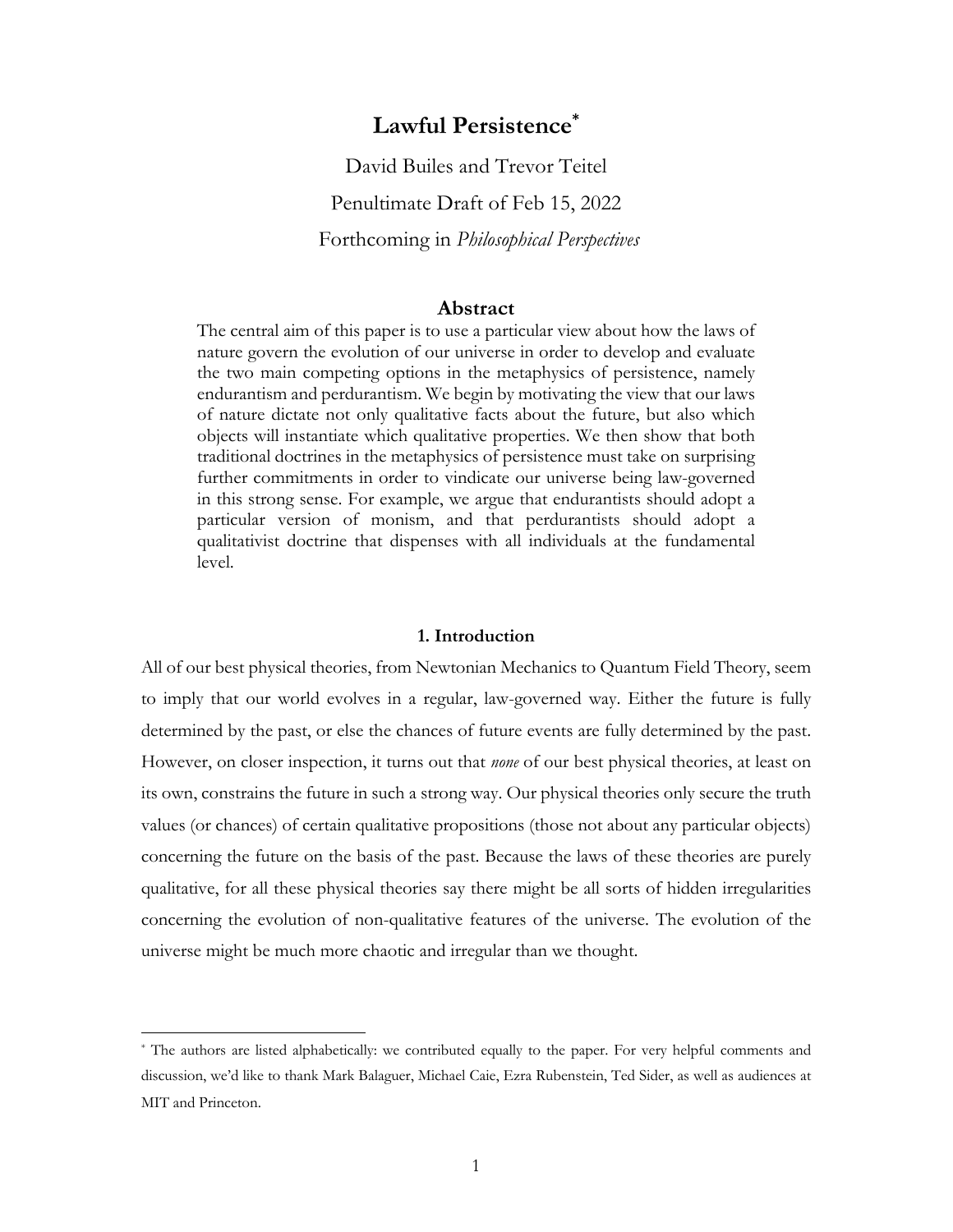We'll begin by making the distinction between qualitative and non-qualitative regularities more precise. We'll then motivate the view that our universe is law-governed in both of these respects. Our central aim in what follows is to use this strong notion of being law-governed in order to develop and evaluate the two main options in the debate over the metaphysics of persistence, namely endurantism and perdurantism. We'll see that each of these views must take on surprising further commitments in order to vindicate the non-qualitative regularity of the universe. For example, we'll see that arguably perdurantists must also adopt a qualitativist doctrine that eschews individuals at the fundamental level, and that endurantists have reason to adopt a particular version of monism. Our central goal in what follows is to develop and assess the best endurantist and perdurantist packages of views that secure the non-qualitative regularity of the universe. Our hope is that developing and assessing these competing views will serve to advance what currently feels like a dead-locked debate between endurantists and perdurantists.

What are these two positions? Numerous definitions are out there, and the details can get quite delicate. Perdurantists hold that the fundamental individuals are instantaneous temporal stages, each of which exists at only a single time. Facts about how objects persist across time hold in virtue of facts concerning certain sequences of such instantaneous stages.<sup>1</sup> Endurantism, by contrast, countenances fundamental individuals that exist at multiple times, and are wholly present whenever they exist. For our purposes, just these minimal characterizations of the views will suffice. How to state a precise positive vision behind endurantism is hotly contested: some appeal to a primitive notion of exact location, and others cash out the theory by appealing to presentism, among other options. <sup>2</sup> Fortunately, we need

<sup>1</sup> There is a third position in the metaphysics of persistence, sometimes called "exdurantism" or "stage theory," which agrees with perdurantism on these two points. The main disagreement between stage theory and perdurantism concerns whether ordinary English words like 'table' and 'banana' refer to three-dimensional objects or four-dimensional objects. However, their fundamental ontology is the same. Because their fundamental ontology is the same, all of our arguments concerning perdurantism apply equally well to the stage theory.

<sup>2</sup> See Sider (2001) for a canonical definition of the two views. See Merricks (1995) for an alternative, which ties endurantism to presentism. See Magidor (2016) for a critical overview of the traditional arguments in the debate, and an argument that they often fail to distinguish the two views. We take our arguments to avoid this worry.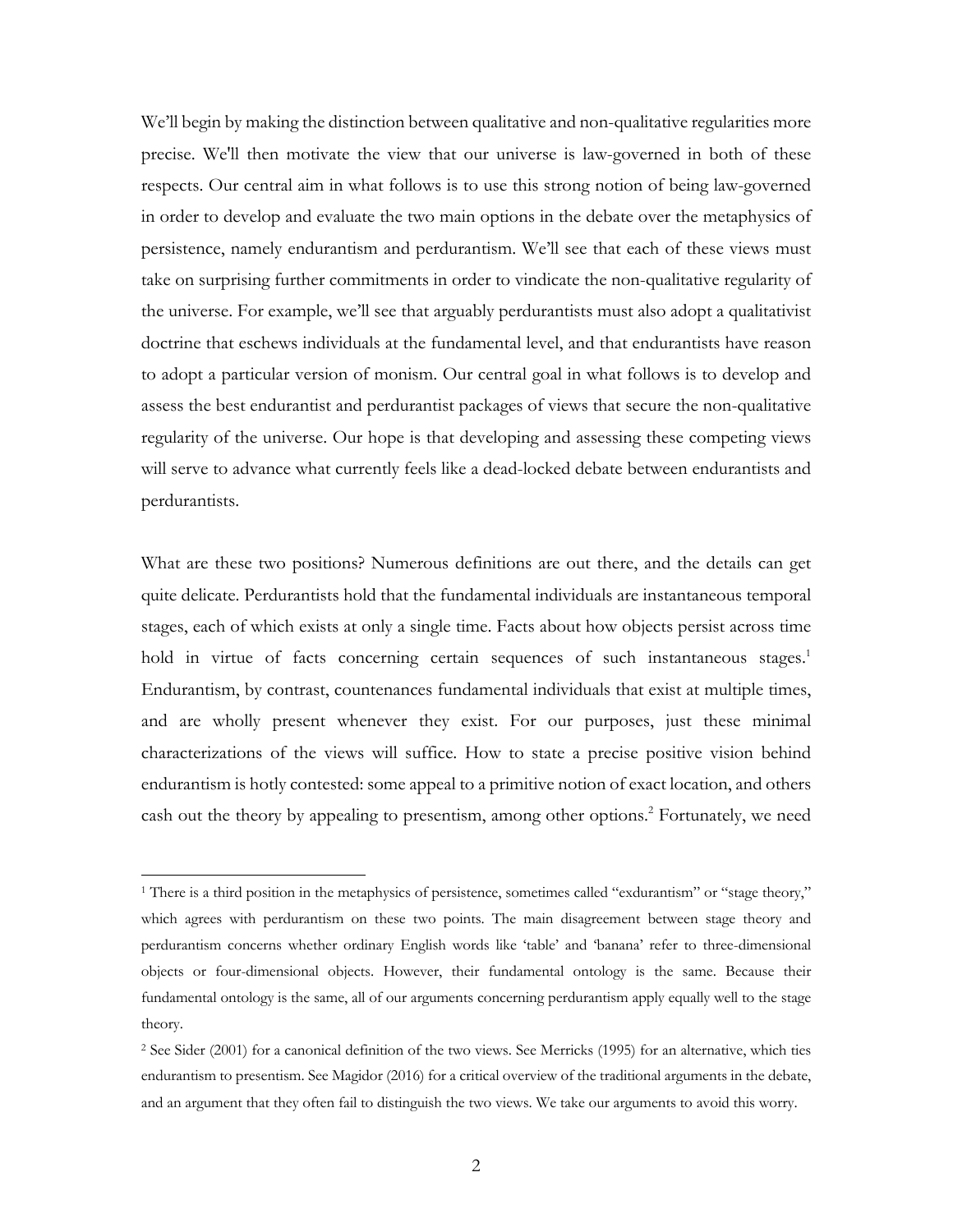not take a stand on this issue here: our arguments will not turn on the details of how precisely these two competing views get characterized.

One last preliminary before we get going. Throughout, we'll be restricting our attention to the fundamental facts that are described by our best physical theories (e.g. those about particles, spacetime points, or perhaps the universe as a whole). We won't be considering facts about ordinary macroscopic objects like tables or chairs, whatever these facts turn out to amount to. Given the standard view that non-fundamental facts supervene on fundamental facts, this restriction won't affect any of our arguments. If the laws of physics, together with the past, determine the truth value (or chance) of every fundamental qualitative fact, they will also determine the truth value (or chance) of every non-fundamental qualitative fact. After all, qualitative non-fundamental facts supervene on qualitative fundamental facts. Moreover, if the laws of physics, together with the past, determine the truth value (or chance) of *every*  fundamental fact, they will also determine the truth value (or chance) of every nonfundamental fact. Every non-fundamental fact, whether it's qualitative or not, supervenes on the totality of fundamental facts.<sup>3</sup>

# **2. How Might Laws Govern?**

Let us start by defining the various respects in which our universe might be law-governed.<sup>4</sup> Distinguish *qualitative* propositions, which aren't about any particular objects, from all of the rest (which we'll interchangeably call *haecceitistic* or *non-qualitative* propositions). For example, the proposition that someone is standing is qualitative, but the proposition that Larry is standing is haecceitistic. Call a property *F* qualitative just in case the proposition that something has *F* is qualitative; call all other properties non-qualitative or haecceitistic (e.g. the property of *being Alice* is non-qualitative, but the property of *being red* is qualitative).

<sup>3</sup> Hawthorne (2006) argues against full determinism (determinism with respect to both qualitative and nonqualitative facts) by reference to ordinary macroscopic objects. Since we are inclined to accept full determinism for fundamental facts, as well as the claim that non-fundamental facts supervene on fundamental facts, we are inclined to *modus tollens* these arguments, by construing them as arguments against the existence of ordinary macroscopic objects.

<sup>4</sup> The definitions in this section closely mirror and build on those in Teitel (2019).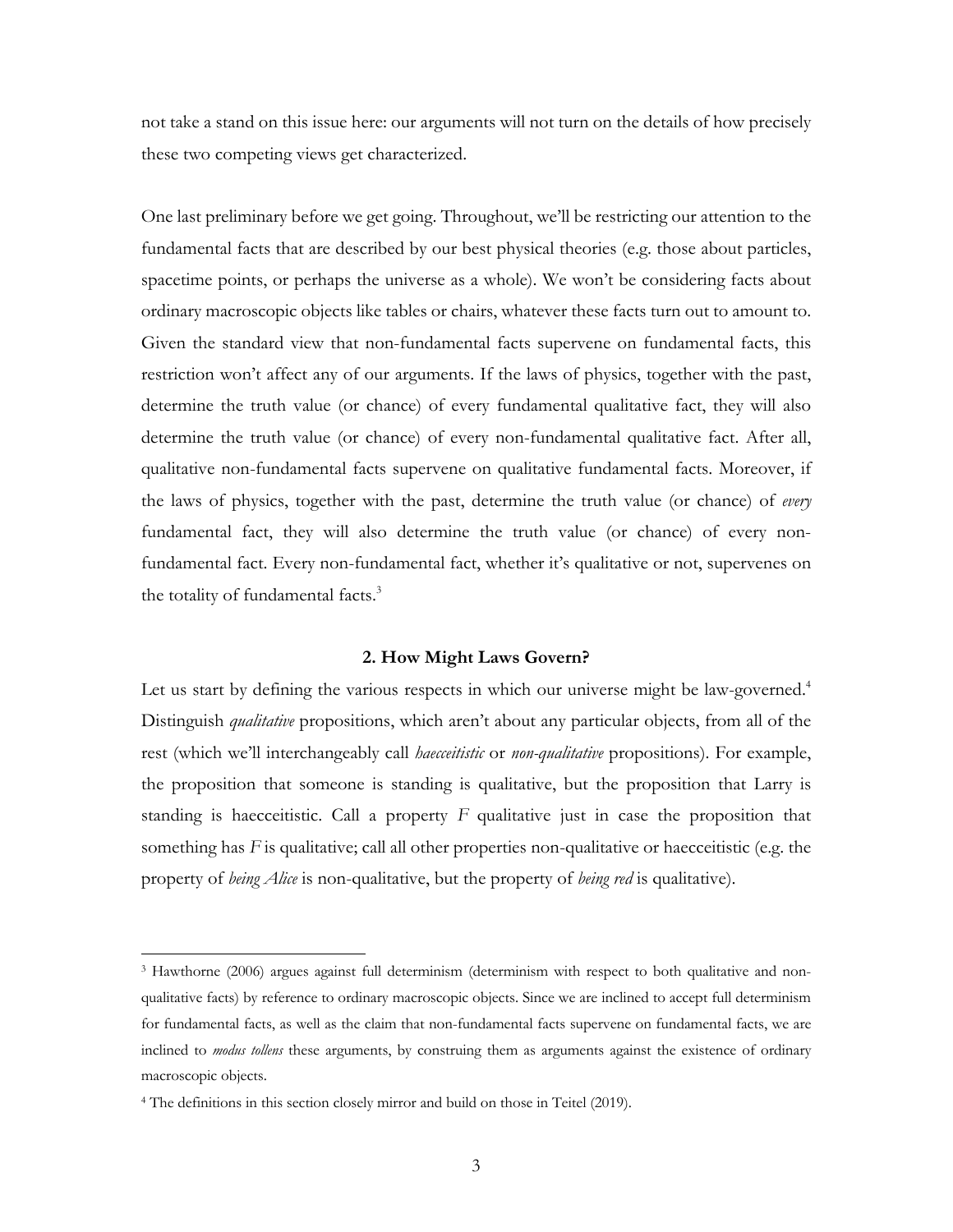We will also need the notion of two worlds being *qualitative time-slice duplicates*. For any world *w*, let a *temporal foliation* of *w* be a function  $t<sub>w</sub>$  defined on a subset of ℝ, such that, (i) for every real number *r* in its domain,  $t_w(r)$  is some time-slice of *w*, (ii) for any real numbers *r* and *r'* in  $t_w$ 's domain, where  $r > r'$ ,  $t_w(r)$  is  $r-r'$  units of time after  $t_w(r')$ , and (iii) for every time-slice of *w*, there exists some  $r$  such that  $t_w(r)$  is identical to that time-slice. Utilizing this definition, we may say that *w* and *w'* are qualitative time-slice duplicates just in case there exist temporal foliations  $t_w$  and  $t_w$ ' of *w* and  $w'$  that are defined on the same subset of ℝ, such that for every real number *r* in the domains of  $t_w$  and  $t_w$ ,  $t_w(r)$  and  $t_w(r')$  have all of the same qualitative intrinsic properties.<sup>5</sup>

With these definitions in hand, we can formulate two notions of determinism:

**Full Determinism**: For all metaphysical possibilities *w* and *w'* where *L* is true, if there is a time *t* at both *w* and *w'* such that the history of *w* up to *t* has the same intrinsic properties as the history of *w'* up to *t*, then *w* and *w'* agree on the truth value of every proposition.

**Qualitative Determinism**: For all metaphysical possibilities *w* and *w'* where *L* is true, if there is a time *t* at *w* and a time *t'* at *w'* such that the history of *w* up to *t* has the same *qualitative* intrinsic properties as the history of *w'* up to *t'*, then *w* and *w'* are qualitative time-slice duplicates.<sup>6</sup>

<sup>5</sup> In this paragraph and in the definitions to follow we are taking for granted that the worlds at issue can be foliated into times. In doing so we are ignoring certain general relativistic worlds that don't admit of anything like a Cauchy surface (the natural analogue of a time in a relativistic setting), as is common in discussions of the hole argument. Relativistic worlds that can be foliated into times of course admit of infinitely many such foliations. The definitions that follow still work as intended at such worlds.

<sup>6</sup> Determinism, in either its full or qualitative guise, is often formulated so as to be time-symmetric rather than future directed (see, for example, Teitel 2019, 353). We formulate determinism in a time-asymmetric way in order to have analogous definitions concerning stochastic laws, which are not time-symmetric. Still, none of our arguments below will crucially turn on this choice-point when defining determinism. For further discussion of distinctions analogous to qualitative vs. full determinism, see Belot (1995), Brighouse (1997), and Melia (1999).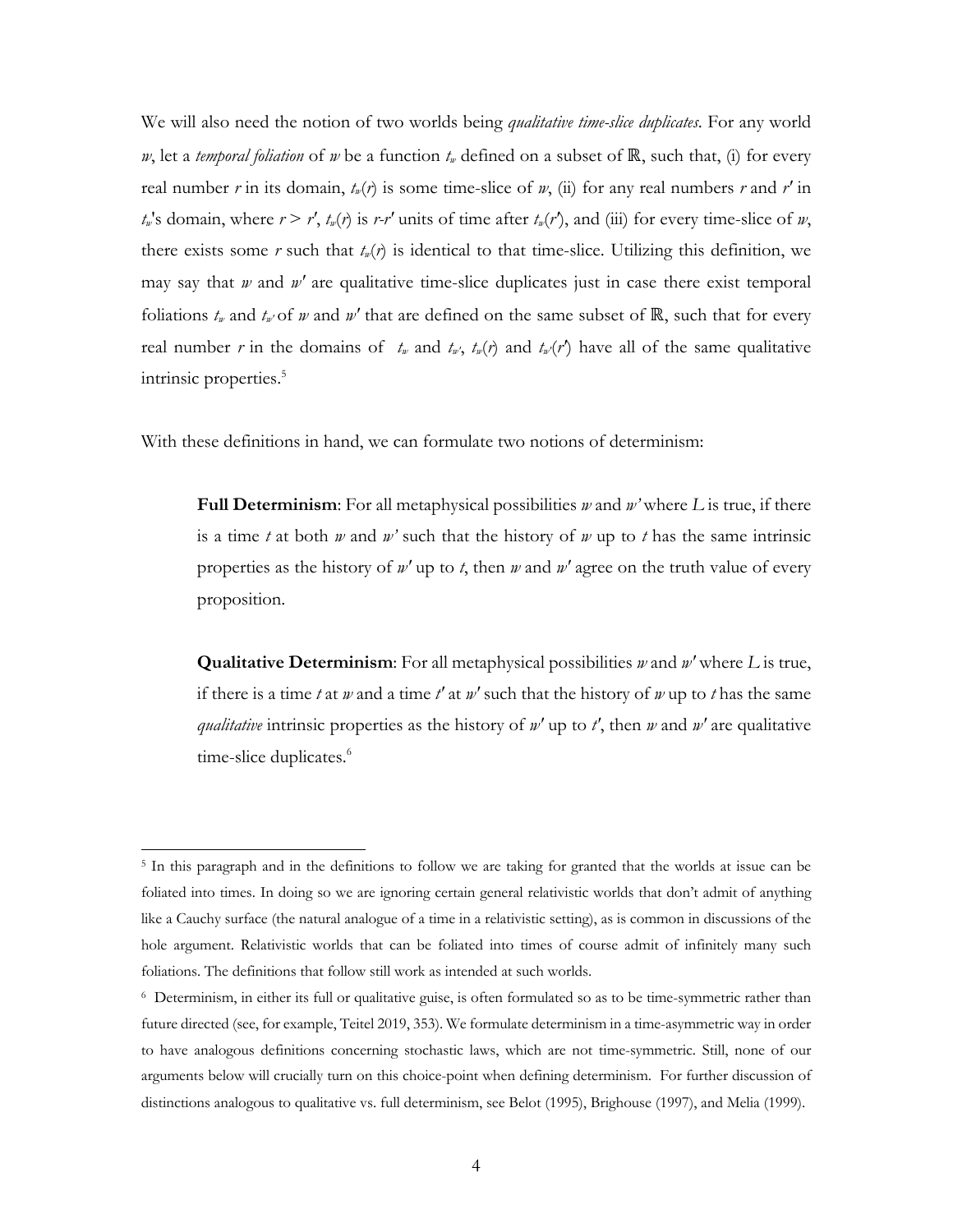One might be wondering why we didn't end our definition of qualitative determinism by requiring that *w* and *w'* be qualitative duplicates *simpliciter*. We intentionally avoided this stronger formulation because empirical evidence for our best physical theories on its own does not support it. We will discuss this point in detail in section 3.

An analogous distinction can be drawn in the case of stochastic laws. Following Lewis (1980), we will take fundamental chances to be relative to a time. For example, the chance in 2020 that a particular tritium atom will decay by 2030 is some non-trivial value between 0 and 1, but the chance in 2040 that that particular tritium atom decayed by 2030 is either 0 or 1. The *t*-chance of some proposition P is simply the chance at *t* that P is true. We also need some new definitions. Let a *qualitative time-slice profile* be a maximal qualitative intrinsic property that could be instantiated by a time-slice of some world.<sup>7</sup> Now, for any qualitative time-slice profile *P*, time *t*, and real number *r*, let  $P_{tr}$  be the proposition that the time-slice *r* units of time after *t* instantiates *P*.

We can now draw the following distinction:

**Full Stochasticity**: For all metaphysical possibilities *w* and *w'* where *L* is true, and for all times *t*, if (i) *t* exists at both *w* and *w'* and (ii) the history of *w* up to *t* has the same intrinsic properties as the history of *w'* up to *t*, then *w* and *w'* agree on the *t-*chance of every proposition.

**Qualitative Stochasticity**: For all metaphysical possibilities *w* and *w'* where *L* is true, and for all times *t* and *t'*, if (i) *t* exists at *w* and (ii) *t'* exists at *w'* and (iii) the history of *w* up to *t* has the same *qualitative* intrinsic properties as the history of *w'* up to *t'*, then, for all qualitative time-slice profiles *P*, and all real numbers *r*, the *t*-chance at *w* of  $P_{tr}$ is equal to the *t*'-chance at  $w$ ' of  $P_{t,r}$ .

<sup>7</sup> P is a maximal qualitative intrinsic property of x if and only if P is a qualitative intrinsic property of x, and, for every qualitative intrinsic property Q, that x is P metaphysically necessitates that x is Q, or that x is P metaphysically necessitates that it's not the case that x is Q.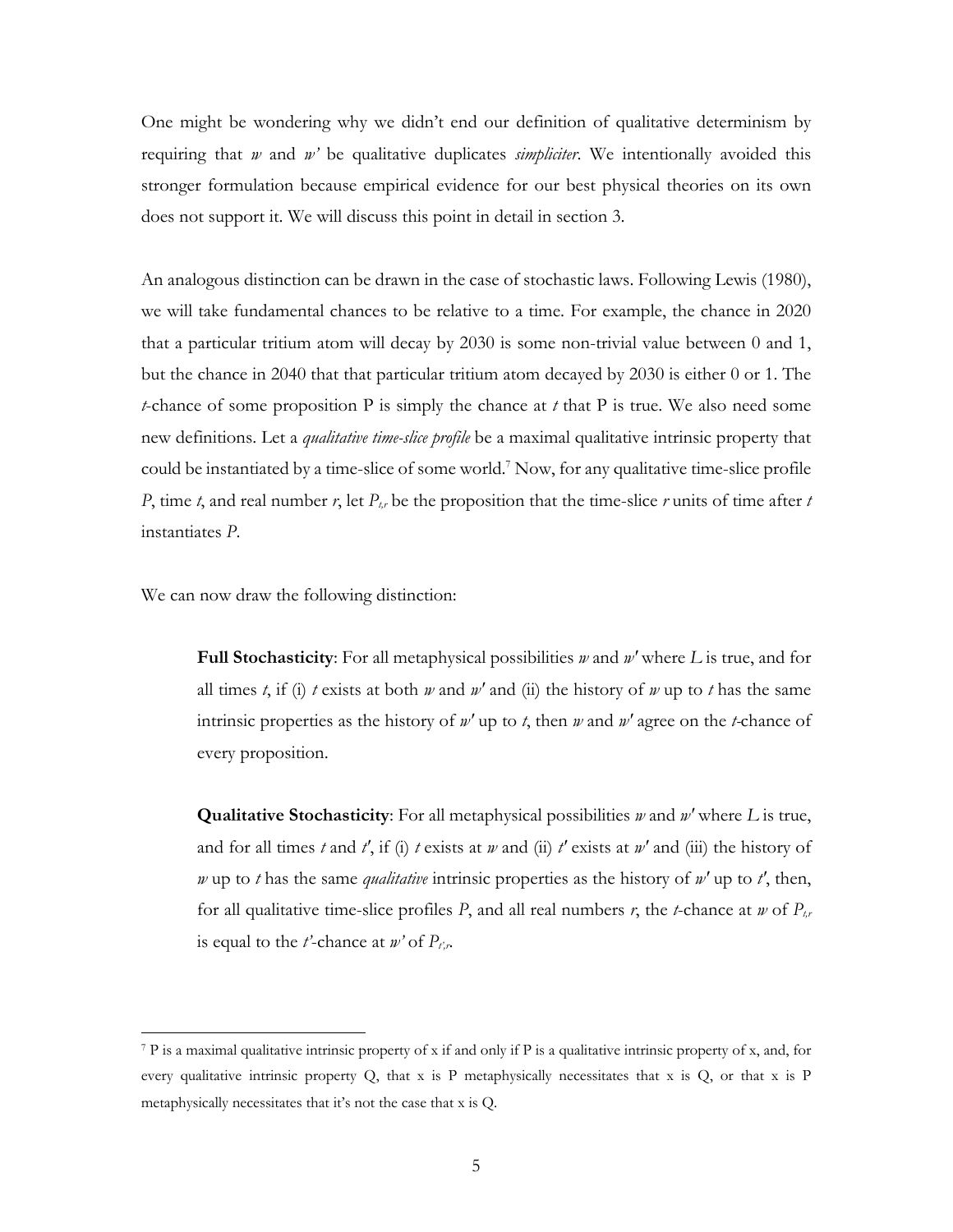For convenience, we will say that a world is *fully lawful* iff its laws satisfy either full determinism or full stochasticity, and we will say that a world is *qualitatively lawful* iff its laws satisfy either qualitative determinism or qualitative stochasticity. As alluded to above, we have strong empirical reasons for believing that our world is qualitatively lawful. However, there is reason to think that it might not be fully lawful, because all candidate laws of nature are qualitative propositions. This possibility has been extensively discussed in the literature on the hole argument, which purports to show that General Relativity (GR) fails to be fully deterministic, because GR's laws fail to fix haecceitistic propositions about which particular spacetime points have which field values. Responses to the argument generally seek a doctrine in the metaphysics of spacetime or modality that restores GR's full determinism (see Norton 2019 for an overview). Yet this all raises the question: why care about full determinism in the first place (see Teitel, 2019, 356-57)? Why not simply call the argument sound and move on? Indeed, some (e.g. Brighouse 1997) claim that any reasons to expect our physical theories to be deterministic support only qualitative determinism. Given that the vast literature on the hole argument is premised on there being reason to rescue GR's full determinism, the absence of a compelling argument in support of our laws obeying this strong sense of determinism is a striking omission.<sup>8</sup> Fortunately, we think that this omission can be remedied.

One way to motivate the thought that our world is fully lawful is by pointing out that, if the laws are silent on future non-qualitative facts, then the evolution of the universe might be much more irregular, complicated, and chaotic than we thought. For example, consider a classical Newtonian theory of *N* particles evolving through spacetime. Suppose the laws of physics constrain only the qualitative facts that will obtain at future times. Moreover, for now suppose that the laws of nature are neutral between competing theories of persistence (we will consider the option of dropping this assumption later on). Then the following scenario is nomically possible:

<sup>8</sup> The closest one finds to an argument is Earman and Norton's oft-quoted claim that "a metaphysics which automatically decides in favour of indeterminism is [...] unacceptable. Determinism may fail, but if it fails it should fail for a reason of physics" (1987, 524), where both uses of 'determinism' here refer to full determinism. We don't find this claim compelling, for the reasons given in Teitel (2019, 356).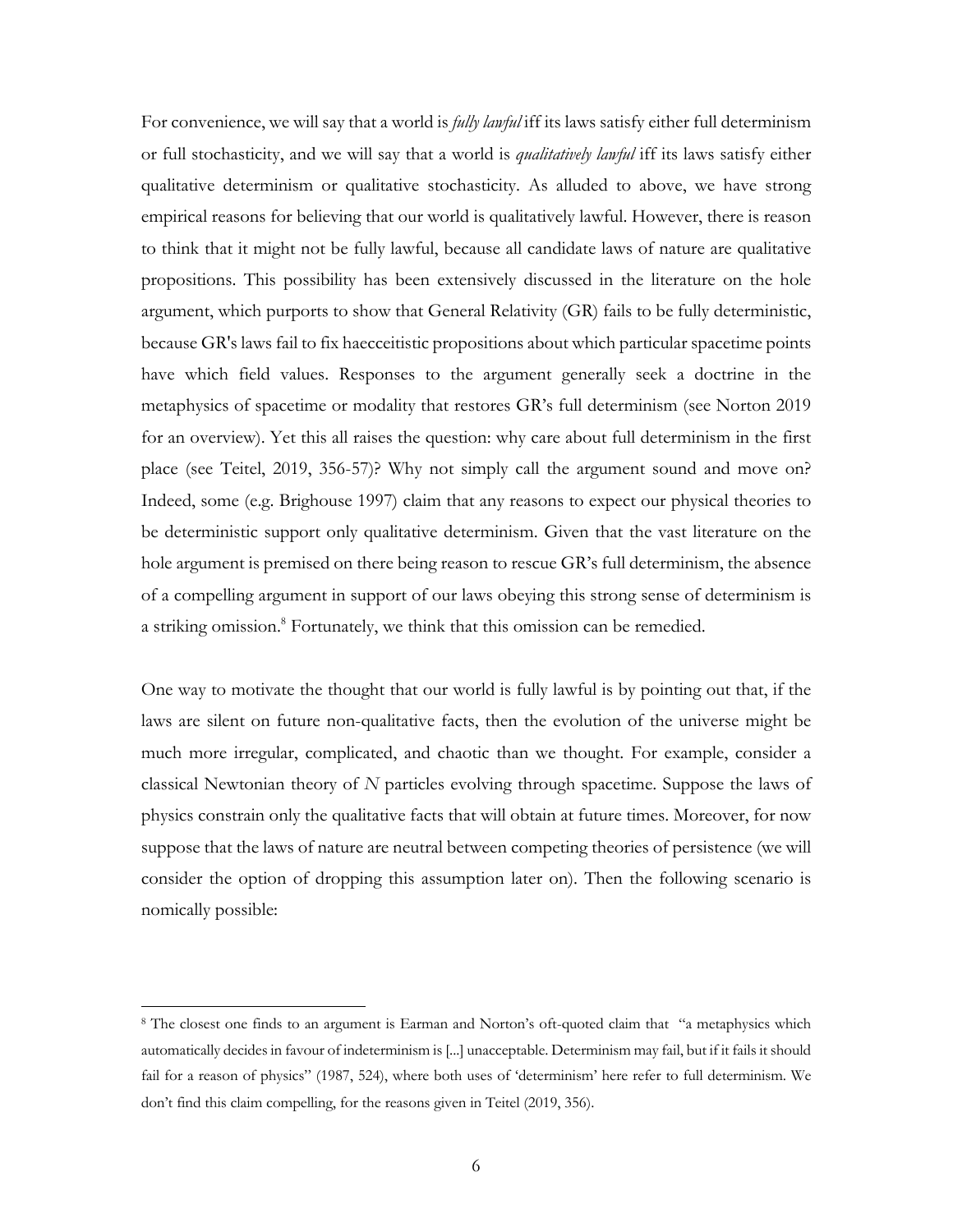**Future Tuesday Reset**: Up until now, there have always been the same *N* particles, which have been enduring through time as they evolve by Newton's laws. However, next Tuesday, at exactly midnight, each of these particles will spontaneously pop out of existence and be replaced by numerically distinct particles, in such a way that preserves the (qualitative) truth of Newton's laws at all times. The new *N* particles continue to endure forever.

Analogous haecceitistically different nomic possibilities can also easily be generated on a perdurantist view. For example, consider any perdurantist world that obeys Newton's laws, which consists of *N* particle trajectories through space-time, each of which is composed of infinitely many numerically distinct particle time-slices. For any such possibility, one can consider a distinct nomic possibility that arbitrarily interchanges two particle-time slices, while keeping the qualitative history of the universe unchanged. In general, if the world is merely qualitatively lawful, and the laws do not explicitly take a stand on the metaphysics of persistence, then the world leaves open all sorts of complex non-qualitative nomic contingencies. To the extent that we don't think our world is subject to such irregular evolution, we should regard our world as fully lawful.

The second, and in our mind most important, motivation stems from the metaphysics of laws. We think that the best explanation for why our world is qualitatively lawful also supports the claim that our world is fully lawful. This explanation takes qualitative laws to be evidence for some non-Humean conception of laws. When we look at the guiding slogans behind the non-Humean conception of laws, they support the view that our world is fully lawful rather than merely qualitatively lawful. One of us (Teitel (2019, 356-357)) has pressed this point before, arguing that proponents of non-Humean views "should be reluctant to concede that our laws of nature are simply silent on a huge range of non-qualitative facts" (356), as they must be if our world is merely qualitatively lawful. The idea here is that if our world fails to be fully lawful then future states are massively underdetermined by past states and the laws, because the laws don't fix which objects follow which. Intuitively, the laws of physics are supposed to make the world evolve in the way that it does, but the world wouldn't "know" how to evolve if it didn't know which future objects to generate. The non-Humean view seeks to explain the future in terms of the past and the laws of nature. This explanatory ambition is a failure if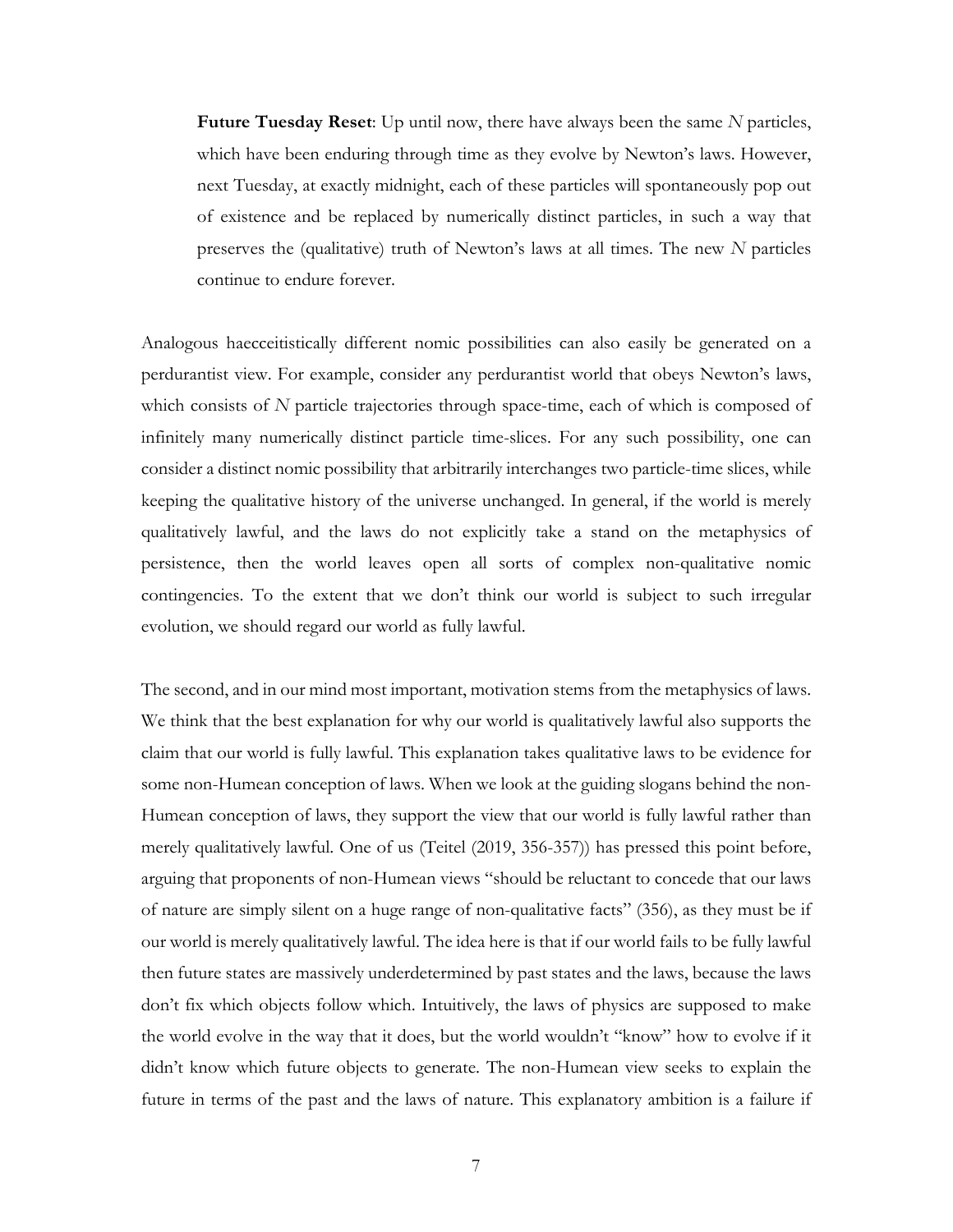non-qualitative features of the future are entirely brute and inexplicable. This kind of non-Humean conception of laws is controversial. Still, those convinced that the qualitative regularity of our universe supports such a conception also thereby have reason to regard our world as fully lawful. 9

A final motivation for thinking that our world is fully lawful stems from certain views in the metaphysics of time, namely presentism and the growing block theory. <sup>10</sup> According to presentism, only present things exist, and according to the growing block theory, only past and present things exist. Because both of these views deny the existence of future objects, they face the challenge of accounting for non-trivial truths about the future. It certainly seems that there are *some* non-trivial truths about the future, such as the claim that a particular banana will not be ripe in one week, or the claim that our laws of physics will still hold true tomorrow. However, given the view that truth depends on being, these non-trivial truths about the future must somehow be made true by the present (and/or the past). A natural way to account for these truths is by appealing to the laws of physics. In the case of presentism, Markosian (2013) has defended the view that all propositions about the future (or the past) are true if and only if (and because) they are nomically necessary given the present time.<sup>11</sup> In the case of the growing block view, Briggs and Forbes (2012) have defended the related view that all propositions about the future are true if and only if (and because) they are nomically necessary given the past and present. However, if our world is merely qualitatively lawful, there is a danger that this kind of strategy won't be able to secure any non-trivial *haecceitistic* claims about

<sup>9</sup> See Bhogal (2020b), Builes (2021b), and Segal (forthcoming) for reasons to think that Humeanism leads to inductive skepticism. There's an important question of *which* non-Humean views are rendered more likely by regularities like qualitative determinism. We won't take a stand on this issue here, but for discussion see Hildebrand (2013, 2014, 2018), Tugby (2017), and Hildebrand and Metcalf (forthcoming).

<sup>10</sup> For defenses of Presentism, see Markosian (2004) and Zimmerman (2011). For defenses of the growing block view, see Tooley (1997) and Forbes (2016).

<sup>11</sup> Similar proposals (at least for future truths) have been defended by Peirce (1934), Lukasiewicz (1967), and Thomason (1970). As Sider (2001: 39) points out, because the presentist can only appeal to the laws and a single instant of time, they need to believe that certain physical quantities concerning rates of change (such as velocity or momentum) are intrinsic to a time in order for a corresponding time-slice version of full determinism to have a chance of being true. For more on the question of whether rates of change are intrinsic, see Lange (2005), Easwaran (2014), Builes (2020), and Builes and Teitel (2020).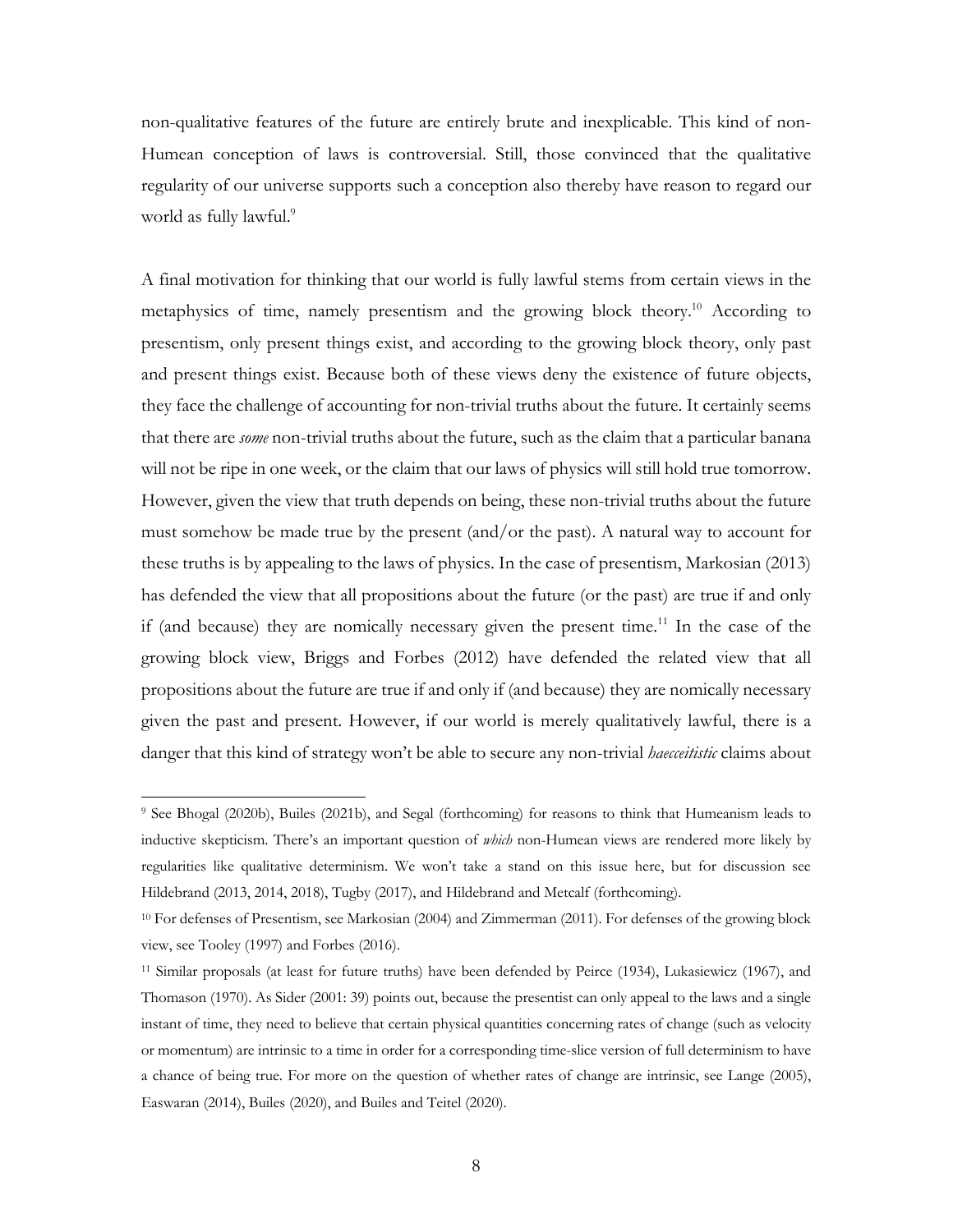the future, such as the claim that a particular particle, or a particular person like you or I, will continue to exist in one second. This is perhaps particularly pressing for the presentist who wishes to account for past truths in a similar way. There are all sorts of non-qualitative truths about the past, such as the fact that Aristotle was a philosopher. In order for this kind of strategy to be a fully general strategy regarding past and future truths, our world must be fully rather than merely qualitatively lawful.

# **3. Two Radical Options: Qualitativism and Monism**

We've argued that a wide range of different metaphysical commitments should incline one to regard our world as fully lawful. As mentioned at the outset, our plan is to use this constraint to develop the best versions of the two main competing views in the metaphysics of persistence, endurantism and perdurantism. We now turn to this task.

There are two radical ways that endurantists or perdurantists might try to secure a fully lawful world: either by rejecting fundamental non-qualitative facts altogether or by rendering them trivial.

The first option involves a commitment to *Qualitativism*, according to which necessarily there are no fundamental non-qualitative facts. Many different versions of qualitativism have been developed, however it is fair to say that they all remain controversial.<sup>12</sup> Still, qualitativism seems to provide one promising way to bridge the gap from qualitative laws to full laws. At least at first glance, it seems that the entire distinction between qualitative laws and full laws is collapsed given qualitativism.

However, this tempting thought is too quick. By itself, qualitativism does not automatically bridge the gap from qualitative laws to full laws. Consider the case of Future Tuesday Reset and a corresponding world, call it No Reset, that is a qualitative time-slice duplicate of Future Tuesday Reset, except that no reset ever occurs. On the assumption that the laws of nature

<sup>12</sup> For a sampling of Qualitativist views, see Van Cleve (1985), Hawthorne and Cortens (1995), Dasgupta (2009, 2017), Builes (2021a), and Turner (2011, forthcoming). For a sampling of arguments against qualitativism, see Kment (2012), Cowling (2017), and Turner (2017).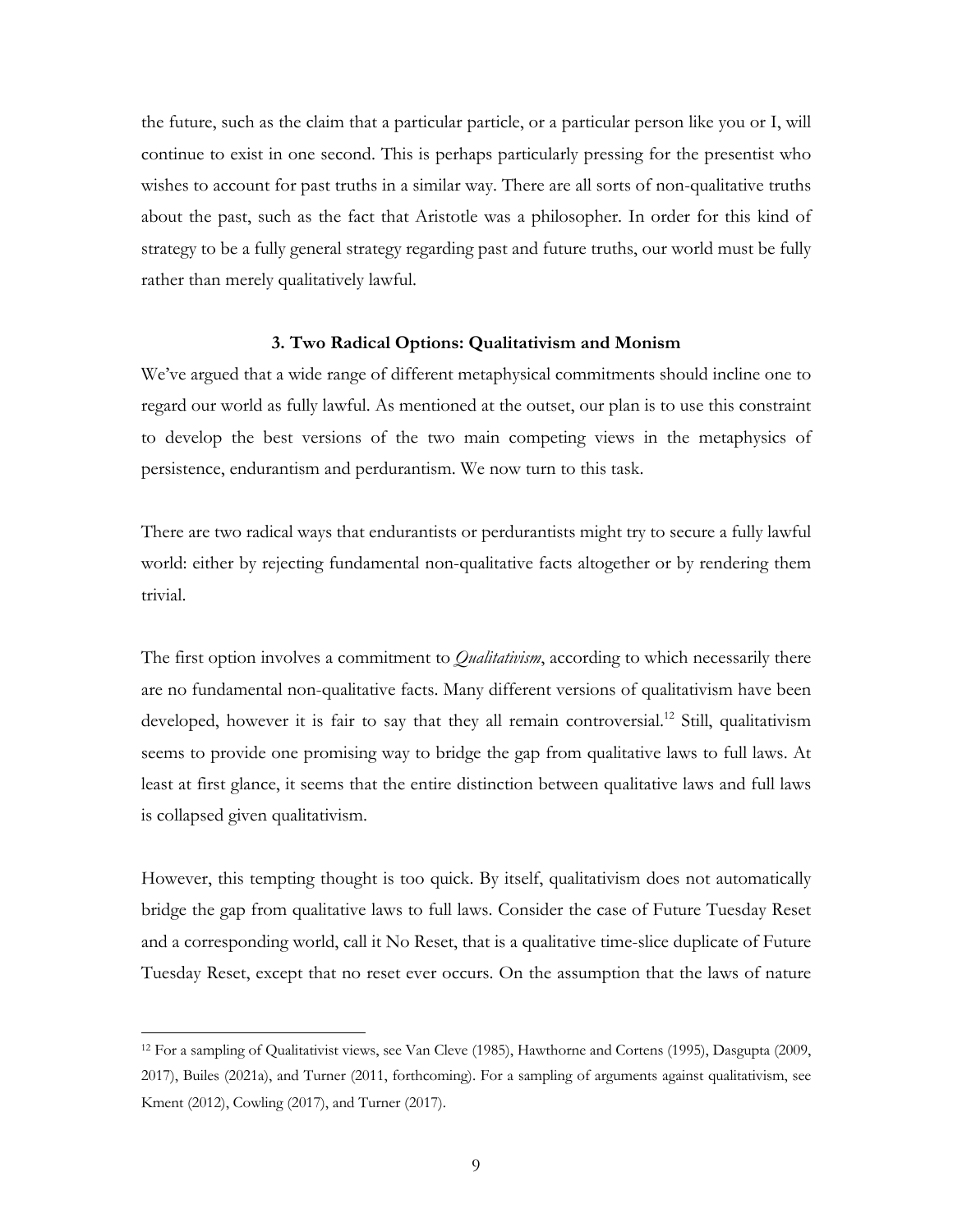only constrain the qualitative facts that obtain at particular times (an assumption that we will revisit later on), Newton's Laws do not distinguish these two worlds, because they are qualitative time-slice duplicates. However, while these two worlds are qualitative *time-slice* duplicates, they are not qualitative duplicates *simpliciter*. In one of the worlds, there are *2N* particles throughout the history of the universe, and in the other there are only *N* particles throughout the history of the universe. This is a purely qualitative difference between these two worlds. This kind of case serves as a counterexample to the claim that qualitativism on its own entails that if our world is qualitatively lawful then our world is fully lawful. Even under qualitativism, the laws of nature may still be silent on *qualitative cross-time identity facts*, such as the cross-time identity facts that differ between Future Tuesday Reset and No Reset.

In order to secure full lawfulness given qualitative lawfulness, qualitativists must supplement their view with some principle that fixes the qualitative cross-time identity facts across all nomic possibilities. It's easy to see how this might work for perdurantists: simply supplement qualitativism with the claim that it's impossible for fundamental physical objects wholly located at one time to be numerically identical to fundamental physical objects wholly located at another time. The laws of nature can be used to determine the (chances of) qualitative timeslice propositions at future times, and the additional qualitative cross-time identity facts can be determined by the thesis that any two things wholly located at distinct times must also be distinct. In other words, qualitativists can bridge the gap between qualitative laws and full laws by endorsing the following thesis:

**Strong Perdurantism**: Necessarily, for all *x* and *y*, if *x* is wholly located at time *t* and *y* is wholly located at time *t'*, where *t* and *t'* are distinct, then *x* and *y* are distinct.13

How might the story go for qualitativists who also endorse endurantism? There are several options here. For example, at all worlds where the laws imply that particle number is conserved, the endurantist might propose that particles endure throughout all of time, thereby

<sup>13</sup> The technical notion "wholly located" (and related notions like "exact location") has been defined by different philosophers in different ways, but none of our arguments will turn on the details of the definition. For an influential way of understanding the term, see Sider (2001).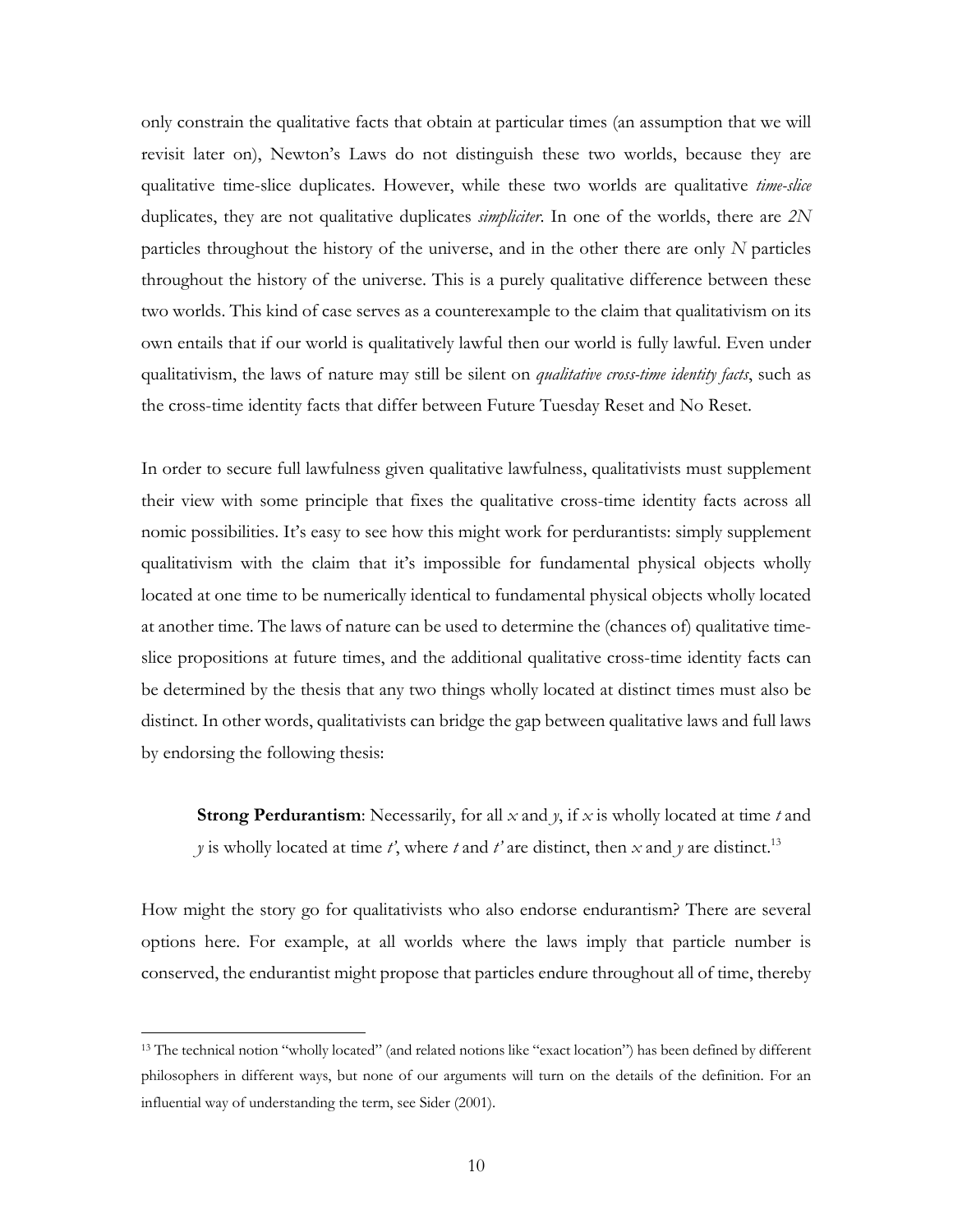precluding any enduring objects from popping into or out of existence. However, there remains the further issue of stating precisely *how* particles endure through time, in order to rule out strange possibilities where (for example) particles discontinuously "swap places" with one another. We will discuss principles in this spirit in detail below, under the heading of 'Ontological Inertia'. We shall see that the principle is easy to formulate in a monistic setting, where there is only one fundamental object at any time, but trickier to write down in an orthodox pluralist setting.

The second way in which one might try to collapse the distinction between qualitative laws and full laws is by endorsing a version of monism, which might seem to trivialize the further constraint stemming from non-qualitative regularities. According to monism, the universe as a whole is a fundamental individual, and there are no fundamental parts of this universal whole. If the only fundamental individual is the entire universe, then there doesn't seem to be any room for non-qualitative irregularities of the kind present in Future Tuesday Reset. Such irregularities require that there be more than one fundamental individual, which we can then change across nomic possibilities. Yet this is precisely what monism denies, and so it seems like the doctrine entails that our world is fully lawful if it's qualitatively lawful.

Again, however, this tempting thought goes by too quick. One can distinguish two versions of monism. On a three-dimensional version of monism, the entire universe *at a time* corresponds to a fundamental individual, and on a four-dimensional version of monism, the entire "block universe" corresponds to a single fundamental individual.

At least in principle, a three-dimensional version of monism is *consistent* with the claim that there is only ever one fundamental individual. For example, on an endurantist version of threedimensional monism, one might hold that there is a single fundamental three-dimensional object that eternally endures through time.14 Still, three-dimensional versions of monism, even

<sup>14</sup> It is worth noting that some of the standard arguments for Monism are more naturally construed as arguments for a three-dimensional version of monism. For example, Schaffer's (2013) argument that the cosmos is fundamental because it is the one and only thing that evolves by the fundamental laws is primarily carried out in a three-dimensional, endurantist setting. Moreover, the kind of holism implied by quantum entanglement (e.g. see Ismael and Schaffer 2020), at least in a non-relativistic setting, supports only a three-dimensional version of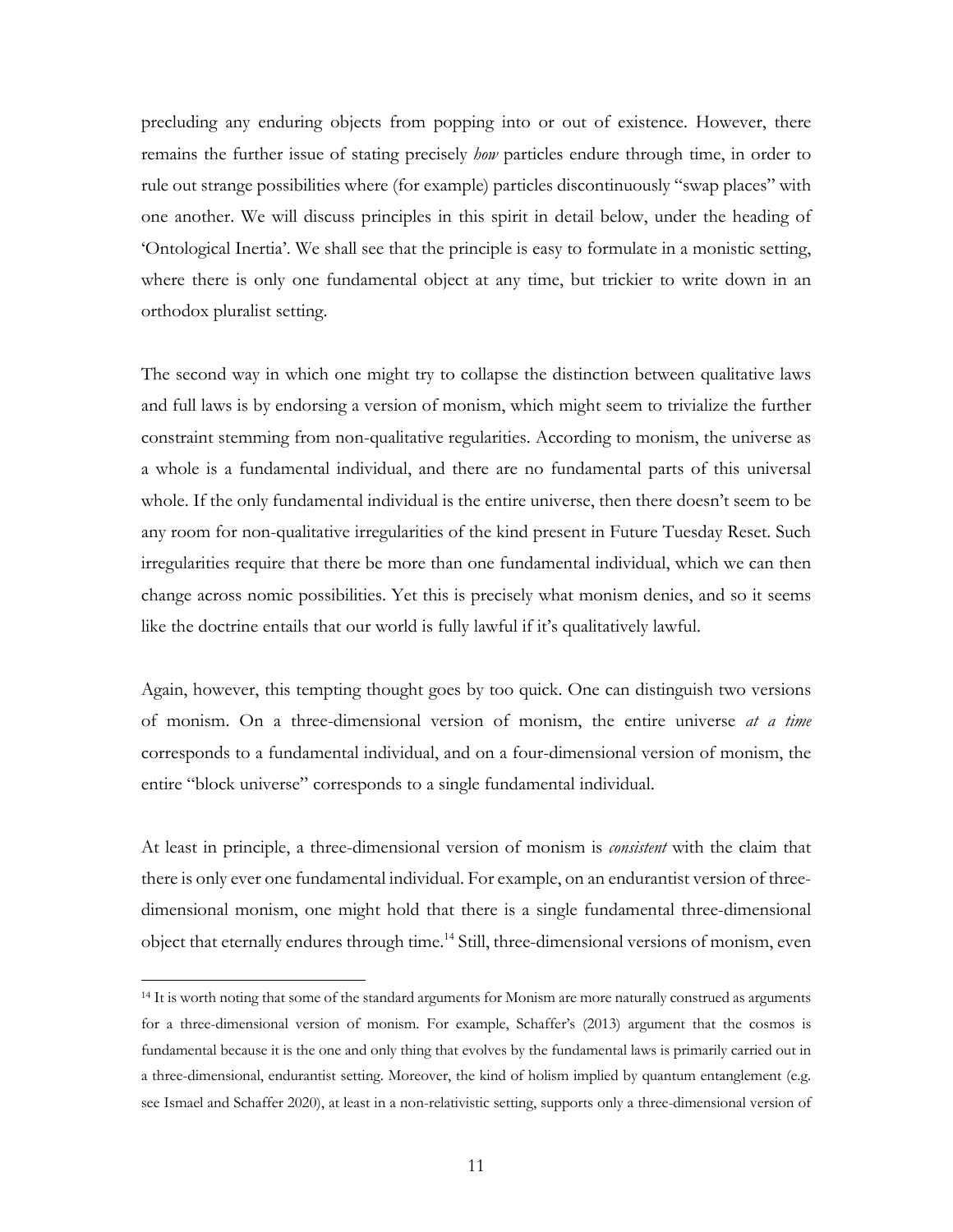espoused as necessary truths, do not on their own bridge the gap between qualitative laws and full laws, since they are vulnerable to the same problems as non-monistic theories. For example, in an endurantist setting, one could consider the monistic analog of Future Tuesday Reset, where the world endures through time until next Tuesday, and then instantly gets replaced by a numerically distinct enduring universal object. In a perdurantist setting, where there are infinitely many fundamental individuals that correspond to different time-slices of the universe, one can generate distinct nomic possibilities simply by permuting any two individuals at different times without making any qualitative changes to the universe.

By contrast, four-dimensional versions of monism, if regarded as at least nomically necessary, do successfully bridge the gap between qualitative laws and full laws, provided these theses are formulated using notions that are acceptable to the four-dimensional monist.<sup>15</sup> Since it is nomically necessary that there is only ever one object, there cannot be any non-qualitative irregularities as the world 'evolves' in time. For the four-dimensional monist, the evolution of the world merely corresponds to qualitative variation within the single world-object. Still, we want to stress that four-dimensional monism falls outside of the standard dichotomy between endurantist and perdurantist theories of persistence. No fundamental objects are wholly present at different times, so the view does not vindicate endurantism. Yet neither does the fundamental ontology consist of instantaneous temporal stages, so the view also doesn't vindicate perdurantism. For this reason, we doubt that those invested in the traditional debate will see four-dimensional monism as an attractive supplement to their position; rather, the position seems to embody a revision of the very notion of persistence through time that sparks the traditional debate.

Monism, since quantum entanglement relations do not relate things across time. Of course, there are independent relativistic reasons for why one might favor a four-dimensional ontology rather than a three-dimensional ontology, and there is an ongoing debate about how endurantists (as well as A-theorists of time) should respond to this challenge from relativity. For a sampling of different responses, see Gibson and Pooley (2006), Gilmore (2008), Balashov (2010), and Zimmerman (2011).

<sup>15</sup> As currently formulated, both full determinism and full stochasiticty appeal to things that the four-dimensional monist would reject (e.g. the existence of distinct times and appeals to "the history of *w* up to *t*"). The fourdimensional monist must paraphrase full determinism and full stochasiticty using their own preferred ideology. See Cornell (2016) and Sider (2008) for how the monist might try to do this.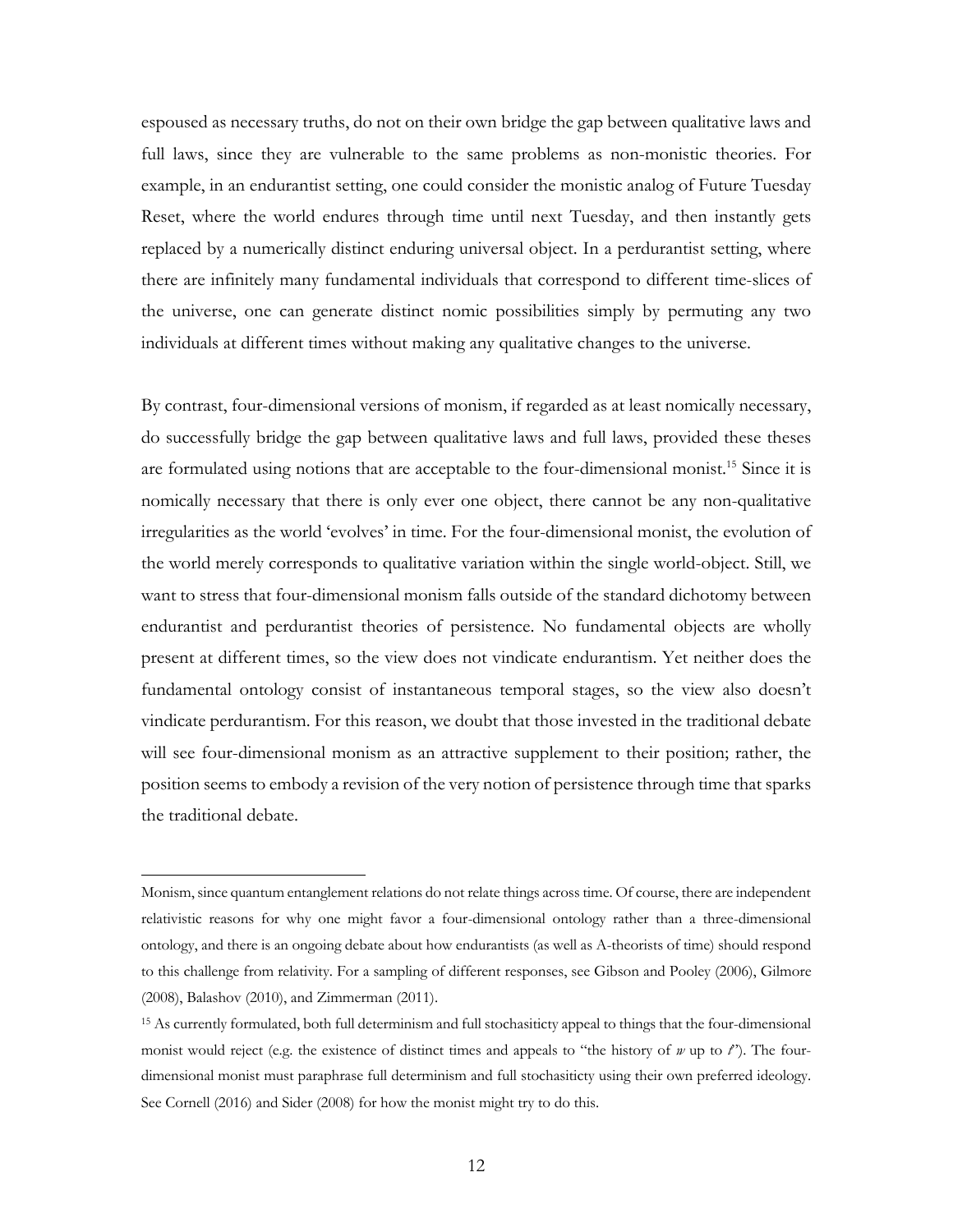In sum, there are certain versions of qualitativism, and perhaps monism, that ensure that our world is fully lawful, given that it is qualitatively lawful. In particular, qualitativist views that endorse some modal principle akin to Strong Perdurantism, and four-dimensional versions of monism both bridge the gap to full lawfulness.

In the rest of the paper, we'll examine whether more standard endurantist and perdurantist views can bridge the gap between qualitative laws and full laws. We'll start by dropping qualitativism and considering these views in the simplest possible setting, where there is only ever a single fundamental individual at any given time (corresponding to a three-dimensional version of monism). Doing so simplifies the exposition, allowing us to outline our central claims without introducing other complications. We'll then consider various more popular pluralist ontologies, according to which multiple individuals like particles, or spacetime points, or both, are fundamental.

#### **4. Endurantism and Full Lawfulness**

Suppose it's nomically necessary that, for any time *t*, there is a single fundamental individual *ψt* (the 'world-at-a-time'), and that the world is qualitatively lawful. In an endurantist setting, the primary obstacle to the world being fully lawful comes by way of the kind of counterexample present in Future Tuesday Reset. What if the world has always endured through time until now, but then is suddenly replaced by a numerically distinct enduring world-individual next Tuesday?

We think there are two natural strategies for the endurantist to pursue. First, the endurantist might embrace some principle about how things endure that holds with metaphysical necessity; in particular:

**Ontological Inertia**<sub>Monism</sub>: Necessarily, if three-dimensional Monism is true, then, for all times *t* and *t'*,  $\psi_t = \psi_{t'}$ 

Ontological Inertia<sub>Monism</sub> rules out any case analogous to Future Tuesday Reset where the universe simply pops out of existence, and it also bridges the gap between qualitative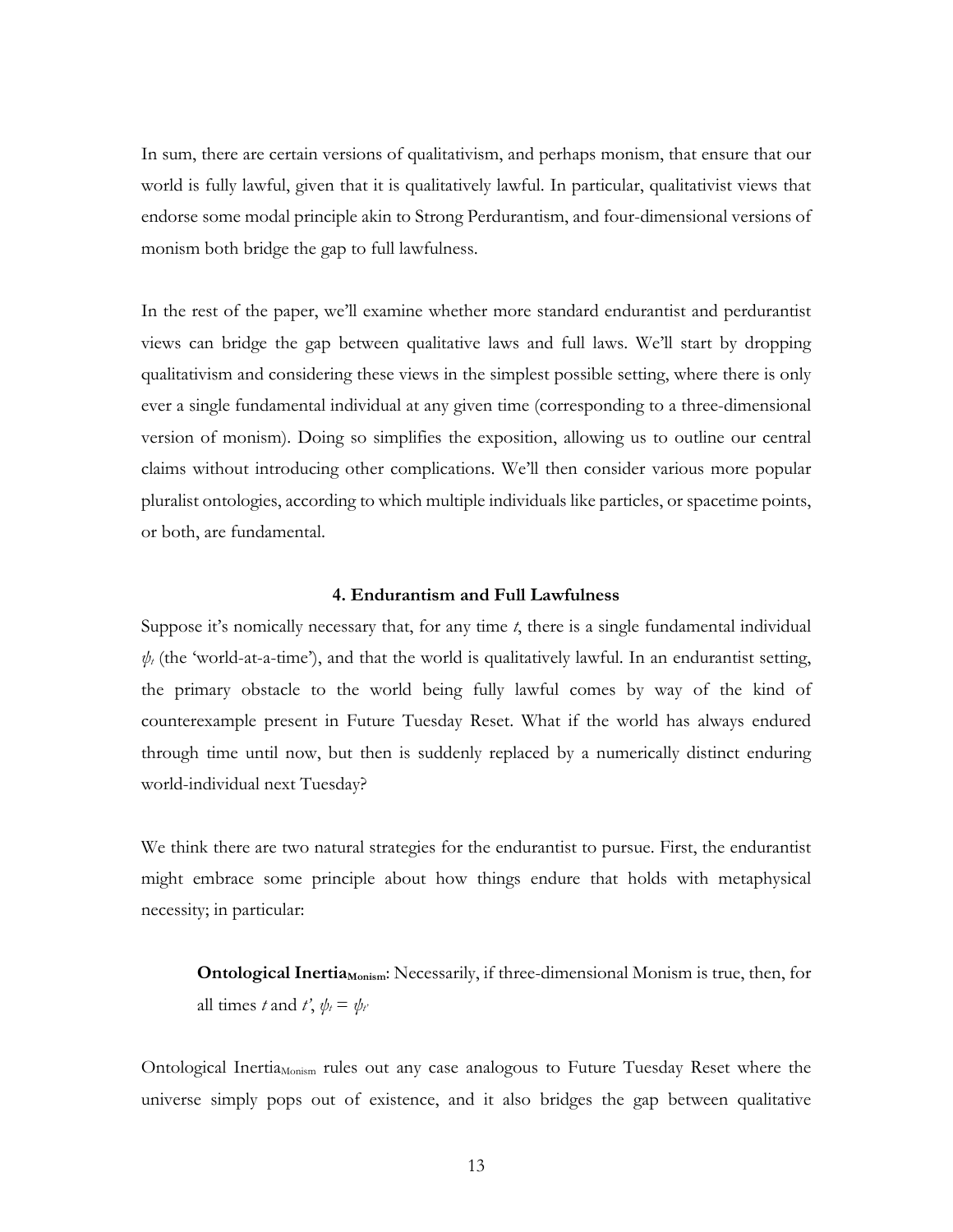lawfulness and full lawfulness. By Ontological Inertia<sub>Monism</sub>, any initial segment of a nomically possible world will involve only a single enduring object. So, for any two worlds *w* and *w'*, if they agree on all of their intrinsic properties up to a time, they must include the same enduring object up to that time. The qualitative laws together with Ontological Inertia $_{\text{Monism}}$  will then secure the same truth values (or chances) for all future propositions in *w* and *w'*, since the only haecceitistic propositions in *w* and *w'* must concern the same enduring object that existed in the past.

A second strategy that the endurantist might pursue is to claim that some feature of our laws of nature ensures that the world eternally endures through time, in effect transforming a principle like Ontological Inertia<sub>Monism</sub> into a distinctively *nomic* necessity rather than a metaphysical necessity.

We will begin by discussing the prospects of the first strategy. The main problem for this strategy is to independently motivate the truth of Ontological Inertia<sub>Monism</sub>. Why can't the world simply pop out of existence and be replaced by an enduring duplicate? This rhetorical question can be supplemented with a conceivability argument. It seems perfectly conceivable for there to be a world that violates Ontological Inertia<sub>Monism</sub>. On the assumption that conceivability is at least a prima facie guide to possibility, we have a prima facie counterexample to Ontological Inertia<sub>Monism</sub>. We see three ways in which the endurantist might defend Ontological Inertia<sub>Monism</sub>. We'll consider each in turn. We'll then turn to the prospects of the alternative, distinctively nomic, strategy.

# *4.1. Attempt 1: Essences*

Some philosophers appeal to essences to block conceivability arguments.<sup>16</sup> For example, it might be conceivable that water is XYZ, but it is still impossible that water is XYZ because it is essential to water that it is  $H_2O$ , and hence necessarily water is  $H_2O$ .<sup>17</sup> In the case we are

<sup>16</sup> See Goff (2019) for a recent example.

<sup>&</sup>lt;sup>17</sup> Here we're assuming that if some proposition is essential to some object, then that proposition is necessary. One way to secure this implication is by reducing necessity to essence, following Fine (1994). However, we take the instances of the implication we'll rely on in the main text to be plausible irrespective of whether the general Finean reduction itself succeeds.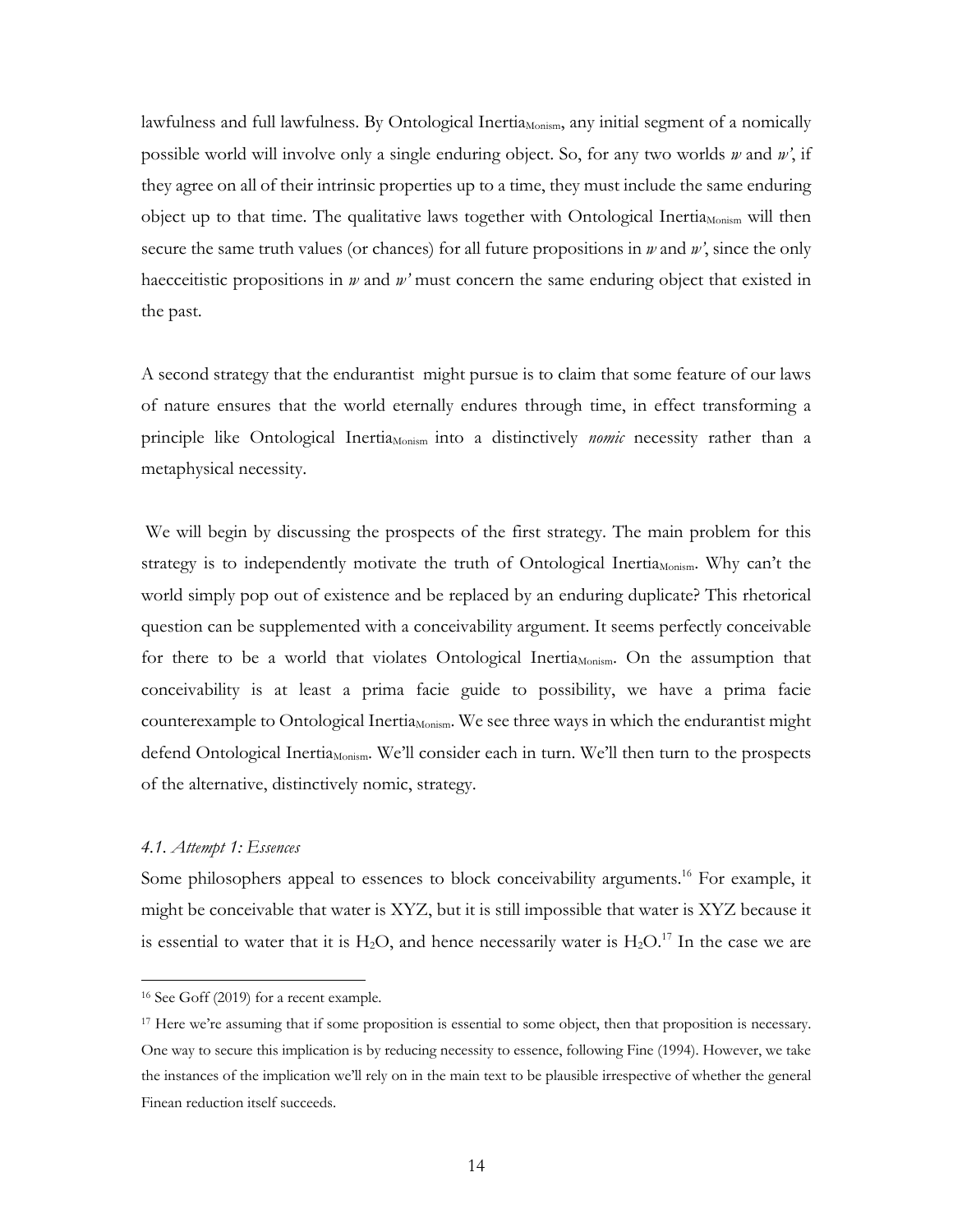considering, the endurantist could say that, for any time *t*, it is essential to  $\psi_t$  that, for any time *t'* after *t*,  $\psi_t = \psi_t$ . In other words, the endurantist could say that it is an essential property of the world that it continues to exist so long as time continues to exist.<sup>18</sup>

Notice that it is not enough for the endurantist to say that this essential property holds for *actual* ψ<sup>2</sup>, Ontological Inertia<sub>Monism</sub> is a modal claim that would be false so long as it's even possible for there to be a world that lacks these essential properties. The essentialist must therefore endorse the following claim:

**Essential Ontological Inertia<sub>Monism</sub>:** Necessarily, if three-dimensional Monism is true, then, for all times *t*, it is essential to  $\psi_t$  that, for all times *t'* after *t*,  $\psi_t = \psi_t$ 

Although Essential Ontological Inertia<sub>Monism</sub> does imply Ontological Inertia<sub>Monism</sub>, we don't think it's a very attractive strategy for the endurantist to pursue. Our main worry is that positing these sorts of metaphysically necessary essential properties simply doesn't get us very far in independently motivating Ontological Inertia<sub>Monism</sub>. Insofar as we find ourselves puzzled about why Ontological Inertia<sub>Monism</sub> should be true, we also find ourselves puzzled as to why Essential Ontological Inertia $_{\text{Monism}}$  should be true. One could always come up with some hypothesis about the essences of things in order to reach one's desired modal conclusions, but we don't find this kind of procedure very illuminating.<sup>19</sup>

Our second worry is that this kind of strategy is entirely disanalogous to the standard essentialist replies to conceivability arguments. In the case of water, when we conceive of a world where water is XYZ, our conceiving does correspond to a possible world that could have turned out to be the actual world. It is just that, given that water is actually  $H_2O$ , the world we are conceiving of is misdescribed. While we do successfully conceive of a possible world where the watery-stuff around us is XYZ, the corresponding substance doesn't get to

<sup>&</sup>lt;sup>18</sup> This essential property need not conflict with cosmological models where the universe comes to an end in a "big crunch," provided that there is no time "after" the big crunch.

<sup>19</sup> For discussion and defense of the worry about essentialist theses in this paragraph, see Teitel (2019, 383-386), who argues for it as concerns attempts to explain modal principles about spacetime in terms of essentialist theses.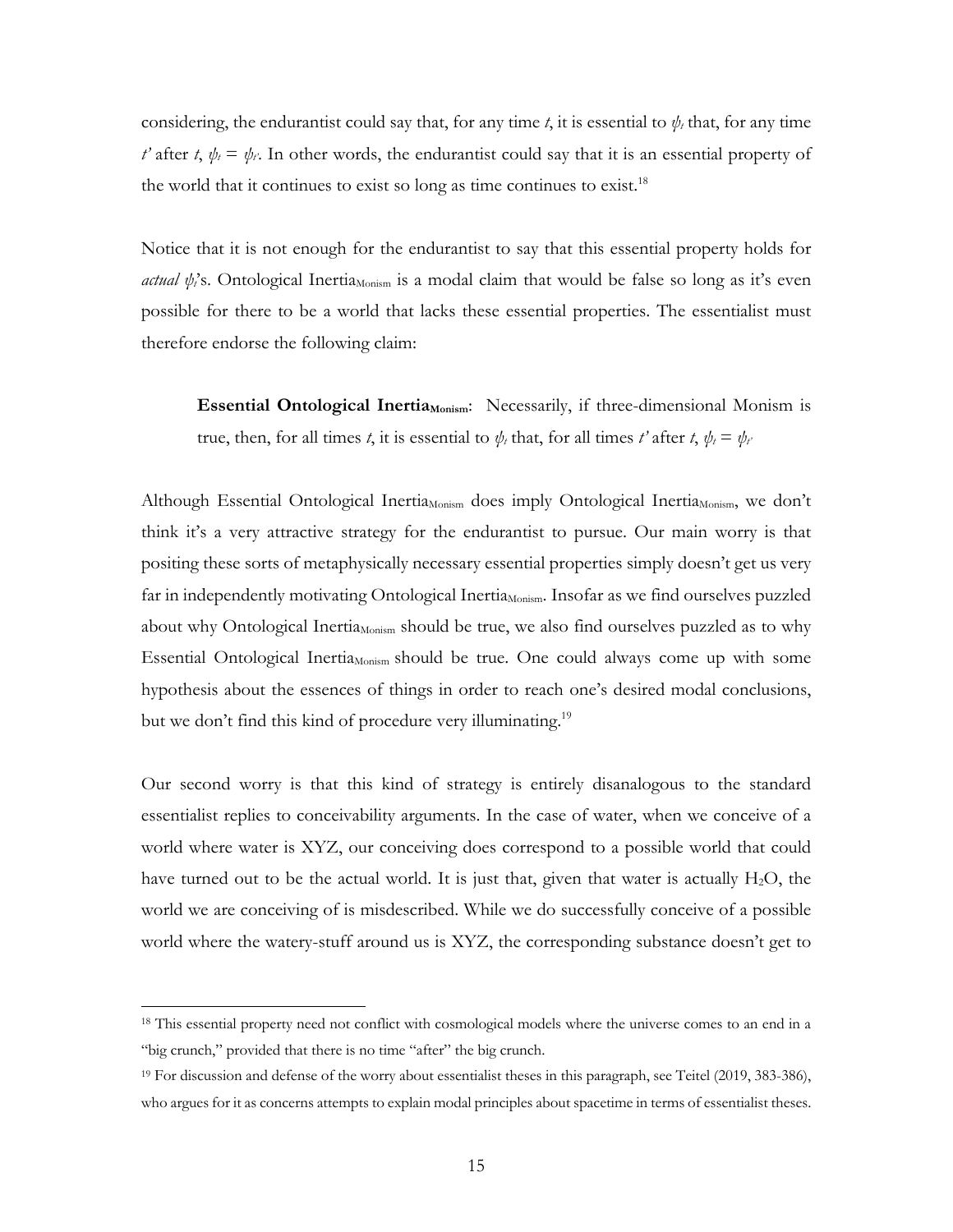count as water.<sup>20</sup> In the case of Essential Ontological Inertia<sub>Monism</sub>, when we are conceiving of a three-dimensional monistic world where the universe endures for some time but then gets instantly replaced by a numerically distinct enduring object, there is no possible world that corresponds to our conceiving. Although it seems perfectly conceivable for there to be a threedimensional monistic world that simply *lacks* the essential properties described in Essential Ontological InertiaMonism, anyone who endorses this kind of essentialist strategy must think that this conceiving doesn't correspond to any metaphysical possibility.

## *4.2. Attempt 2: Temporal Rationalism*

Another attempt to independently motivate Ontological Inertia $_{\text{Monism}}$  begins with the observation that Future Tuesday Reset involves an entirely brute and inexplicable change in reality. Why did the world endure until next Tuesday instead of next Wednesday? And why did the world get replaced by *ψ*next Tuesday rather than some other possible world-individual? There don't seem to be any good answers to these questions. It therefore seems that any world that violates Ontological Inertia<sub>Monism</sub> would involve completely brute and inexplicable changes in reality.

In recent times, some philosophers have ventured to revive the *Principle of Sufficient Reason* (PSR), according to which no fact can be brute and inexplicable in this way.<sup>21</sup> If the endurantist endorses the PSR, then they could motivate Ontological Inertia<sub>Monism</sub> on the grounds that any violation of Ontological Inertia<sub>Monism</sub> would violate the PSR. In fact, the endurantist need not endorse the PSR in full generality to derive Ontological Inertia<sub>Monism</sub>. They only need to endorse the following:

**Temporal Rationalism**: Necessarily, if the world changes from one state to another, there is an explanation of why the world changed in that way. $22$ 

 $20$  This analysis of the H<sub>2</sub>O-water case can be made more precise using the tools of two-dimensional semantics (e.g. see Chalmers 2008).

<sup>21</sup> For defenses of different versions of the PSR, see Pruss (2006), Della Rocca (2010), Dasgupta (2016a), and Pruss and Koons (2021).

<sup>&</sup>lt;sup>22</sup> Note that Temporal Rationalism need not imply determinism, since one could explain why the world changed in the way it did by appealing to objective chances (see Pruss 2006: ch. 8).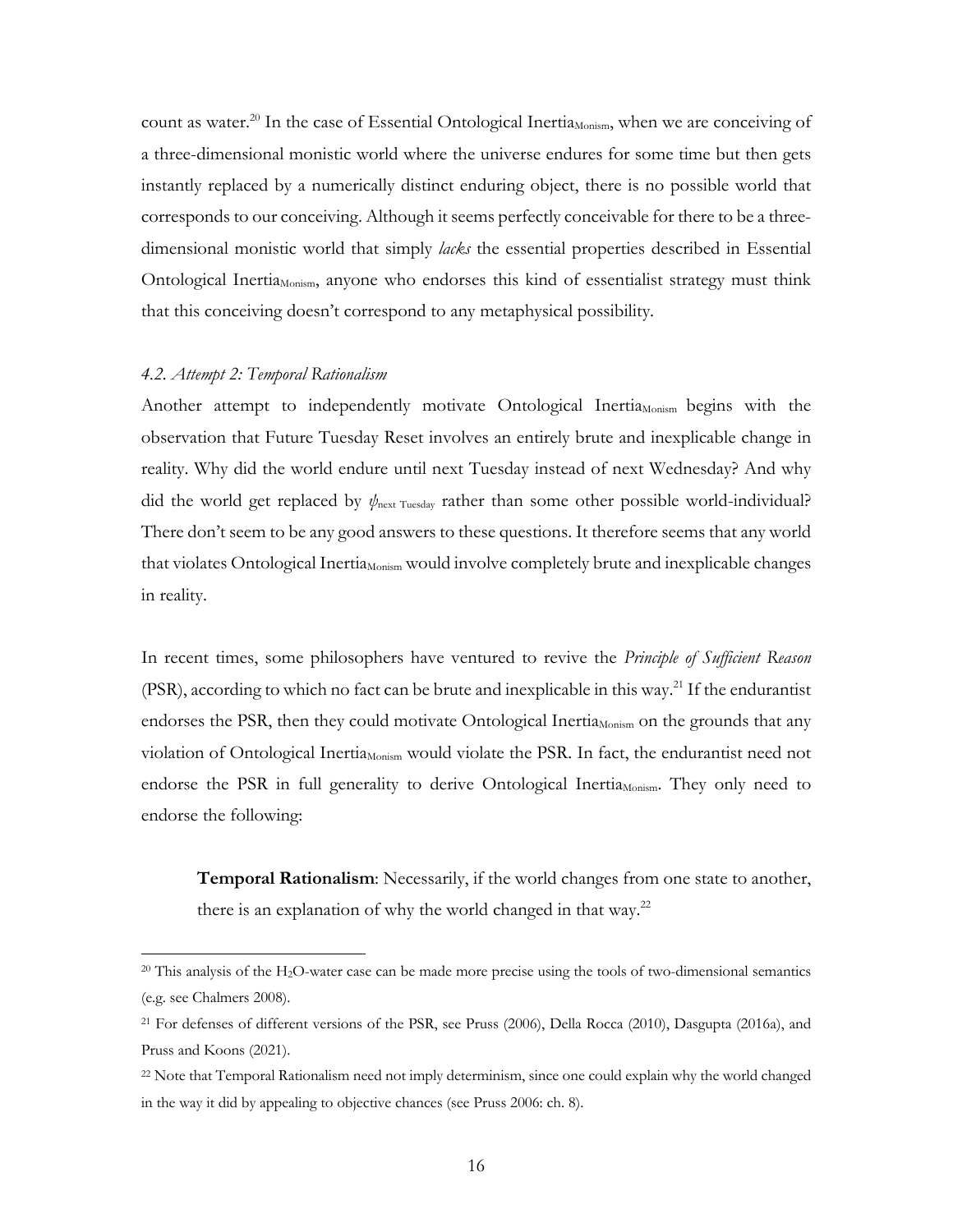Temporal Rationalism is a weakening of the PSR that allows for certain aspects of the world to be brute, such as the initial conditions of the universe, the laws of nature, or the conjunction of all contingent truths. Because of this, Temporal Rationalism avoids perhaps the biggest objection to the PSR, namely that the PSR implies that every truth is a necessary truth.23 Moreover, there are also independent motivations for Temporal Rationalism. For example, Tugby (2017) has formulated a principle analogous to Temporal Rationalism, which he calls the "Principle of Change," which has the advantage of resolving an important objection to dispositional essentialist views regarding fundamental physical properties.

Ultimately, whether one accepts Temporal Rationalism as an adequate motivation for Ontological Inertia<sub>Monism</sub> will depend on one's prior metaphysical commitments. On the one hand, one might be attracted to a certain kind of link between conceivability and possibility, which seems to tell against Temporal Rationalism. After all, it seems conceivable for a world to change in inexplicable ways. Somewhat ironically, perhaps the best motivation for endorsing a link between conceivability and possibility is due to a thesis which Chalmers (2002) calls *Modal Rationalism*. Chalmers (1996: 136-38) motivates Modal Rationalism on the grounds that violations of a suitably idealized connection between conceivability and possibility would involve brute and inexplicable restrictions on the space of possible worlds. On the other hand, the best motivation for Temporal Rationalism also involves a rationalist rejection of the possibility of brute and inexplicable changes in the universe. We won't take a stand between these two rationalist principles here, but we do think that Temporal Rationalism at least provides a better way forward for the endurantist than Essential Ontological Inertia<sub>Monism</sub> in their task of motivating Ontological Inertia<sub>Monism</sub>. That being said, we suspect that most endurantists would be loath to embrace a strong rationalist principle like Temporal Rationalism.

## *4.3. Attempt 3: Hume's Dictum for Non-Humeans*

In our view, a more promising way forward for the endurantist involves endorsing a certain sort of non-Humean view that recognizes necessary connections in nature; in particular, that

<sup>23</sup> See Bennett (1984) and Van Inwagen (2015) for defenses of this argument.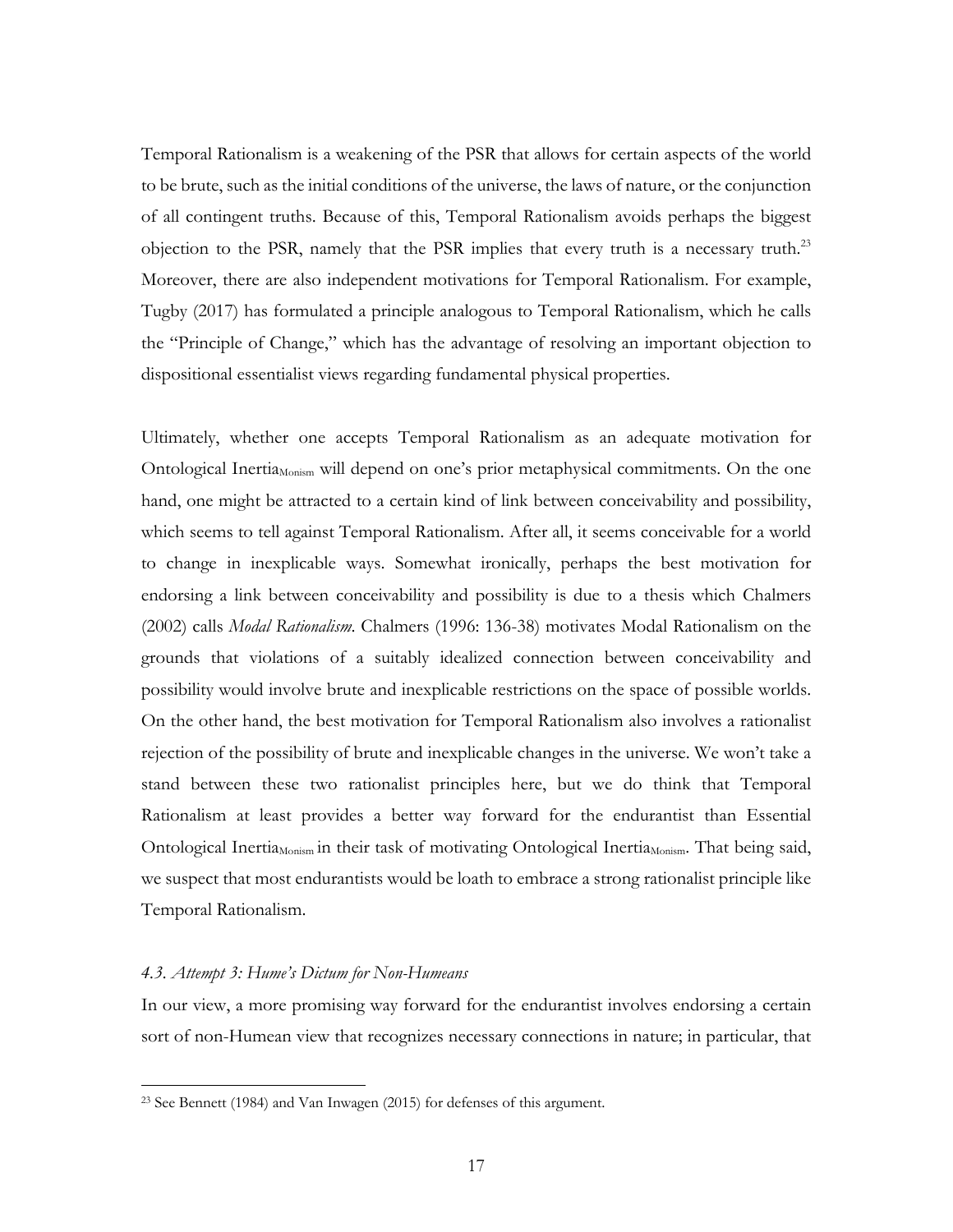the present state of the world necessitates future states in accordance with the laws of nature.<sup>24</sup> On the sort of views we have in mind, if the laws dictate that state A evolves into state B then the fact that A evolves into B will turn out to be *metaphysically* (rather than merely nomically) necessary. For example, any "Aristotelian" view of natural necessity---according to which fundamental physical properties have intrinsic causal powers or dispositions to behave in certain ways---will be an instance of such a view (see footnote 32 below for some proponents). However, proponents of other metaphysical accounts of laws of nature have also argued that the laws of nature describe metaphysically necessary truths (for example, Wilson (2013)).

A common objection to such views is that they seem to violate *Hume's Dictum*:

**Hume's Dictum**: Necessarily, there are no necessary connections between wholly distinct entities.<sup>25</sup>

Two entities are wholly distinct just in case they do not mereologically or spatiotemporally overlap. The caveat of being "wholly distinct" is important because even defenders of Hume's Dictum will acknowledge that there can be necessary connections between an entity and itself, an entity and its parts, and so on. For example, the fact that *x* is 2 kg might necessitate that *x* is not 4 kg, the fact that *x* has a color might necessitate that *x* has a shape, the fact that *x* is 2kg and mereologically complex might necessitate that all of *x*'s proper parts have a mass of at most 2kg, and so on. However, necessary connections between wholly distinct entities have seemed much more problematic. How could one entity being a certain way make it impossible for another wholly distinct entity to be some other way? Again, one could motivate Hume's Dictum by means of a conceivability argument. No matter what way some entity is, it seems

<sup>24</sup> Even if the laws of nature are chancy, the present state of the world still necessitates *some* facts about the future. So long as there are some non-trivial features of the future that get assigned a maximal chance of 1 (e.g. black holes not spontaneously forming in the absence of matter), then there will be necessary connections between the present state of the universe and future states of the universe.

<sup>25</sup> See Wilson (2010) for a critical assessment of the different kinds of motivations that have been offered for Hume's Dictum, and various nuances in formulating the principle. See Segal (2014) for a recent defense of the principle.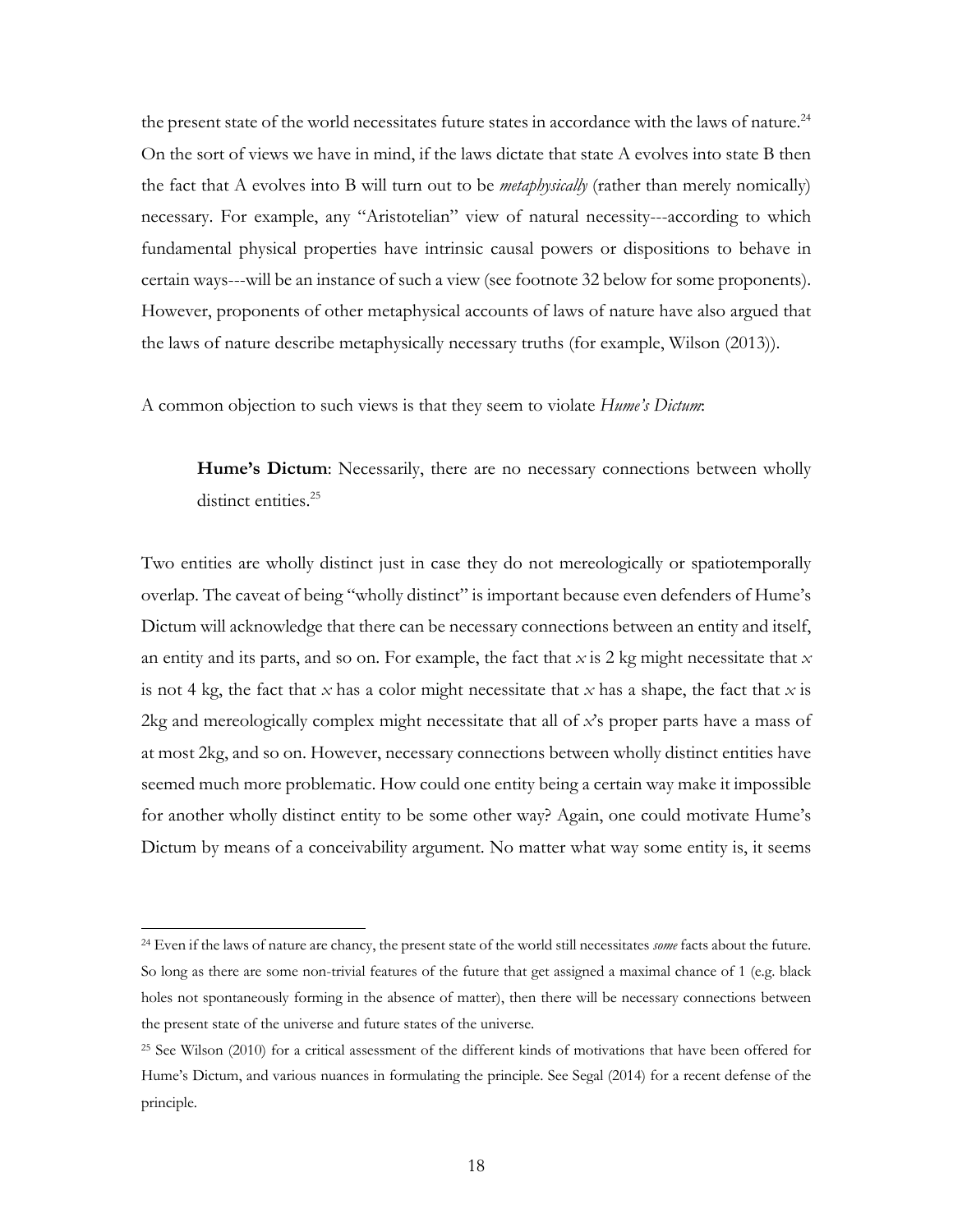conceivable for a second wholly distinct entity to have any collection of compossible intrinsic properties.

Our suggestion is that the non-Humean endurantist can use Hume's Dictum to their advantage. In particular, they can use Hume's Dictum to motivate the following thesis:

**Non-Humean Ontological Inertia** Monism: Necessarily, if three-dimensional Monism is true, then if non-Humeanism is true, then for all times *t* and *t'*,  $\psi_t = \psi_t$ 

Note that for the non-Humean, Non-Humean Ontological Inertia<sub>Monism</sub> is sufficient to bridge the gap between qualitative laws and full laws, because the non-Humean will think that the only nomically possible worlds are ones where the present state of the world necessitates future states in accordance with the laws of nature.

The crucial point is that the monist non-Humean endurantist is able to satisfy Hume's Dictum if and only if they endorse Non-Humean Ontological Inertia<sub>Monism</sub>. To argue for this claim, consider again the case of Future Tuesday Reset, where the world is replaced by a distinct world-individual next Tuesday. If this is to be a nomically possible world for the non-Humean, it must be that the world before next Tuesday bears a necessary connection (in accordance with the laws of nature) to the world after next Tuesday. Since the world before next Tuesday is wholly distinct from the world after next Tuesday, this is an explicit violation of Hume's Dictum. More generally, if there are any two times *t* and *t'* such that  $\psi_t$  is wholly distinct from  $\psi$ <sub>r</sub>, then if the laws of nature generate necessary connections these would be connections between wholly distinct entities, violating Hume's Dictum. However, if for any two times *t* and *t'*,  $\psi_i = \psi_i$ , then there would be no violations of Hume's Dictum. The world would never bear any necessary connections to anything besides itself.<sup>26</sup>

<sup>&</sup>lt;sup>26</sup> Two qualifications about the biconditional in this paragraph. First, to fully argue for the left-to-right direction, we'd need to argue against some more exotic views, according to which  $ψ_t$  is distinct yet mereologically coincident with  $\psi_r$ , rendering them not wholly distinct, and hence blocking the relevant violation of Hume's Dictum. However, we don't think there's much to recommend this option, and so we ignore it in the main text. For a sympathetic exploration of something in the vicinity of this option, see Segal (2014). Second, to fully argue for the right-to-left direction, we must set aside views according to which the laws themselves count as an entity that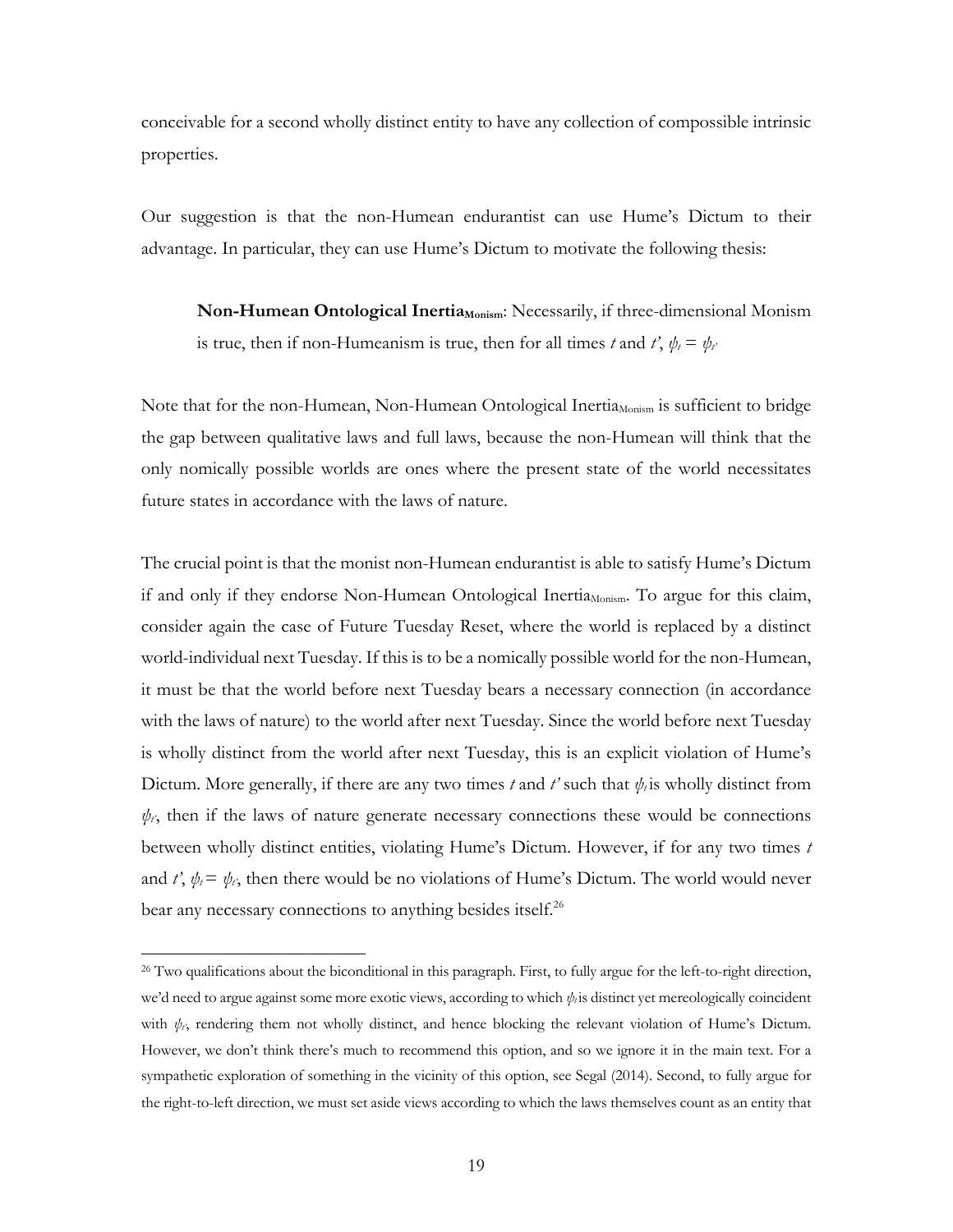The intuitive idea behind this appeal to Hume's Dictum is that the causal connection between the present and the future would be broken if the world simply popped out of existence and was replaced by an entirely new and wholly distinct world that popped into existence. How could the new world possibly "know" about what went on with some wholly distinct entity in the past? How could the present world manage to make necessary demands on some future time in which it doesn't even exist?

Although she does not appeal to Hume's Dictum, Haslanger (1989) defends a similar conclusion. She summarizes her discussion as follows:

[T]he past can be causally efficacious in the present only through things presently existing. Therefore, if nothing from the past [endures] to the present, the past can set no constraints on the present; the "causal message" cannot be communicated across the gap [...] From this we can see that [endurantism] does provide us intelligibility in explanations of change. Natural explanations work by showing the systematic causal interconnections between things. Without [endurance], the causal story becomes unconnected; neither the past nor the future can get a hold on the present in a way that is causally efficacious. (21)

A similar point can be read into Thomson's (1983) famous complaint about perdurantism:

I said this seems to me a crazy metaphysic. It seems to me that its full craziness only comes out when we take the spatial analogy seriously. The metaphysic yields that if I have had exactly one bit of chalk in my hand for the last hour, then there is something

might witness a violation of Hume's Dictum. However, just about every candidate view in the metaphysics of laws doesn't construe laws as an entity, and hence would vindicate our reasoning. The only exception here would be a version of primitivism about laws, according to which laws are sui generis entities (suggested by some remarks in Maudlin (2007)). However, more orthodox understandings of primitivism take some nomic *ideology* as fundamental, such as a primitive 'it's a law that' operator (analogously to how modalists view *metaphysical* necessity). These more orthodox versions of primitivism don't construe laws as entities of some kind, and so pose no threat to our reasoning in this paragraph.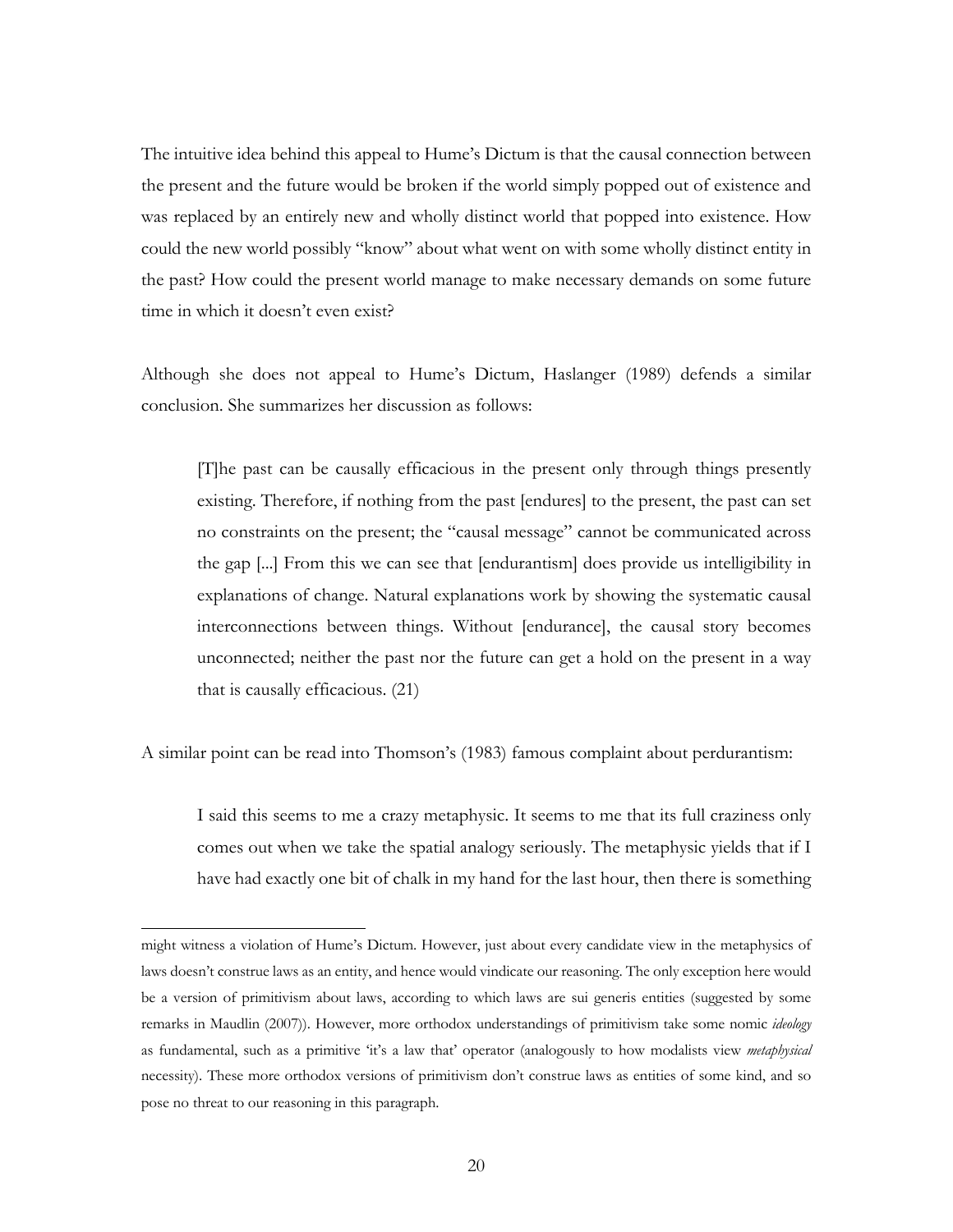in my hand which is white, roughly cylindrical in shape, and dusty, something which also has a weight, something which is chalk, which was not in my hand three minutes ago, and indeed, such that no part of it was in my hand three minutes ago. As I hold the bit of chalk in my hand, new stuff, new chalk keeps constantly coming into existence *ex nihilo*. That strikes me as obviously false. (211)

One way to account for the remark that new chalk keeps constantly coming into existence "*ex nihilo*" is by reference to a background intuition that there can't be intelligible causal connections between the past pieces of chalk and the wholly distinct future pieces of chalk. The natural way to avoid the absurdity of new chalk continually popping in and out of existence is instead to countenance a single piece of chalk that endures across time.

We see, then, that endurantists sympathetic to non-Humean necessary connections in nature might have entirely independent reasons to endorse Non-Humean Ontological Inertia<sub>Monism</sub>: by doing so, they can satisfy Hume's Dictum, which many take to be independently plausible. It just also turns out that by endorsing Non-Humean Ontological Inertia<sub>Monism</sub>, the non-Humean endurantist also thereby bridges the gap between qualitative lawfulness and full lawfulness. Both of us take there to be strong independent arguments for non-Humeanism, and are sympathetic to Hume's Dictum, and hence regard this route as the most promising one for endurantists to pursue in their task of motivating Ontological Inertia $_{\text{Monism}}$ .

#### *4.4. Attempt 4: Distinctively Nomic Ontological Inertia*

So far we have been pursuing the strategy of supplementing the laws of nature with a principle that holds with metaphysical necessity, along the lines of Ontological Inertia<sub>Monism</sub>, in order to rule out cases like Future Tuesday Reset. However, full lawfulness can also be secured by a weaker view which renders cases like Future Tuesday Reset metaphysically possible yet *nomically* impossible. On this view, some feature of our laws of nature ensures that the world always endures through time.

Notice that this strategy need not require abandoning the common view that laws of nature are qualitative. So far we have been working with the assumption that the laws of nature take the following qualitative form: if the fundamental things are qualitatively so-and-so at some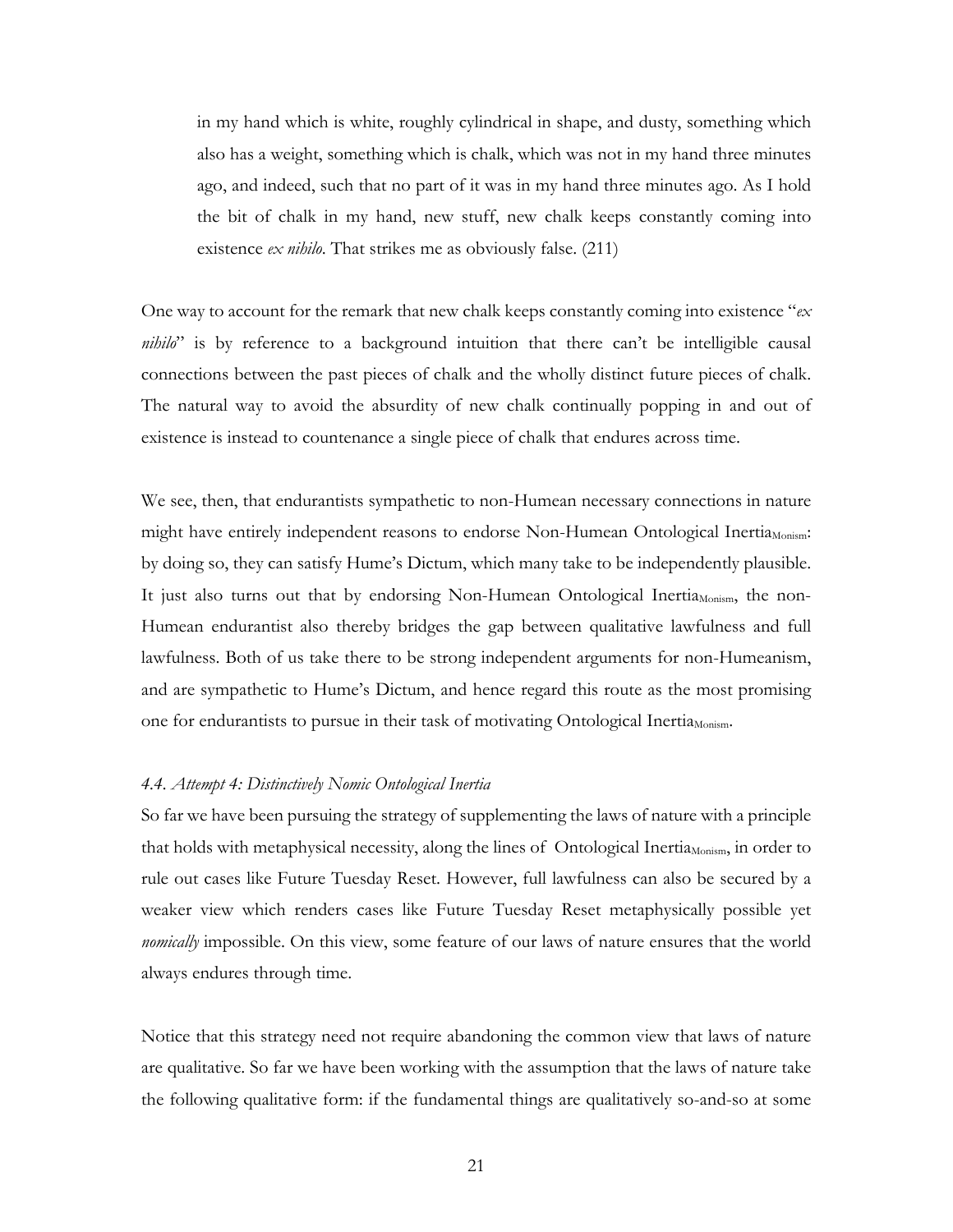time, then there are fundamental things that are qualitatively so-and-so at such-and-such other times. These laws simply take no stand on whether the fundamental objects at one time continue to exist at other times, thereby leaving them vulnerable to threats to full lawfulness like Future Tuesday Reset. Yet there are other forms for qualitative laws to take that aren't neutral on cross-time identity facts; we'll call any such laws *strong laws*. For example, these laws might state that if some particle is qualitatively so-and-so at some time, then *that very particle* is qualitatively so-and-so at such-and-such other times. Or a monistic analogue: if the threedimensional world-object is qualitatively so-and-so at some time, then *that very world-object* is qualitatively so-and-so at such-and-such other times. Notice that laws of this form are still qualitative, yet they build in endurance, thereby ruling out cases like Future Tuesday Reset above: if objects pop out of existence then laws of this form are simply false.

Even though strong laws can be qualitative, we want to flag that they would still be unfamiliar in various respects. For example, such laws would no longer be neutral on the metaphysics of persistence: if it were built into the laws of nature that any fundamental objects there are at a time endure for the rest of time, then the truth of endurantism (and the falsity of perdurantism) would be an immediate consequence of the laws of nature themselves. In addition, strong laws would be unlike ordinary scientific laws in that they govern features of the physical world that are in principle empirically undetectable. For example, no scientific experiment could possibly detect the difference between worlds like Future Tuesday Reset and No Reset. Nevertheless, we don't find these unfamiliar features of strong laws to be at all worrying: in our view, it is unsurprising that different metaphysical views about persistence across time might lead to different formulations of the laws of nature, which dictate how the universe evolves as time goes on. We leave it to those who find these unfamiliar features problematic to make good on this worry. If they are right then that would only further support our pessimistic evaluation of the strong laws strategy.

In our view, the reasons to be skeptical of strong laws emerge by examining different views about the metaphysics of laws of nature. Let us consider the main theories of laws in turn.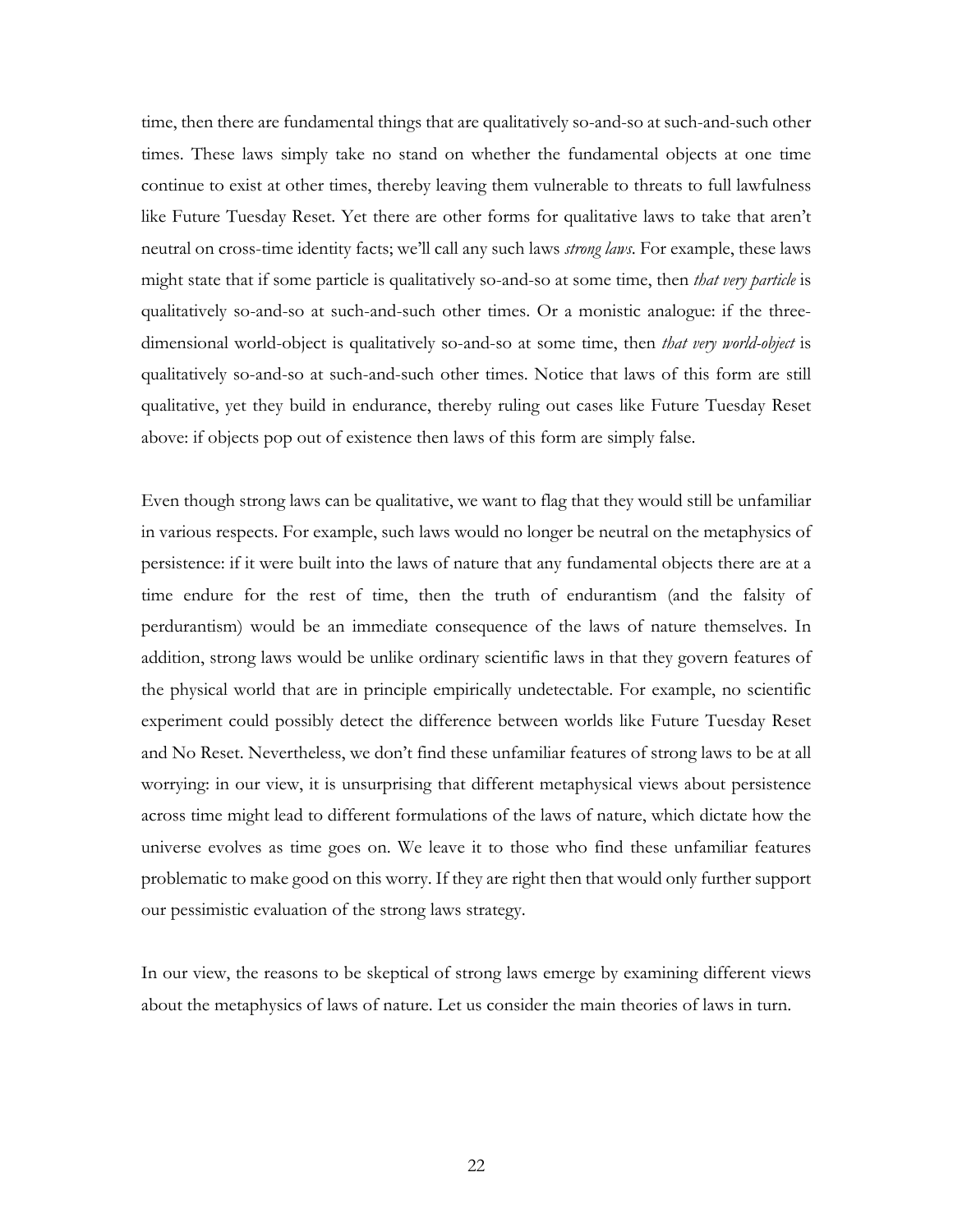To start, consider the Dretske-Tooley-Armstrong (DTA) theory, according to which laws describe a second-order "necessitation" relation between properties. <sup>27</sup> Crucially, the necessitation relation here is meant to hold between sparse universals or fundamental properties, such as mass or charge. A familiar complaint about this theory is that it limits the form that laws of nature can take.<sup>28</sup> As concerns the present strong laws strategy, let us grant that the theory can deliver laws to the effect that if some fundamental property is instantiated at a time then some other fundamental property is instantiated at such-and-such other times, even though there's room here for debate.<sup>29</sup> The trouble is that the strong law strategy also requires laws to pin down which particular things have the fundamental properties at the other times, via cross-time identity facts. And we don't see a plausible means of including these additional facts within the strictures of the DTA theory. Doing so seems to require recognizing infinitely many non-qualitative haecceitistic properties as sparse universals (e.g. *being*  $\psi$ ), which can then themselves stand in the second-order necessitation relation. However, such a view not only requires a very implausible account of sparse universals, but it also requires countenancing infinitely many non-qualitative laws of nature. We doubt anyone would want to embrace the resulting DTA-friendly vision.

Let us now turn to Humean theories of lawhood, in particular the popular Ramsey-Lewis "best systems analysis" (BSA), according to which laws are just certain especially simple and informative summaries of the ways things are across all of space and time.<sup>30</sup> Here there's no obstacle to the endurantist's strong laws being candidate laws, for the BSA imposes no inprinciple constraints on what form laws of nature can take. Our central worry is that, given this metaphysic of lawhood, the strong law strategy doesn't in fact independently motivate the nomic analogue of Ontological Inertia<sub>Monism</sub>. And our reasons for thinking this are just the familiar complaints about the explanatory circularity of Humean theories.<sup>31</sup> Once

<sup>27</sup> See Dretske (1977), Tooley (1977), and Armstrong (1983) for classic developments of this view.

<sup>28</sup> See, for example, Wilson (1987) and Maudlin (2007).

<sup>&</sup>lt;sup>29</sup> The issue turns on whether the DTA theorist can accommodate temporal-derivatives.

<sup>&</sup>lt;sup>30</sup> For an introductory survey of Humeanism about laws of nature, together with how the view might respond to various objections, see Bhogal (2020a).

<sup>&</sup>lt;sup>31</sup> For versions of this worry see Lange (2013, 2018), Shumener (2019), and Emery (forthcoming). For Humean responses to this worry, see Dorst (2019), Bhogal (2020c), and Hicks (2021).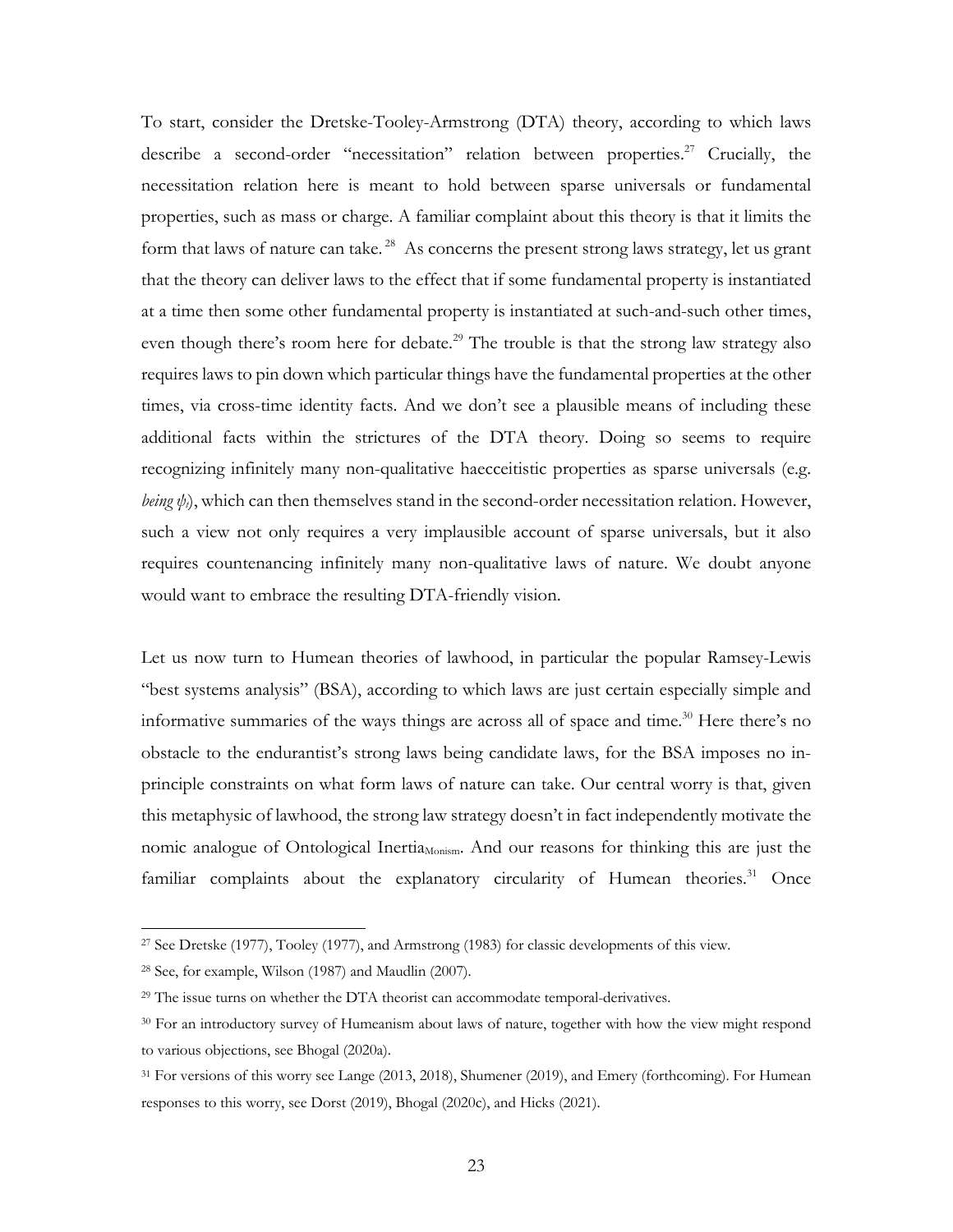counterexamples like Future Tuesday Reset drive home that nothing in endurantism itself secures full lawfulness, if in fact things never pop out of existence we'd like some independent motivation for this additional feature of our world. Why is it that things never pop out of existence? This independent motivation is what the strong laws strategy is meant to provide. Yet given the Humean theory, its being a law of nature that, say, things never pop out of existence, just consists in things in fact never popping out of existence, and moreover this claim being very simple and informative. In this way, given the Humean theory, the strong law strategy merely *presupposes* that things don't pop out of existence, rather than providing any independent motivation for this claim.

What about the broad family of views that explain lawhood in terms of the intrinsic causal powers of fundamental properties? The general view here is that something having certain fundamental properties might necessitate certain dynamical effects, simply in virtue of the thing having the fundamental property. Laws of nature are then the necessary truths stating that everything that has the fundamental property has such-and-such dynamical behaviour.<sup>32</sup> As a toy example, it might be that necessarily anything with mass thereby attracts other objects with mass, simply in virtue of what it is to have mass. We think that such views hold some promise of securing endurantist strong laws, but they still face significant challenges.

A first worry is that prominent versions of this view, often called 'dispositional essentialism', would need to appeal to the essences of fundamental properties in order to secure a distinctively nomically necessary version of Ontological Inertia<sub>Monism</sub>, and this appeal to essences raises some of the same concerns as our first attempt of explaining Ontological Inertia<sub>Monism</sub> by appeal to essences.<sup>33</sup> Moreover, alternative ways of developing the view that do not employ the notion of essence arguably nevertheless also fall prey to one of the worries we raised for the essentialist strategy, stemming from lack of informativeness. For instance, suppose that instead of employing the notion of essence, the view stated that *what it is to be* a

<sup>32</sup> For some views in the relevant family, see Shoemaker (1980, 1998), Bird (2007), Jacobs (2011), Demarest (2017), Tugby (2021), Builes (2021b), and Kimpton-Nye (2021).

<sup>33</sup> As mentioned above, views in the family at issue often explicitly aim to vindicate the result that the laws of nature turn out metaphysically rather than merely nomically necessary. On such versions, we could speak of Ontological Inertia<sub>Monism</sub> itself, rather than its distinctively nomic analogue.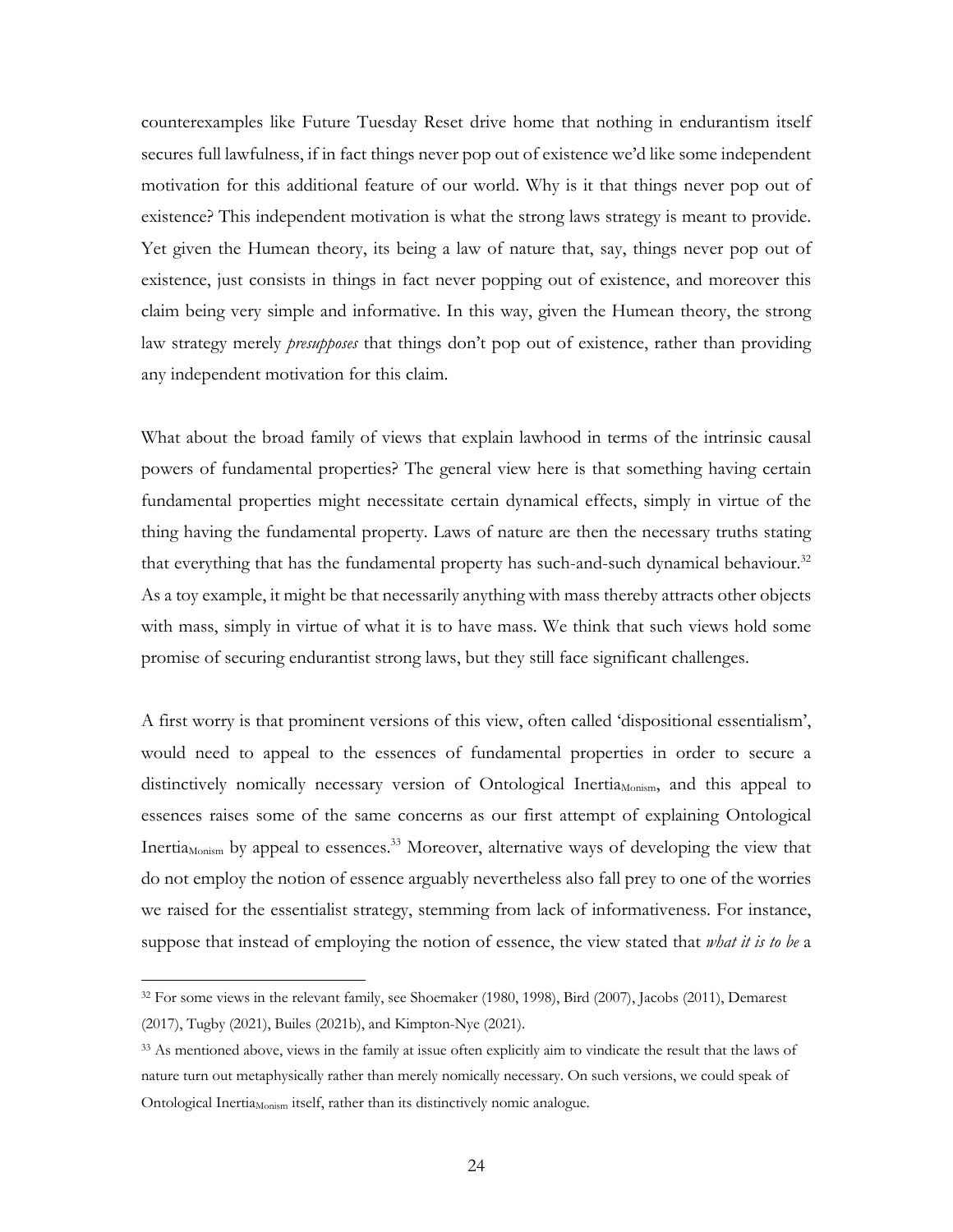certain fundamental property (say being a material object) necessitates that anything that instantiates it never pops out of existence. Yet this would still not get us very far in independently motivating why necessarily nothing pops out of existence. Insofar as we were unsure about this latter claim, we will be just as unsure about this claim detailing what it is to be a certain fundamental property (or analogous claims about what certain causal powers necessitate, and so on).

A second worry has to do with the kinds of dispositions or causal powers that are needed to secure endurantist strong laws. One natural way to think of dispositions is that they necessitate that an object will behave in certain ways in certain conditions *if* that object continues to exist. For example, perhaps the property *being negatively charged* necessitates that (say) an electron will take a certain trajectory in the presence of certain electromagnetic fields *if* the electron continues to exist. Alternatively, perhaps the property *being negatively charged* necessitates the unconditional claim that an electron will take a certain trajectory in the presence of certain electromagnetic fields (and hence that an electron will continue to exist in the presence of certain electromagnetic fields). Let us say that a *weak disposition* of an object is a disposition whose manifestation conditions are always conditional on the future existence of that object, and let us say that a *strong disposition* of an object is a disposition whose manifestation conditions are not conditional on the future existence of that object.

In order to secure endurantist strong laws, the causal powers theorist must hold that the causal powers of fundamental properties involve strong dispositions. This claim merits further discussion than we can give it here. But let us register a couple of difficult questions proponents of the claim must answer. Is it metaphysically necessary that fundamental causal powers involve strong dispositions? If it is, then why are weak dispositions impossible? If it isn't, then presumably there are possible casual powers, which we can label mass\*, charge\*, spin\*, etc., that are just like the fundamental causal powers in the actual world except that they involve only weak dispositions. Why is it that our world has the properties of mass, charge, and spin, rather than the properties of mass\*, charge\*, and spin\*? Furthermore, on the assumption that fundamental dispositions must have a categorical basis, what is the difference between the categorical bases of (say) mass, charge, and spin, and the categorical bases of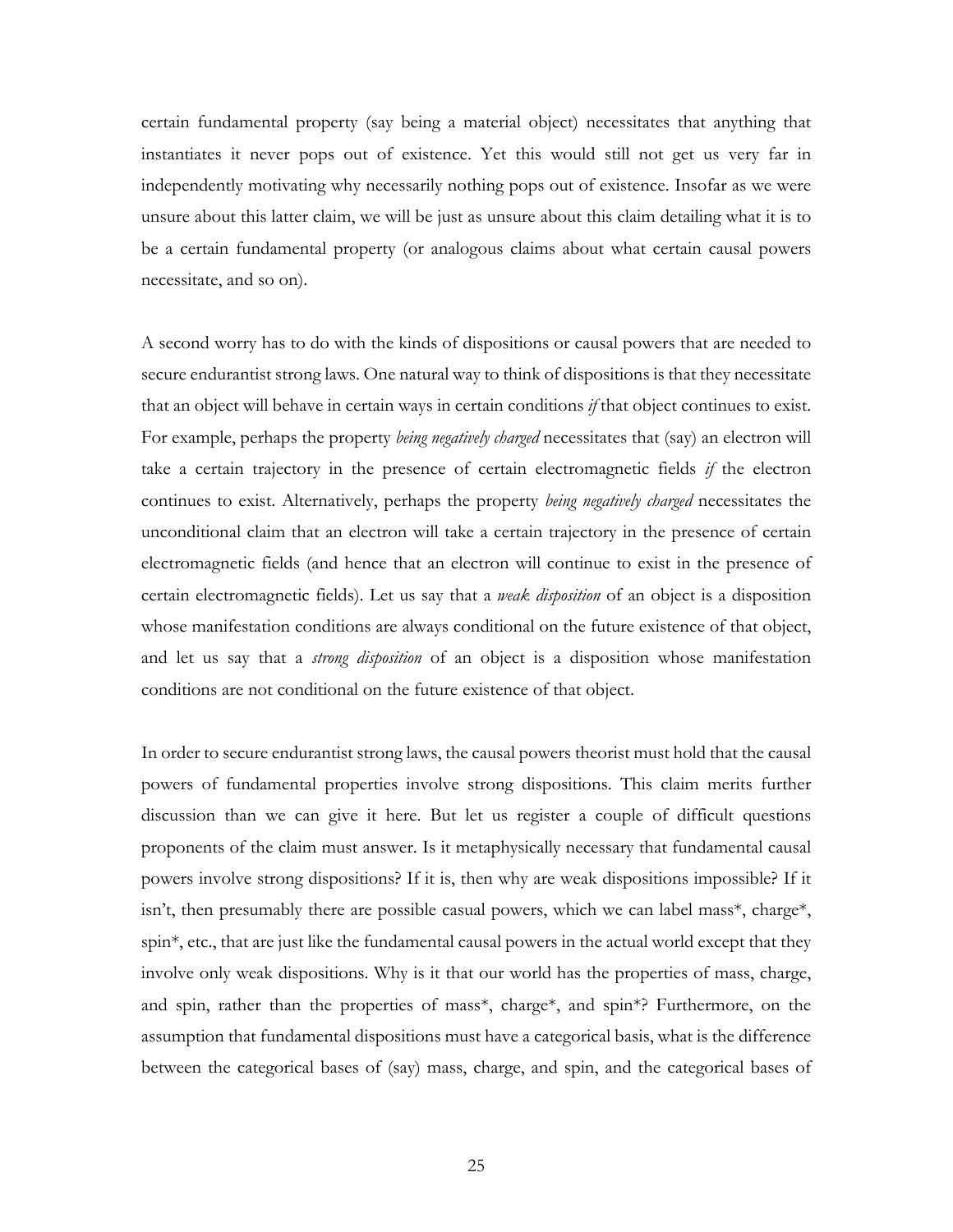mass<sup>\*</sup>, charge<sup>\*</sup>, and spin<sup>\*?34</sup> These are some of the questions that this strategy would have to answer in order to give a compelling account of endurantist strong laws. We don't want to claim that principled answers to these questions cannot be found, but the proponent of the present strategy has their work cut out for them.

The final main theory of lawhood is primitivism, according to which the notion of lawhood is fundamental.35 Like Humeanism, primitivism imposes no in-principle constraints on the form of the laws, so there's no barrier to the endurantist's strong laws counting as primitive laws of nature. Does countenancing the nomic analogue of Ontological Inertia $_{\text{Monism}}$  as a primitive law of nature independently motivate the principle? The answer will depend on one's background views regarding the viability of primitive laws. Some have worried that primitive laws do no better than Humean laws at accounting for natural regularities (e.g. see Hildebrand 2013), and many have worried that it is unclear how primitive laws are supposed to "govern" the evolution of the universe.<sup>36</sup> However, insofar as one is willing to appeal to primitive laws to account for other qualitative natural regularities, it seems that one should be equally willing to appeal to primitive laws to account for the distinctively nomic analogue of Ontological Inertia<sub>Monism</sub>. That being said, primitivism about laws of nature is a controversial theory, and one that we suspect many endurantists won't want to endorse.

To sum up, we think that the strong laws strategy faces different objections depending on one's background metaphysics of laws. On some views, appealing to strong laws is perhaps more successful than attempts 1 and 2 above, in terms of essence or Temporal Rationalism. Nevertheless, we still maintain that the most promising and illuminating strategy for endurantists to pursue goes via attempt 3 above, which appeals to Hume's Dictum.

<sup>34</sup> Alternatively, a defender of endurantist strong laws can say that the kinds of physical properties investigated by physics (e.g. mass, charge, and spin) only involve weak dispositions, but every physical object in the universe possesses an additional "metaphysical" strong disposition to keep on existing. Many of the same questions would arise on this proposal. Is it metaphysically necessary that everything possesses the strong disposition to keep on existing? If not, why do things in the actual world possess that disposition? Lastly, what is the categorical basis of this strong disposition?

<sup>35</sup> For proponents, see Carroll (1994, 2018), Maudlin (2007), and Kment (2014).

<sup>36</sup> See Emery (forthcoming) for some different accounts of the notion of governance.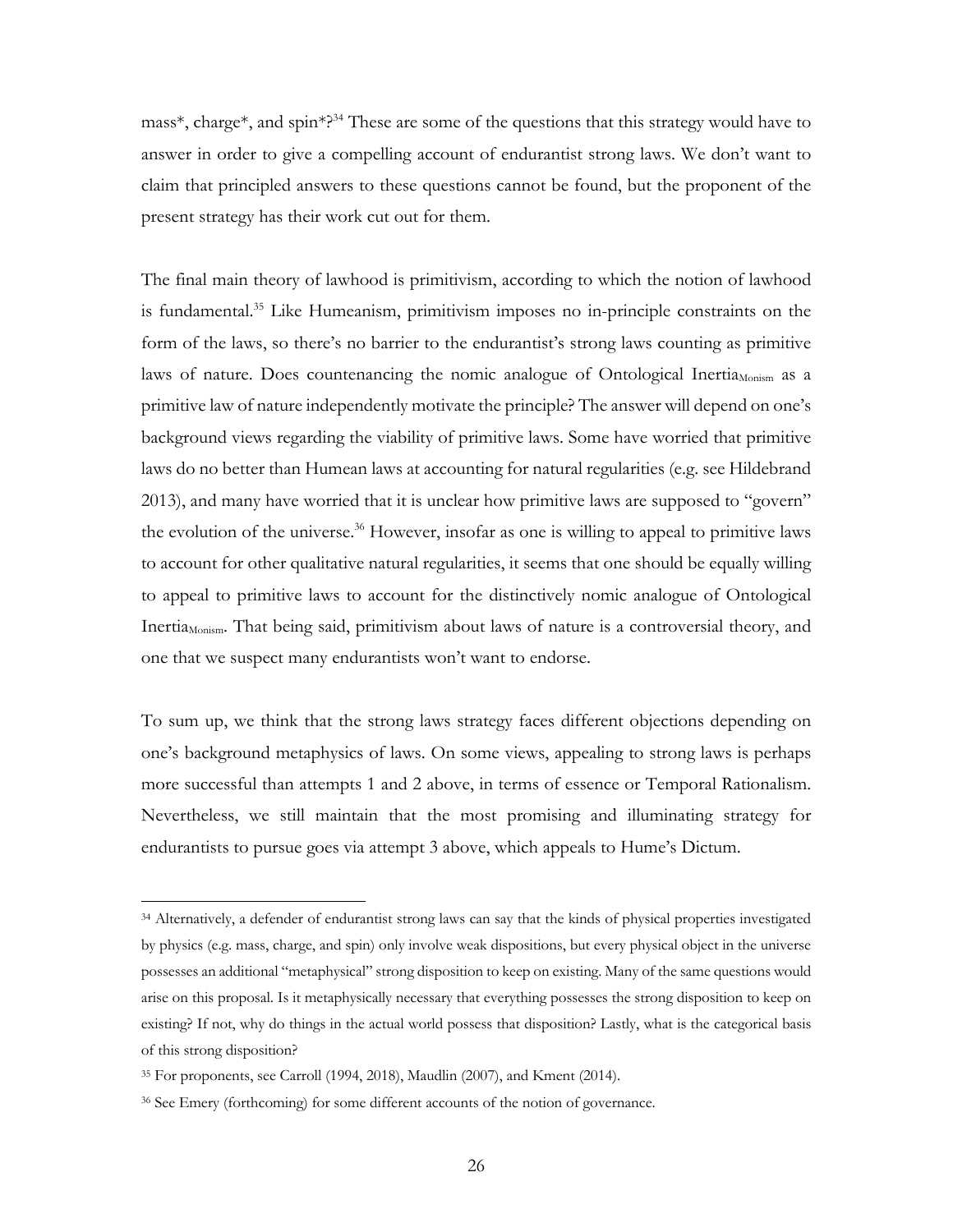#### **5. Perdurantism and Full Lawfulness**

This time, suppose again for illustration that it is nomically necessary that, for any time *t*, there is a single fundamental individual  $\psi_t$  (we'll turn to more orthodox pluralist views in the next section). Further, suppose that Strong Perdurantism is true. As a result, for any distinct times *t* and *t'*,  $\psi_t \neq \psi_t$ . Given these assumptions, how might one bridge the gap between qualitative laws and full laws?

The trouble for such a view comes via examples we've already seen, of mere haecceitistic differences between nomic possibilities. For example, given any four-dimensional nomic possibility *w*, we can simply generate new nomic possibilities as follows: pick two times *t* and *t'* and swap the individuals  $\psi_t$  and  $\psi_{t'}$  without changing any qualitative facts about *w*. Alternatively, consider some nomic possibility  $w$  containing some individual  $\psi$ , and consider the nomic possibility *w*\*, that's qualitatively identical to *w*, except it contains some new individual  $\psi^*$ , that doesn't exist at *w*, in place of  $\psi_t$ .

Like the case of endurantism, the perdurantist might pursue two different strategies. First, they may supplement the laws of nature with a principle that holds with metaphysical necessity, which renders impossible the problematic putative possibilities. Second, they may try to modify the laws of nature so that the problematic possibilities are rendered *nomically*  impossible, albeit still metaphysically possible.

We think that this second strategy is untenable for the perdurantist. It is an important feature of endurantist strong laws that they can pin down which fundamental objects exist at future times in a purely qualitative manner: future fundamental objects are just whatever objects have already existed in the past. This is the crucial feature that allowed these qualitative laws to avoid threats to full lawfulness like Future Tuesday Reset. However, for perdurantists fundamental objects wholly located at one time never exist at any other times. So their strong laws must instead be non-qualitative, stating precisely *which* distinct things exist at future times. Otherwise, the laws will be vulnerable to haecceitistic threats to full lawfulness. There would presumably then need to be infinitely many such strong perdurantist non-qualitative laws, stating which particular things there will be for any way things could be non-qualitatively at any time at any nomic possibility. We don't see how such laws could be stated in anything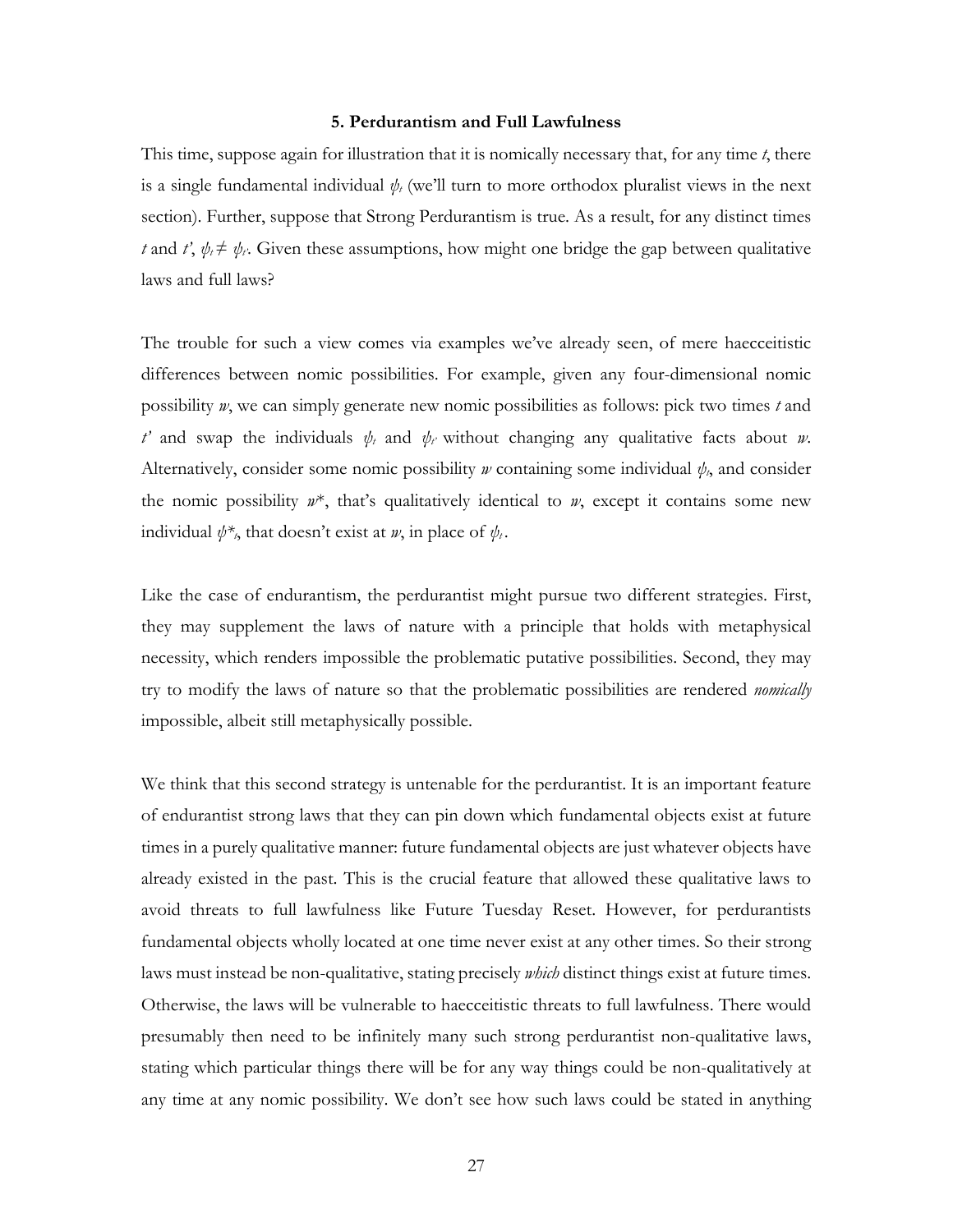approaching a non-arbitrary fashion, not to mention their infinite complexity. Indeed, none of the central positions in the metaphysics of laws would render an infinite list of nonqualitative propositions plausible candidates to be laws of nature.

Consequently, we think that the perdurantist must maintain that the problematic putative possibilities are in fact metaphysically impossible. In particular, to block the relevant counterexamples, perdurantists should appeal to the modal doctrine of anti-haecceitism:<sup>37</sup>

**Anti-Haecceitism**: No metaphysical possibilities differ without differing qualitatively.

Anti-haecceitism precludes mere haecceitistic differences between metaphysical possibilities, and clearly bridges the gap between qualitative and full lawfulness.

The challenge for perdurantists is to independently motivate the modal doctrine of antihaecceitism: why is modal space restricted in this manner? After all, anti-haecceitism implies that every qualitative structure can be realized in only one possible way by any individuals. What explains this strong restriction on modal space? Indeed, it seems perfectly conceivable for a qualitative structure to be filled in by different individuals.<sup>38</sup>

It seems to us that the only way to adequately motivate anti-haecceitism is to endorse a qualitativist view, which recall says that necessarily there are no fundamental non-qualitative facts. Recall also from the outset that we're taking for granted that every non-fundamental fact supervenes on some fundamental facts. As a result, qualitativism renders anti-haecceitism unmysterious: if necessarily all fundamental facts are qualitative, then no metaphysical possibilities differ only over non-qualitative facts, otherwise we'd have a case where the non-

<sup>&</sup>lt;sup>37</sup> Some more exotic weaker modal doctrines would also do the job here (e.g. those that allow for mere haecceitistic differences, provided some such difference must occur at all times or none, thereby preserving full lawfulness). However, we doubt anyone tempted by some such modal doctrine would settle for anything weaker than the principled stopping point of anti-haecceitism itself.

<sup>38</sup> For further discussion and development of this worry for anti-haecceitism, see section 4 of Teitel (2021).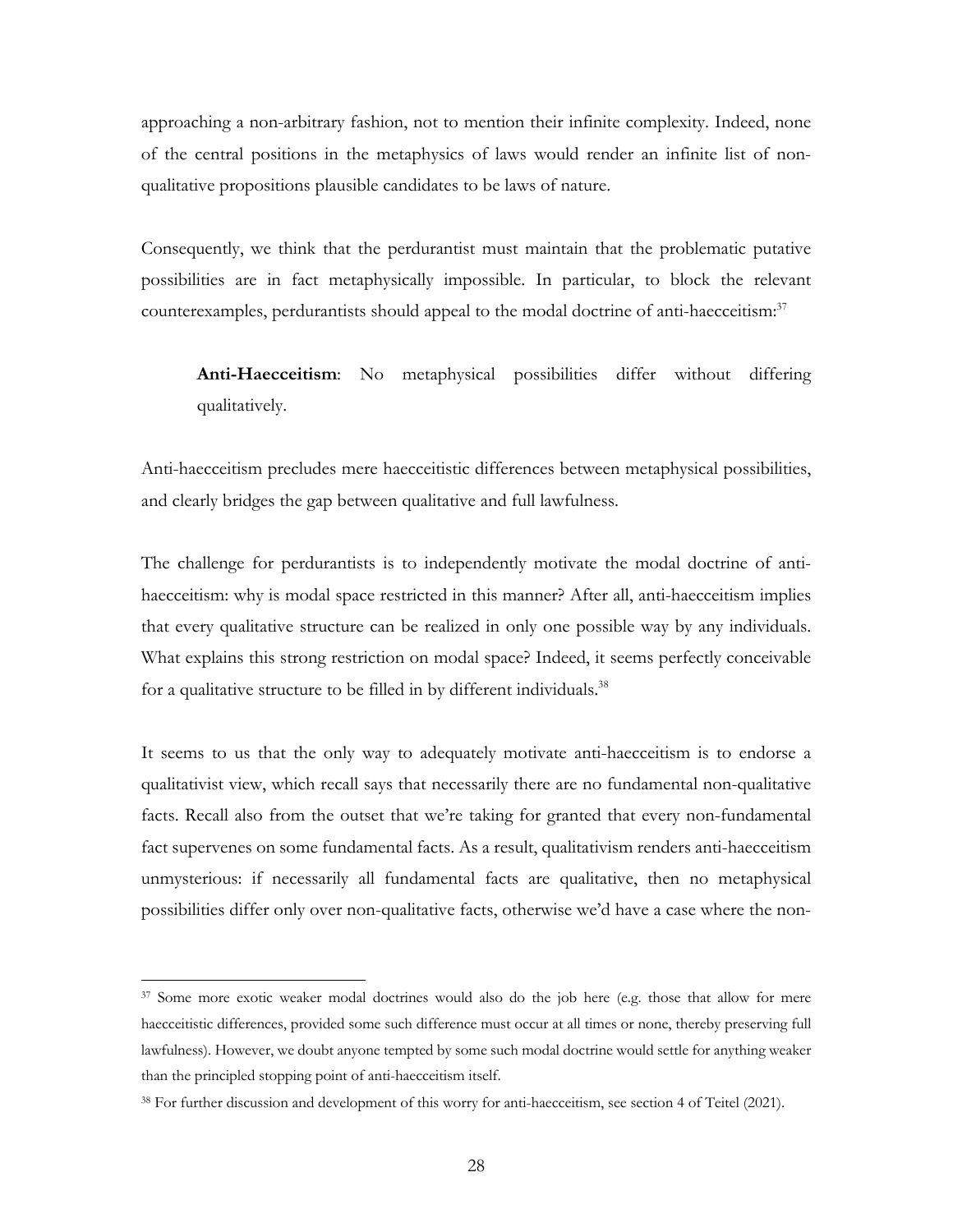fundamental fails to supervene on the fundamental.<sup>39</sup> We don't think there could be a satisfying explanation of anti-haecceitism that doesn't go via such a qualitativist doctrine.<sup>40</sup>

The alternative would be to reject the demand to independently motivate anti-haecceitism, and instead to adopt it as a brute constraint on the space of metaphysical possibilities. We want to just make a comparative response to such a view: notice how sharply it contrasts with the sorts of proposals that we considered in the previous section on behalf of endurantists. For example, the endurantist proposal of appealing to Temporal Rationalism, or appealing to Hume's Dictum while also espousing non-Humean necessary connections in nature, each offer some independent motivation for full lawfulness given endurantism. The present proposal to accept anti-haecceitism as a brute modal constraint fails to offer any similar insight. We therefore conclude that those who reject qualitativism should take endurantism to have a distinctive advantage over perdurantism.

# **6. Full Lawfulness and Pluralistic Ontologies**

We have so far been discussing how the constraint of full lawfulness promises to transform the traditional debate between endurantists and perdurantists given the assumption of threedimensional monism as a simplifying expository device. Does the dialectical situation change dramatically under more orthodox pluralistic conceptions of what fundamental individuals there are? We'll see in this section that many, but not all, of the conclusions we reached in the sanitized monistic setting carry forward unchanged.

There are three standard pluralistic ontologies. The first is a relationist ontology with only material objects like particles. The second is a "supersubstantivalist" vision that eschews material objects and countenances only spacetime, often motivated by contemporary field

<sup>39</sup> On an eliminativist version of qualitativism, which says that necessarily there are no non-qualitative facts fullstop (whether fundamental or non-fundamental), we can simplify the reasoning in this paragraph (in particular, we'd no longer need the supervenience claim).

<sup>40</sup> Those who reject qualitativism might try to explain anti-haecceitism by appealing to certain kinds of very strong qualitative and non-qualitative essential properties, of the sort investigated by Teitel (2019). But as discussed earlier in the main text, we agree with his claim there that such essentialist approaches are not actually explanatory.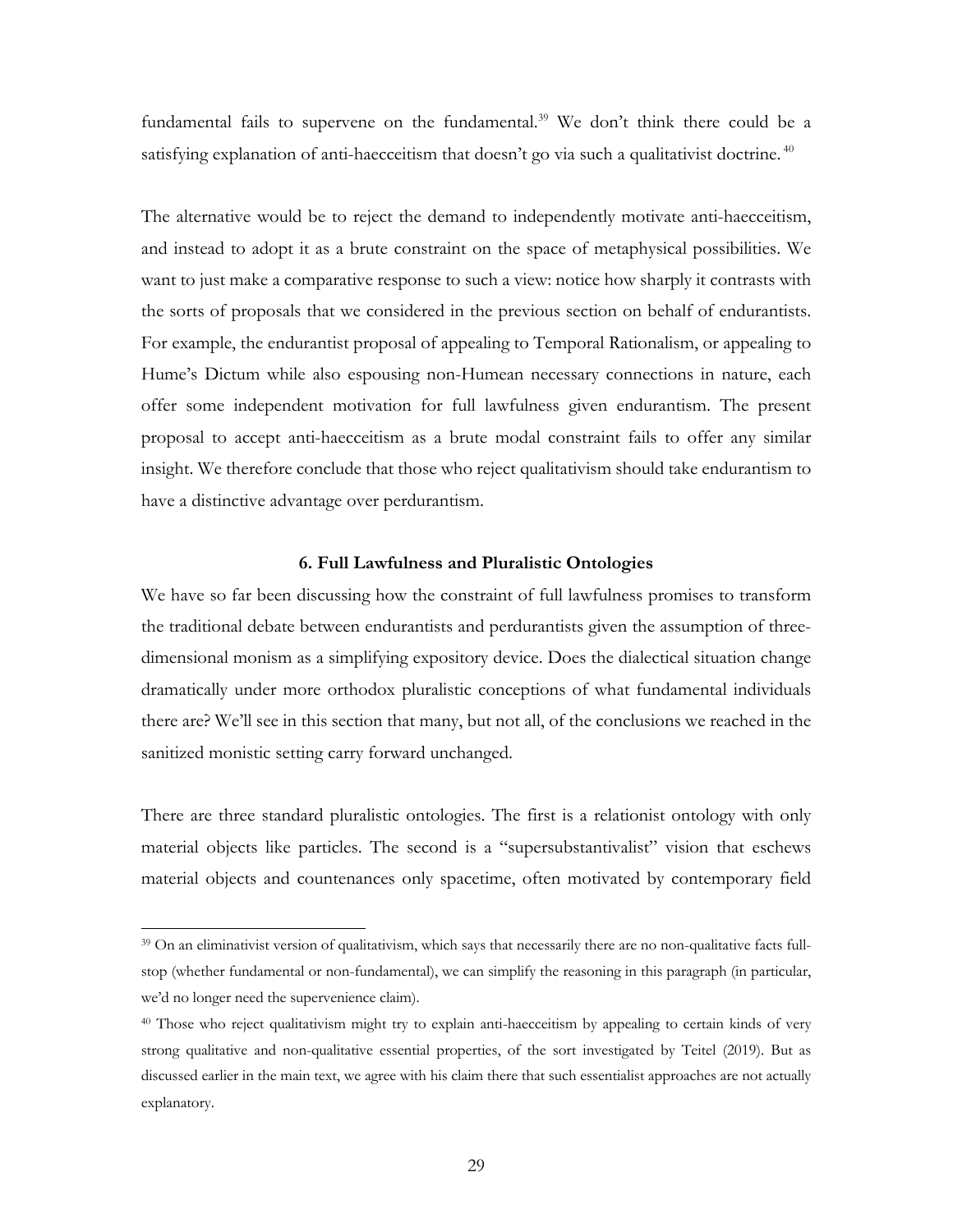theories combined with the doctrine that fields (including matter fields) are just properties and relations distributed over spacetime. The third is the standard "dualist" picture which countenances spacetime as well as some material objects, such as particles, located in spacetime. We'll consider each of these visions in what follows, starting with perdurantism, then turning to endurantism, and then finally discussing a common "mixed" option according to which matter endures but spacetime perdures.

Starting with perdurantism, here the dialectic rehearsed in section 5 is unchanged on any of the standard pluralistic ontologies. Given a perdurantist relationism, for example, we can generate threats to full lawfulness by considering nomic possibilities that permute particular temporal stages of whatever material objects there are, or by replacing some such stage with some new instantaneous stage, leaving everything qualitatively unchanged. Supersubstantivalism, as standardly understood, is a perdurantist view where the only objects are spacetime points and regions (which perdure), with various fields distributed over spacetime. Threats to full lawfulness in this setting are just those extensively discussed in the literature on the hole argument (recall section 2). The new nomic possibilities at issue agree on all qualitative propositions, but differ over which particular spacetime points have which field values within some subregion of spacetime. Finally, a pure perdurantist version of the dualist view would countenance perduring material objects located in a perduring spacetime. And here we are saddled with both the threats to full lawfulness faced by the perdurantist relationist as well as those faced by the perdurantist supersubstantivalist.

The way forward for perdurantists who countenance any of the standard pluralistic ontologies is just the one we outlined in section 5. We think blocking the threats to full lawfulness requires adopting the modal doctrine of anti-haecceitism. Yet this modal doctrine demands some independent motivation. And the best means of doing so goes via the qualitativist doctrine that necessarily there are no fundamental non-qualitative facts. We don't take appealing to essentialist facts to offer a promising alternative. Indeed, the only alternative option for perdurantists would seem to be to embrace anti-haecceitism as a brute modal principle.

Let's turn now to how the three pluralistic ontologies look under endurantism. Here the dialectic is more complex. Let's start with an endurantist version of a relationist view, and for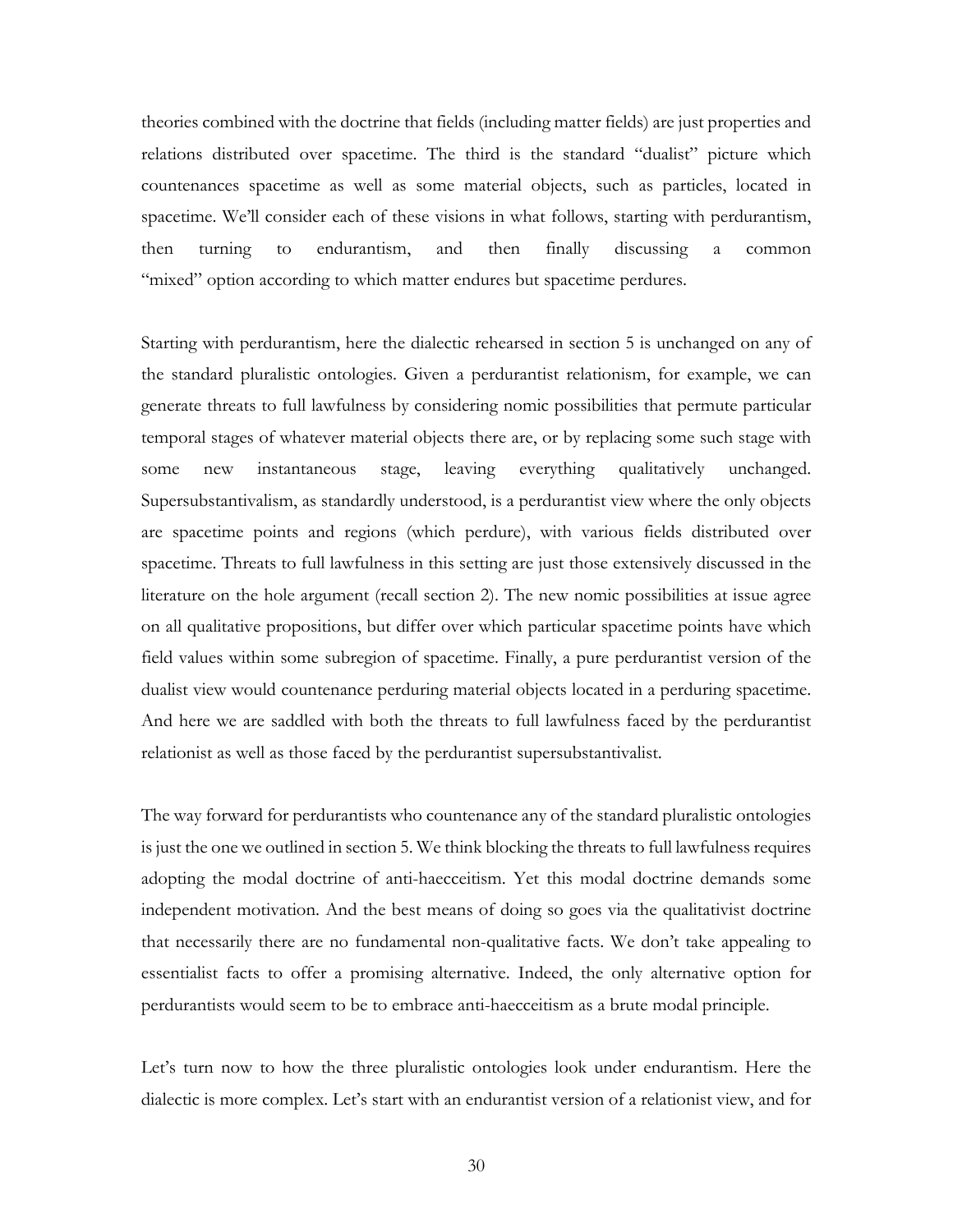simplicity let's assume that the relevant fundamental material objects are just particles. Notice that Future Tuesday Reset poses a counterexample to full lawfulness for endurantists in a pluralist setting: just imagine whatever enduring particles there are popping out of existence and being replaced by distinct enduring particles, all the while preserving all qualitative facts. So it seems that pluralist endurantists must embrace some analogue of Ontological Inertia<sub>Monism</sub> to rule out such possibilities. In the monist setting, just requiring that the one thing there is continues to endure forever was sufficient to pin down all future non-qualitative facts given some initial state and qualitative lawfulness. However, there are two new worries that arise in a pluralist relationist setting.

First, there is a worry that particle number might not be conserved through time. For example, consider an example of radioactive decay where a neutron (made up of one up quark and two down quarks) transforms into a proton (made up of two up quarks and one down quark), an electron, and an electron antineutrino.<sup>41</sup> In this example no pluralist principle akin to Ontological Inertia<sub>Monism</sub> can fix the identity of the post-decay particles since there are strictly more particles after the radioactive decay than before the radioactive decay. This shows that any endurantist particle-based ontology has a hope of securing full determinism via a principle of ontological inertia only if particle number is conserved.42

Second, even if we restrict ourselves to a particle-based ontology where particle number is conserved, we need a principle that not only rules out enduring objects popping out of existence, but also dictates *how* they endure across time. It's easy to see how the story might go at specific possibilities. For instance, at all relationist worlds where enduring objects never overlap, perhaps we can uniquely pin down the future non-qualitative facts given qualitative lawfulness by requiring that enduring objects never pop out of existence and also never move discontinuously. However, we don't think a single principle can do the requisite work in full generality; rather, worlds with different laws will call for different principles. To see this, consider worlds where enduring objects always move on continuous trajectories but can

<sup>&</sup>lt;sup>41</sup> This is an example of " $\beta$ " decay, as discussed in Basdevant et al. (2005).

<sup>&</sup>lt;sup>42</sup> If particle number is not conserved, then we don't see any other strategy for the endurantist particle-based relationist to secure full lawfulness other than to accept anti-haecceitism, just like the perdurantist.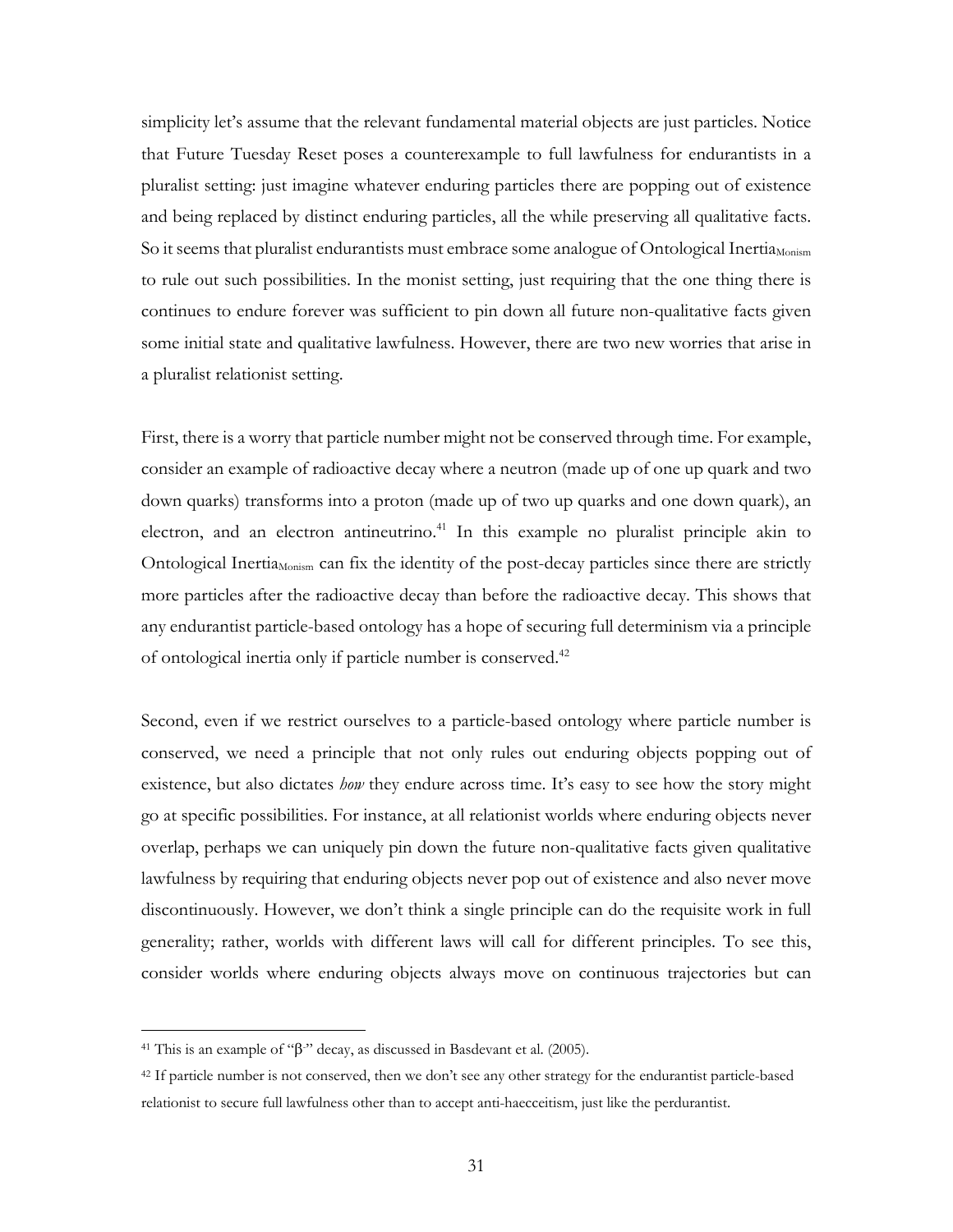overlap. Nothing in this description tells us whether two enduring objects that briefly overlap on some occasion subsequently "passed through" each other or "bounced off" of each other. Yet the sought after principle dictating how objects endure across time must take a stand on this question. Notice, though, that both scenarios are perfectly conceivable: which occurred at some world will depend on the laws of nature of that world. The lesson here is that endurantist pluralists cannot aim to formulate a direct analogue of Ontological Inertia<sub>Monism</sub> that works in full generality, but should instead seek a more circumscribed principle that rescues full lawfulness on a case-by-case basis, in a manner that takes into account the details of the laws of nature at issue.

Irrespective of how the relevant principle ultimately gets formulated given our laws or any others, the challenge facing pluralist endurantists will be the same as the one we discussed in section 4: independently motivate the truth of the pluralist version of ontological inertia, rather than simply stipulate it. The analogue of attempt 1, in terms of essential properties, we take to be unsuccessful for the reasons we've seen above. Attempt 2, by contrast, carries over unchanged: appealing to the weakened PSR in the form of Temporal Rationalism would also motivate the pluralist version of ontological inertia. Yet the problem of motivating even this weakened version of the PSR remains as glaring as it was before. Crucially, attempt 3 is a nonstarter in this pluralist setting. Yes, endurantism would enable non-Humeans to avoid violations of Hume's Dictum concerning a single particle across time (because the particle at one time is not wholly distinct from the particle at some other time). However, most laws will also impose constraints relating wholly distinct particles. For example, Newton's law of gravity in this non-Humean setting would describe a necessary connection between any particle there is and every other particle, and endurantism simply does nothing to address these other violations of Hume's Dictum. Thus we see that attempt 3 to motivate ontological inertia---via preserving Hume's Dictum for those who countenance necessary connections in accordance with the laws of nature---is applicable only in the monist setting we adopted in section 4. In a non-Humean pluralist setting, Hume's Dictum is a non-starter from the get-go. What about attempt 4, in terms of strong laws of nature? This view gains plausibility in this pluralist setting, given that, as we just saw, the pluralist's analogue of Ontological Inertia<sub>Monism</sub> at a possibility must be sensitive to that possibility's laws. Nevertheless, all of our worries about developing strong laws, for each alternative conception of the metaphysics of laws, carry forward to the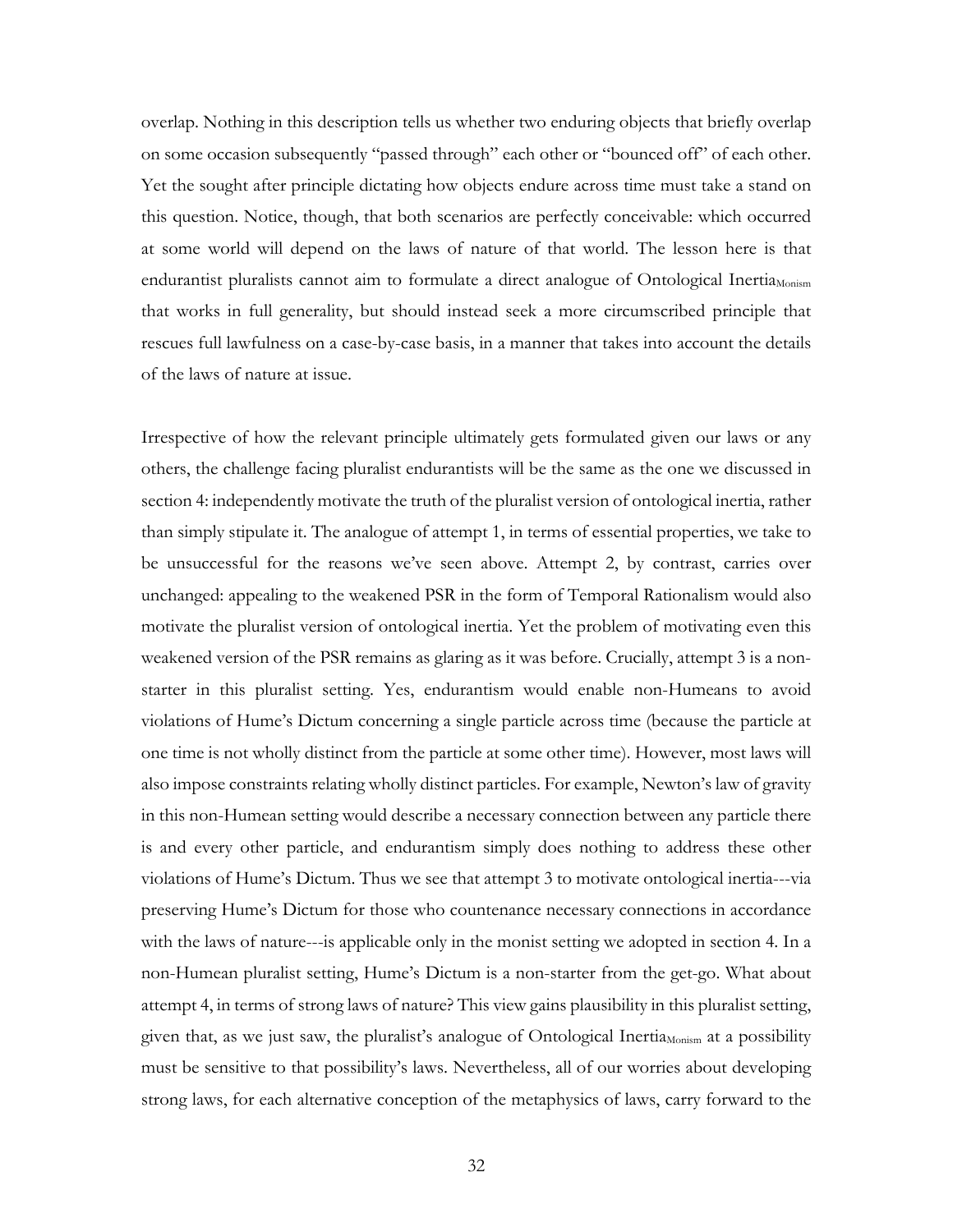pluralist setting unchanged. We see, then, that for endurantist pluralist relationists the only ways forward are attempts 2 or 4 (namely, appeal to Temporal Rationalism or strong laws of nature).

Let us turn now from the relationist ontology to the two others, which countenance either only spacetime, or spacetime in addition to material objects. Both ontologies face the same problem given endurantism: commitment to enduring spatial points (irrespective of whether one countenances material objects as well) is widely held to be problematic because it seems to lead to physically redundant structure. The problem is that enduring spatial points immediately generate a standard of absolute rest: namely, being located at numerically one and the same region of space across time. As is familiar, such ideology of absolute rest seems to play no explanatory role in our best physical theories, and many for that reason will be reluctant to endorse enduring spatial points.<sup>43</sup>

Perhaps some endurantists will be content to just embrace this extra spatiotemporal structure, as independently motivated by their metaphysical theory despite playing no role in our best physics. To such endurantists we then pose the same dialectic as before. Avoiding counterexamples to full lawfulness akin to Future Tuesday Reset requires adopting a pluralistic analogue of Ontological Inertia<sub>Monism</sub>. The resulting principle will be more local, depending on the details of the laws of nature of whatever worlds are at issue. For example, because standard spacetime theories contain inertial structure, one such principle could require that necessarily all spatial points endure along inertial trajectories. In fact, the proponent of enduring spatial points could instead *define* inertial structure by reference to the structure of enduring spatial points: for example, a particle can be said to be on an inertial trajectory iff it is moving at a constant velocity with respect to enduring space itself. This reveals that it is far from clear whether the posit of enduring space is in fact physically redundant: those who do not countenance enduring space must regard any inertial structure in spacetime as fundamental, while those who do countenance enduring space can reduce inertial structure to facts about enduring spatial points and the spatial distances between such points.<sup>44</sup> In any case, the key

<sup>&</sup>lt;sup>43</sup> For discussion of how exactly the inference here might proceed, see Dasgupta (2016b).

<sup>44</sup> For a related point about the advantages of Newtonian spacetime, see Sider (2020: 108-109).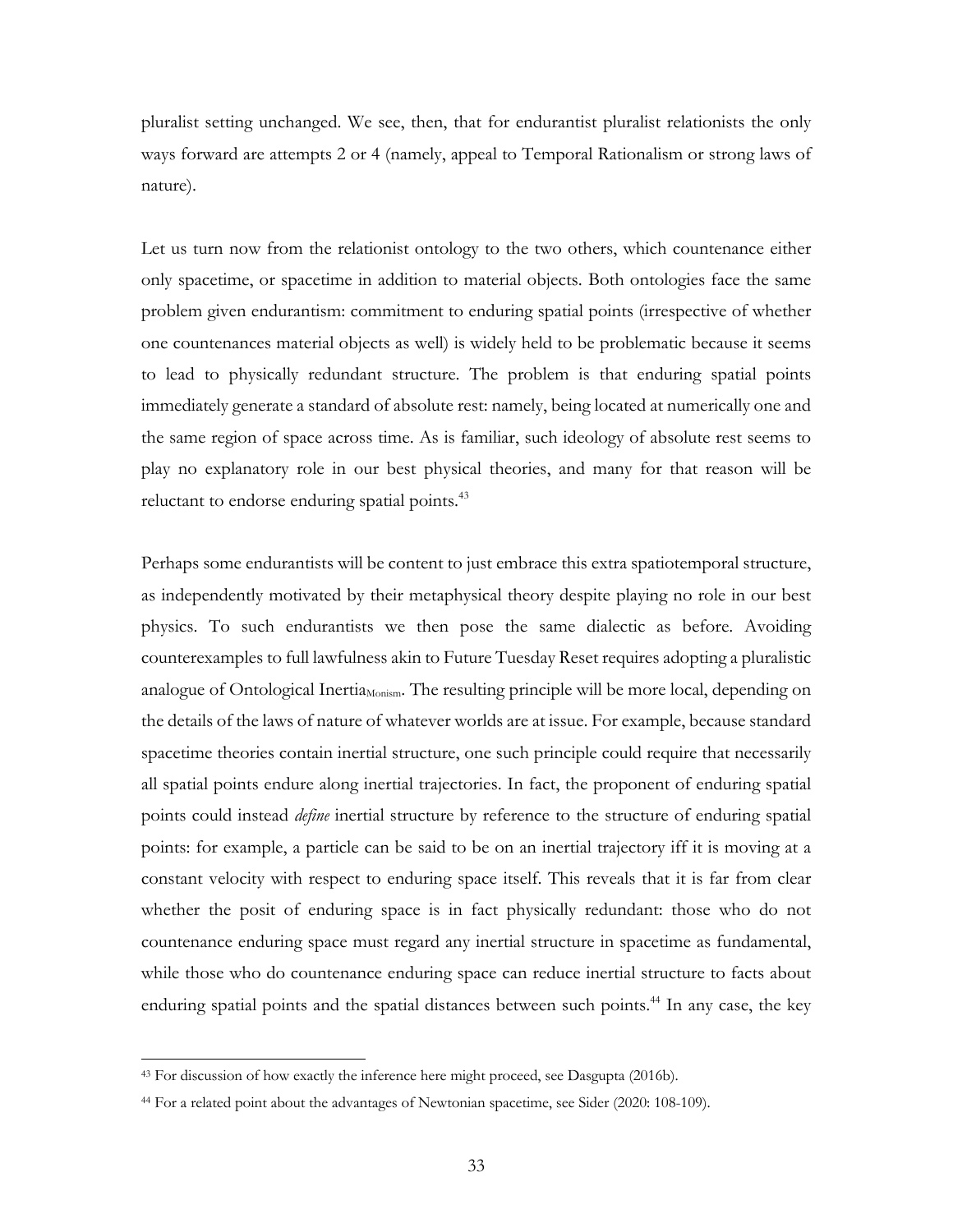issue of motivating a pluralist principle of ontological inertia for spatial points will remain: in a pluralist setting the only means of independently motivating such a principle must stem from attempts 2 or 4 above, via Temporal Rationalism or strong laws of nature. As we have seen, attempt 1 via essential properties is problematic, and attempt 3 via preserving Hume's Dictum for non-Humeans requires monism.

Let us now turn, finally, to the "mixed" version of the second pluralistic ontology, which countenances both material objects and spacetime, and maintains that matter endures yet spacetime perdures. The issues raised by this view mirror some of the issues we've already seen in this section. We can generate threats to full lawfulness by considering permutations or replacements of particular spacetime points. We can also generate such threats by considering nomic possibilities where the enduring material objects are permuted or replaced by new enduring objects. Addressing the former perdurantist threats is arguably best done by adopting qualitativism. And in the present pluralist setting the latter endurantist threats call for Temporal Rationalism or strong laws of nature (which are the only means of independently motivating the pluralist's analogue of Ontological Inertia<sub>Monism</sub>). And the challenges we have already seen for these strategies remain as glaring as ever.

#### **7. Upshots**

We have covered a lot of ground, and the dialectical situation is somewhat messy. Let's summarize the central conclusions we've reached.

First, perdurantists should arguably also embrace qualitativism. Perdurantists had to embrace anti-haecceitism in order to vindicate full lawfulness, and qualitativism was the most promising means of independently motivating this modal principle. Of course they could embrace this principle as a brute modal constraint. But ideally they'd embrace a metaphysic that implies the principle if there is one to be found. We take the contrapositive here to be especially striking. If, like most philosophers, you embrace some individuals at the fundamental level, and hence reject qualitativism, then you should also embrace endurantism. In this way, our discussion offers a powerful argument for endurantism stemming from the constraint of full lawfulness.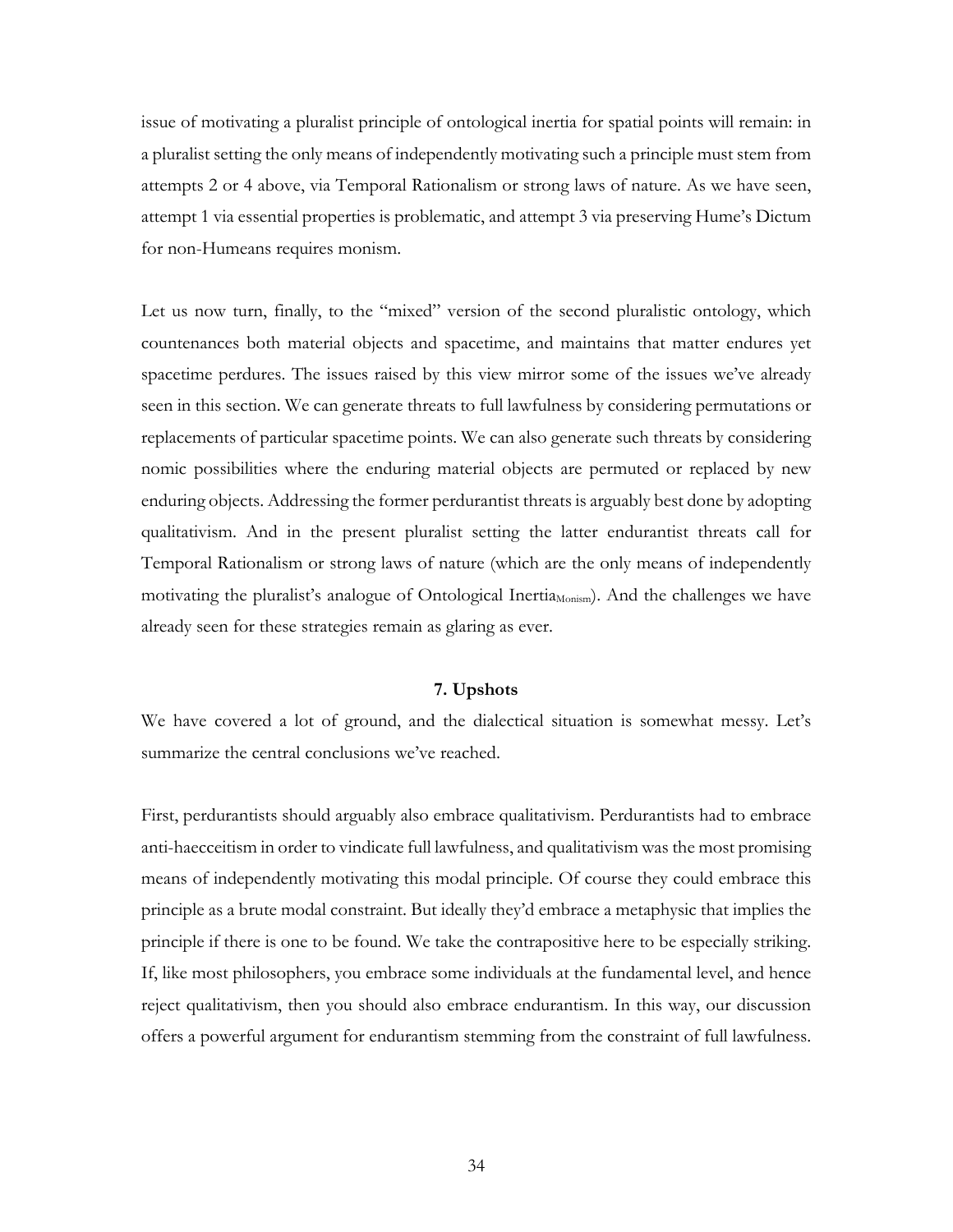If you're an endurantist you have a few paths forward. If you embrace monism, you can attempt to independently motivate Ontological Inertia<sub>Monism</sub> via attempt 2 in terms of Temporal Rationalism or attempt 4 in terms of strong laws of nature. Nonetheless, we argued that the most promising strategy for monists goes via attempt 3, in terms of vindicating Hume's Dictum given the presence of necessary connections in accordance with the laws of nature. If you embrace pluralism, on the other hand, your only options for independently motivating the pluralist's analogue of Ontological Inertia<sub>Monism</sub> must go via attempts 2 or 4. Furthermore, endurantist pluralists faced some additional obstacles that endurantist monists did not (for instance, they seemed to require that particle number be conserved). We think this overall dialectical situation gives endurantists reason to embrace monism. Most notably, attempt 3 in terms of vindicating Hume's Dictum fared significantly better than the rest as a means of motivating ontological inertia. Yet we also saw that this Hume's Dictum motivation is available only in a monistic setting. So we see that full lawfulness also enables one to construct an argument for monism, stemming from endurantism and Hume's Dictum.

Lastly, we also take our previous discussion to have an important moral for the metaphysics of time, which we have so far not addressed. The moral concerns the A-theory of time, according to which the present is in some sense metaphysically privileged. Arguably the most serious challenge to the A-theory stems from relativistic physics: the A-theory requires there to be a privileged notion of simultaneity in order for there to be a privileged notion of the present, but relativistic spacetimes seem to lack a privileged notion of simultaneity. The standard A-theoretic response to this objection is to supplement orthodox relativistic spacetime with a privileged standard of simultaneity. <sup>45</sup> However, many reject this extra posit on the grounds that it has no independent motivation. We believe our discussion provides the sought after independent motivation for a privileged notion of simultaneity, even setting aside the A-theory. Recall that we have argued that those who embrace the orthodoxy of nonqualitativism have reason to favor endurantism over perdurantism. Yet, crucially, any endurantist who embraces substantivalism is thereby committed to absolute simultaneity. As we saw in section 6, the endurantist substantivalist who embraces pluralism must countenance enduring spatial points. These points generate a standard of absolute rest, and in the context

<sup>45</sup> See, for example, Markosian (2004) and Zimmerman (2011).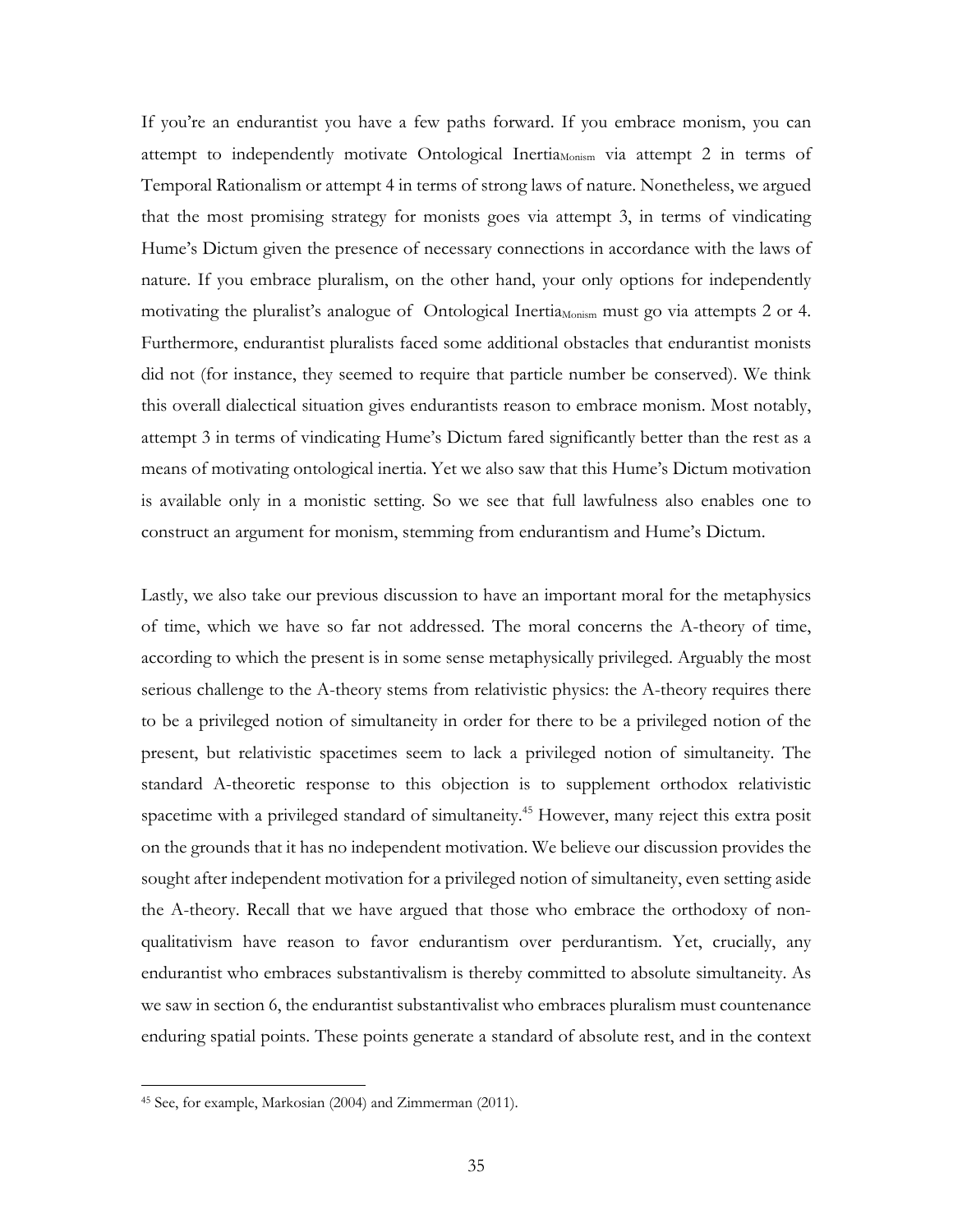of Special Relativity, a standard of absolute rest also generates a standard of absolute simultaneity (being simultaneous with respect to the privileged inertial rest frame).<sup>46</sup> On the other hand, if the endurantist substantivalist embraces monism---believing that the only fundamental individual is a three-dimensional space that endures though time---then this space itself serves as the privileged standard of simultaneity. So either way endurantist substantivalists are committed to a privileged notion of simultaneity. Moreover, substantivalism is widely taken to be more plausible than relationism in light of contemporary physical theories.47 Putting these points together, all who embrace the orthodoxy of nonqualitativism should arguably embrace a privileged notion of simultaneity, for reasons entirely independent of the A-theory of time.

Let us, finally, reiterate the central general moral that we started with: the constraint of full lawfulness matters to debates about the metaphysics of persistence. We have seen that the constraint has independent motivation, and reveals some quite surprising commitments of the two central positions. There remains work to be done comparing and evaluating the resulting packages of views. Still, now we have before us the more fleshed out metaphysical visions of the world that we should arguably be adjudicating between. Whichever way the balance of considerations ultimately points, we're confident that considerations of how best to preserve full lawfulness promise to breathe some new life into traditional debates concerning how things persist through time.

<sup>46</sup> While an objective standard of absolute rest clearly generates an objective standard of simultaneity in Special Relativity, things are more complex in General Relativity. However, a similar result still holds. In particular, specifying an objective class of "absolute rest" worldlines throughout the spacetime manifold (corresponding to a congruence of time-like geodesics) allows one to specify a unique foliation of spacetime into orthogonal hypersurfaces (generating an objective standard of simultaneity), so long as that family of worldlines has a vanishing "rotation tensor". For more on this result, see Poisson (2004: 36-40).

<sup>47</sup> As Earman summarizes, "The absolutist can point to three reasons for accepting a substratum of space-time points: the need to support the structures that define absolute motion, the need to support fields, and the need to ground the right/left distinction when parity conservation fails" (1989, 173). See Pooley (2013) for a recent overview of the debate between substantivalism and relationism.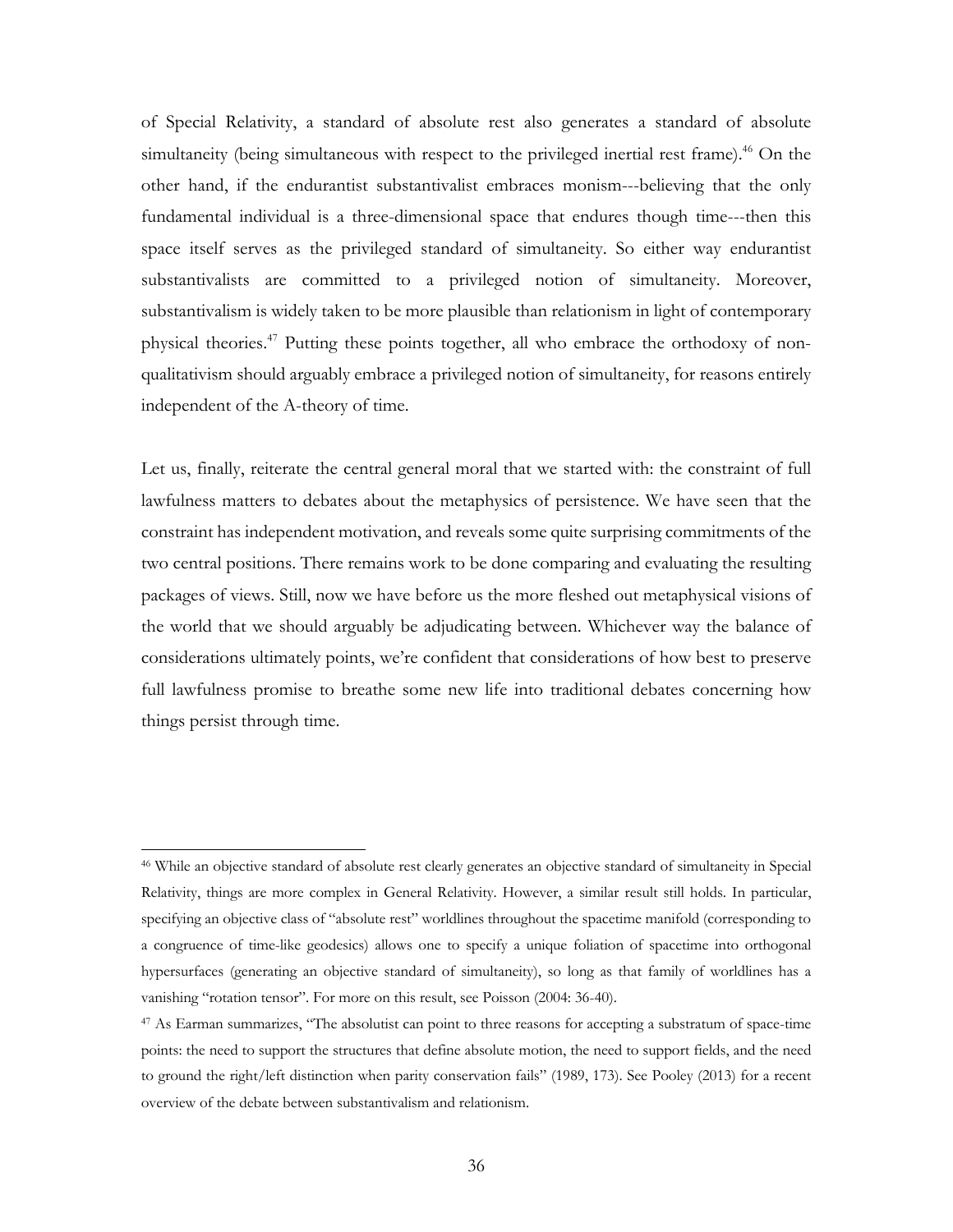#### **References**

Armstrong, David. 1983. *What is a Law of Nature?* Cambridge: Cambridge University Press.

Balashov, Yuri. 2010. *Persistence and Spacetime*. Oxford University Press.

- Basdevant, Jean-Louis, Michel Spiro, and James Rich. 2005. *Fundamental in Nuclear Physics*. New York: Springer.
- Belot, Gordon. 1995. New work for counterpart theorists: Determinism. *The British Journal for the Philosophy of Science* 46, no. 2: 185-195.

Bennett, Jonathan 1984. *A Study of Spinoza's Ethics*. Indianapolis: Hackett.

- Bhogal, Harjit. 2020a. Humeanism about laws of nature. *Philosophy Compass* 15, no. 8: 1-10.
- Bhogal. Harjit. 2020b. Induction and the Glue of the World. *Australasian Journal of Philosophy*. doi: 10.1080/00048402.2020.1793788
- Bhogal, Harjit. 2020c. Nomothetic Explanation and Humeanism about Laws of Nature. In *Oxford Studies in Metaphysics Volume 12*, edited by Karen Bennett and Dean Zimmerman, p. 164-202. Oxford: Oxford University Press.
- Bird, Alexander. 2007. *Nature's Metaphysics: Laws and Properties*. Oxford University Press
- Briggs, Rachael and Graeme Forbes. 2012. The Real Truth About the Unreal Future. In *Oxford Studies in Metaphysics Volume 7*, edited by Karen Bennett and Dean Zimmerman, 257-304. Oxford: Oxford University Press.
- Brighouse, Carolyn. 1997. Determinism and Modality. *The British Journal for the Philosophy of Science* 48, no. 4: 465-481.
- Builes, David. 2020. Derivatives and Consciousness. *Journal of Consciousness Studies* 27, no. 9-10: 87-103.

Builes, David. 2021a. The World Just Is The Way It Is. *The Monist* 104, no. 1: 1-27.

- Builes, David. 2021b. The Ineffability of Induction. *Philosophy and Phenomenological Research*. https://doi.org/10.1111/phpr.12753
- Builes, David and Trevor Teitel. 2020. A puzzle about rates of change. *Philosophical Studies* 177, no. 10: 3155-3169.
- Carroll, John. 1994. *Laws of Nature*. Cambridge: Cambridge University Press.
- Carroll, John. 2018. Becoming Humean. In *Laws of Nature*, edited by Walter Ott and Lydia Patton, 122-138. Oxford: Oxford University Press.

Chalmers, David. 1996. *The Conscious Mind: In Search of a Fundamental Theory*. Oxford: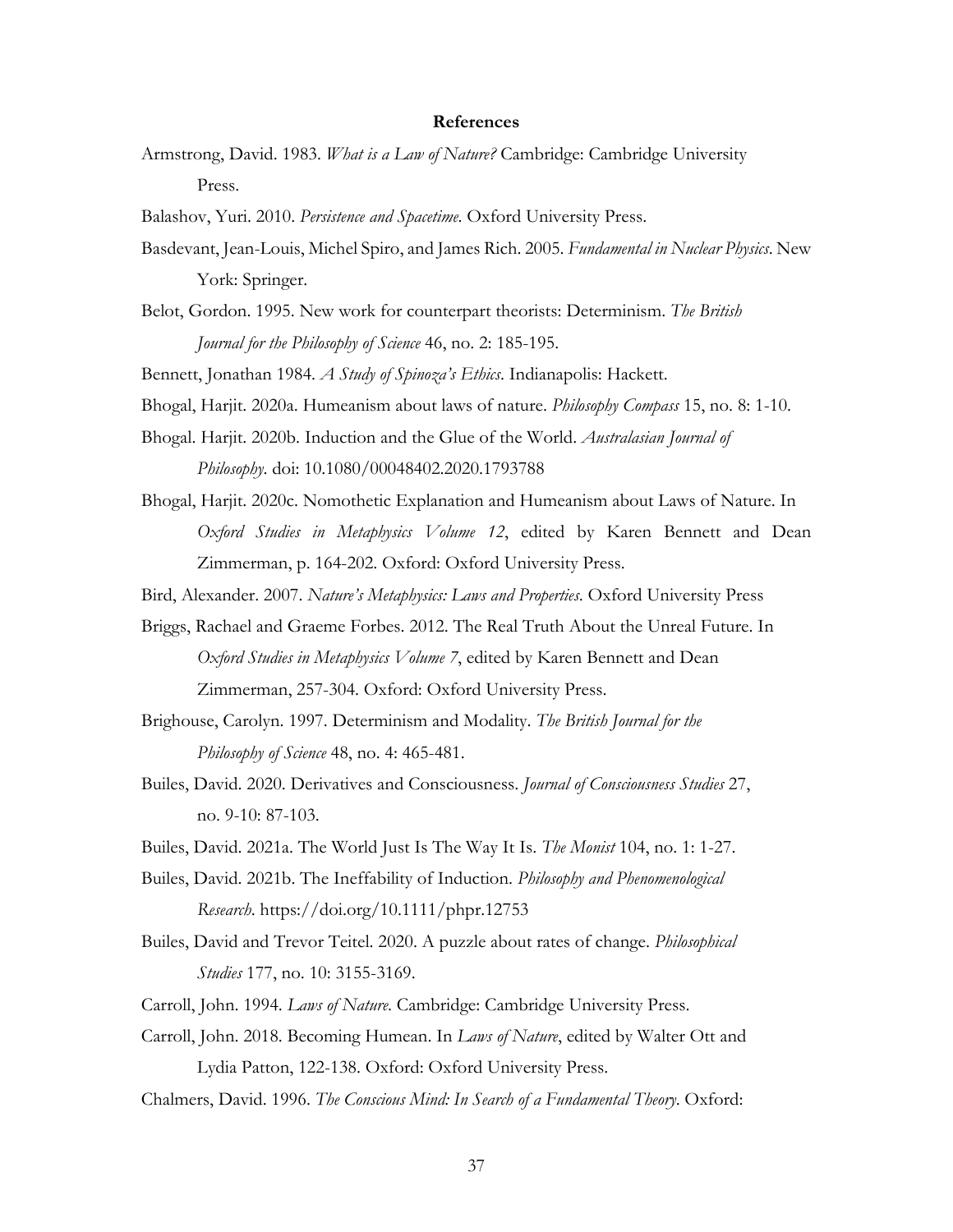Oxford University Press.

- Chalmers, David. 2002. Does Conceivability Entail Possibility? In *Conceivability and Possibility*, edited by Tamar Szabo Gendler and John Hawthorne, 145-200. Oxford University Press.
- Chalmers, David. 2008. Two-dimensional semantics. In *The Oxford Handbook to the Philosophy of Language*, edited by Ernest Lepore and Barry Smith. Oxford University Press.
- Cowling, Sam. 2017. Conceivability Arguments for Haecceitism. *Synthese* 194, no. 10: 4171-4190.
- Dasgupta, Shamik. 2009. Individuals: An Essay in Revisionary Metaphysics. *Philosophical Studies* 145, no. 1: 35–67.
- Dasgupta, Shamik. 2016a. Metaphysical Rationalism. *Noûs* 50, no. 2: 379-418.
- Dasgupta, Shamik. 2016b. Symmetry as an Epistemic Notion (Twice Over). *British Journal for the Philosophy of Science* 67, no. 3: 837-878.
- Dasgupta, Shamik. 2017. Quality and Structure. In *Current Controversies in Metaphysics*, edited by Elizabeth Barnes, 7-23. New York: Routledge.
- Della Rocca, Michael. 2010. PSR. *Philosopher's Imprint* 10, no. 7: 1-13.
- Demarest, Heather. 2017. Powerful Properties, Powerless Laws. In *Causal Powers*, edited by Jonathan Jacobs, 38-53. Oxford: Oxford University Press.
- Dorst, Chris. 2019. Humean laws, explanatory circularity, and the aim of scientific explanation. *Philosophical Studies* 176, no. 10: 2657-2679.
- Dretske, Fred. 1977. Laws of Nature. *Philosophy of Science* 44, no. 2: 248-268.
- Earman, John and John Norton. 1987. What Price Spacetime Substantivalism? The Hole Story. *The British Journal for the Philosophy of Science* 38, no. 4: 515-525.
- Earman, John. 1989. *World Enough and Space-Time*. Cambridge: MIT Press.
- Easwaran, Kenny. 2014. Why Physics Uses Second Derivatives. British Journal for the Philosophy of Science 65, no. 4: 845–862.
- Emery, Nina. Forthcoming. The Governing Conception of Laws. *Ergo*.
- Fine, Kit. 1994. Essence and Modality. *Philosophical Perspectives* 8: 1-16.
- Forbes, Graeme. 2016. The Growing Block's past problems. *Philosophical Studies* 173, no. 3: 699-709.
- Gibson, Ian and Oliver Pooley. 2006. Relativistic Persistence. *Philosophical Perspectives*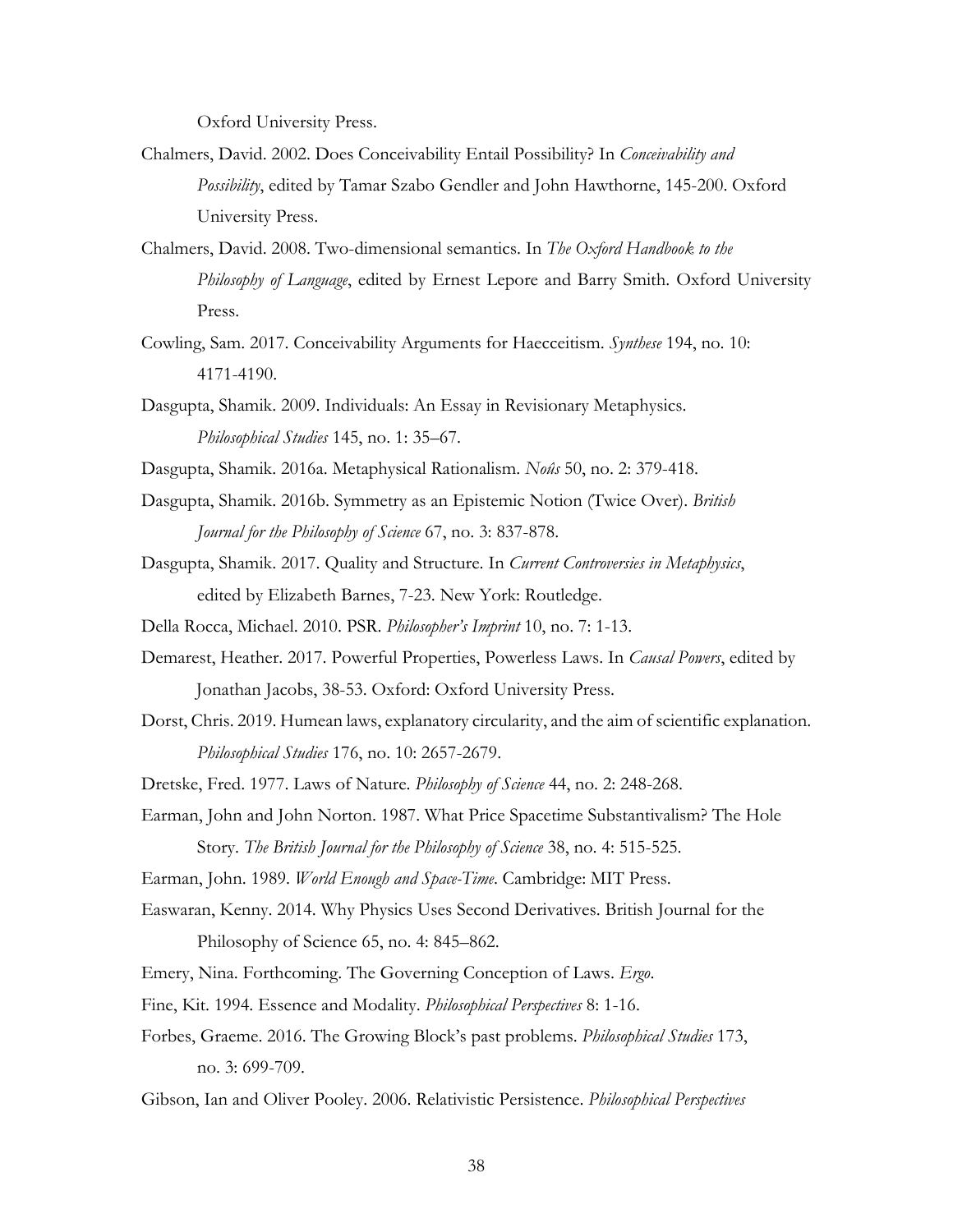20:157-198.

- Gilmore, Cody. 2008. Persistence and Location in Relativistic Spacetime. *Philosophy Compass* 3: 1224-1254.
- Goff, Philip. 2019. Essentialist Modal Rationalism. *Synthese*. https://doi.org/10.1007/s11229-019-02109-9
- Haslanger, Sally. 1989. Persistence, change, and explanation. *Philosophical Studies* 56, no. 1: 1-28.
- Hawthorne, John and Andrew Cortens. 1995. Towards Ontological Nihilism. *Philosophical Studies* 79, no. 2: 143-165.
- Hawthorne, John. 2006. Determinism De Re. In *Metaphysical Essays*, 239–243. Oxford University Press.
- Hicks, Michael Townsen. 2021. Breaking the explanatory circle. *Philosophical Studies* 178, no. 2: 533-557.
- Hildebrand, Tyler. 2013. Can Primitive Laws Explain? *Philosophers' Imprint* 13: 1-15.
- Hildebrand, Tyler. 2014. Can bare dispositions explain categorical regularities? *Philosophical Studies* 167, no. 3: 569-584.
- Hildebrand, Tyler. 2018. Natural Properties, Necessary Connections, and the Problem of Induction. *Philosophy and Phenomenological Research* 96: 668-689.
- Hildebrand, Tyler and Metcalf, Thomas. Forthcoming. The Nomological Argument for the Existence of God. *Noûs*.
- Ismael, Jenann and Schaffer, Jonathan. 2020. Quantum holism: nonseparability as common ground. *Synthese* 197, no. 10: 4131 - 4160.
- Jacobs, Jonathan. 2011. Powerful Qualities, Not Pure Powers. *The Monist* 94, no. 1: 81-102.
- Kimpton-Nye. 2021. Reconsidering the Dispositional Essentialist Canon. *Philosophical Studies* 178, no. 10: 3421-3441
- Kment, Boris. 2012. Haecceitism, Chance, and Counterfactuals. *Philosophical Review* 121, no. 4: 573-609.
- Kment, Boris. 2014. *Modality and Explanatory Reasoning*. Oxford: Oxford University Press.
- Koons, Robert and Pruss, Alexander. 2021. Skepticism and the principle of sufficient reason. *Philosophical Studies* 178, no. 4: 1079-1099.
- Lange, Marc. 2005. How Can Instantaneous Velocity Fulfill Its Causal Role?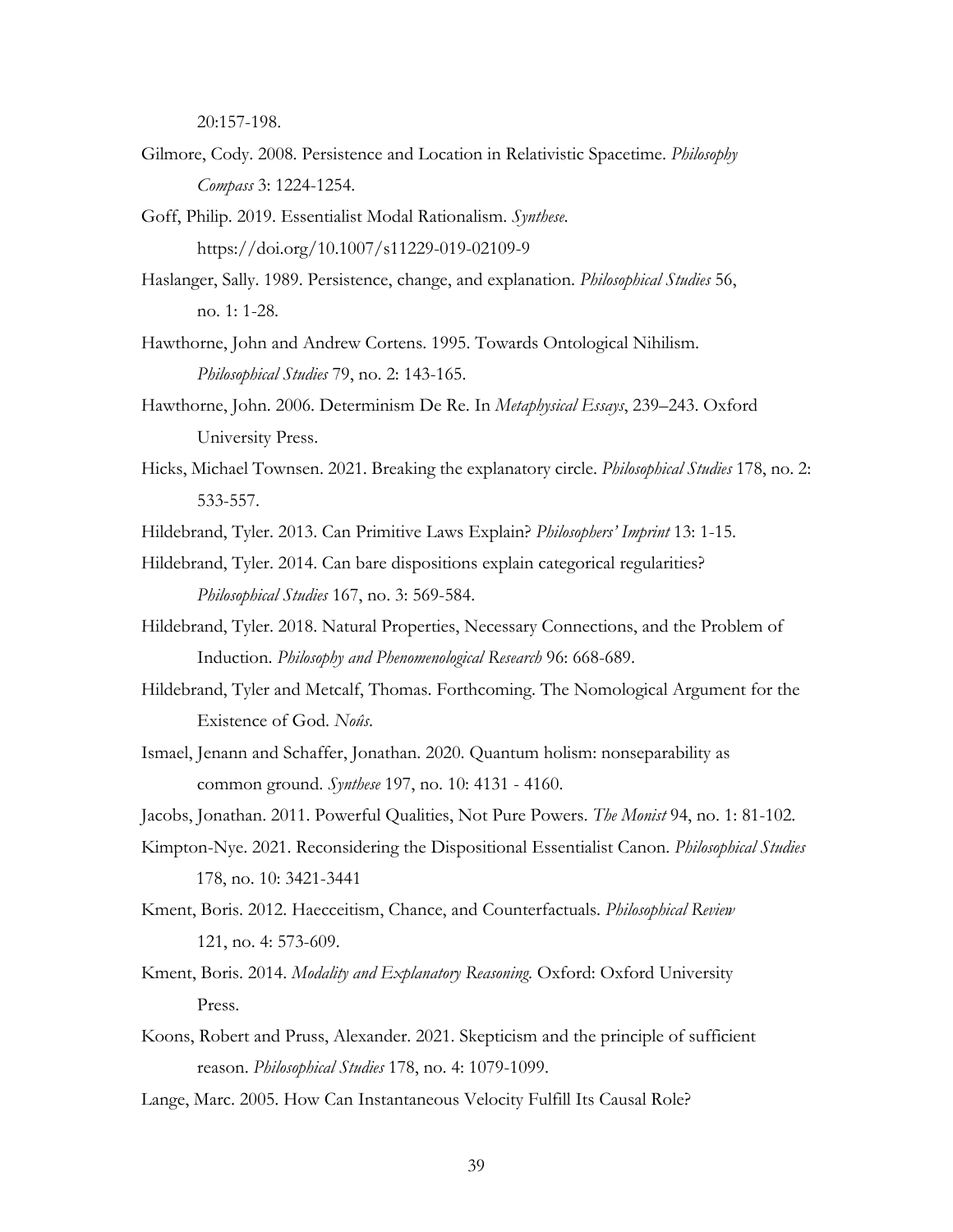*Philosophical Review* 114, no. 4: 433–468.

- Lange, Marc. 2013. Grounding, scientific explanation, and Humean laws. *Philosophical Studies* 164, no. 1: 255-261.
- Lange, Marc. 2018. Transitivity, self-explanation, and the explanatory circularity argument against Humean accounts of natural law. *Synthese* 195, no. 3: 1337-1353.
- Lewis, David. 1980. A Subjectivist's Guide to Objective Chance. In *Studies in Inductive Logic and Probability*, ed. Richard C. Jeffrey, pp. 83–132. University of California Press.
- Lukasiewicz, Jan. 1967. On Determinism. In *Polish Logic*, edited by Storrs McCall, 19- 39. Oxford University Press.
- Magidor, Ofra. 2016. Endurantism vs Perdurantism?: A Debate Reconsidered. *Noûs* 50, no. 3: 509-532.
- Markosian, Ned. 2004. A Defense of Presentism. In *Oxford Studies in Metaphysics Volume 1*, edited by Dean Zimmerman, 47-82. Oxford University Press.
- Markosian, Ned. 2013. The Truth About the Past and the Future. In *Around the Tree: Semantic and Metaphysical Issues Concerning Branching Time and the Open Future*, edited by Fabrice Correia and Andrea Iacona, 127-141. Springer.
- Maudlin, Tim. 2007. *The Metaphysics within Physics*. Oxford University Press.
- Melia, Joseph. 1999. Holes, Haecceitism and Two Conceptions of Determinism. *The British Journal for the Philosophy of Science* 50, no. 4: 639-664.
- Merricks, Trenton. 1995. On the incompatibility of enduring and perduring entities. *Mind* 104, no. 415: 521-531.
- Norton, John. 2019. The Hole Argument. *The Stanford Encyclopedia of Philosophy*  (Summer 2019 Edition), edited by Edward Zalta.
- Peirce, Charles. 1934. *Collected Papers of C.S. Peirce*. Harvard University Press.
- Poisson, Eric. 2004. *A Relativist's Toolkit: The Mathematics of Black-Hole Mechanics*. Cambridge: Cambridge University Press.
- Pooley, Oliver. 2013. Substantivalist and Relationist Approaches to Spacetime. *The Oxford Handbook of Philosophy of Physics*, edited by Robert Batterman, 522-586. New York: Oxford University Press.
- Pruss, Alexander. 2006. *The Principle of Sufficient Reason: A Reassessment*. Cambridge University Press.
- Schaffer, Jonathan. 2013. The Action of the Whole. *Aristotelian Society Supplementary*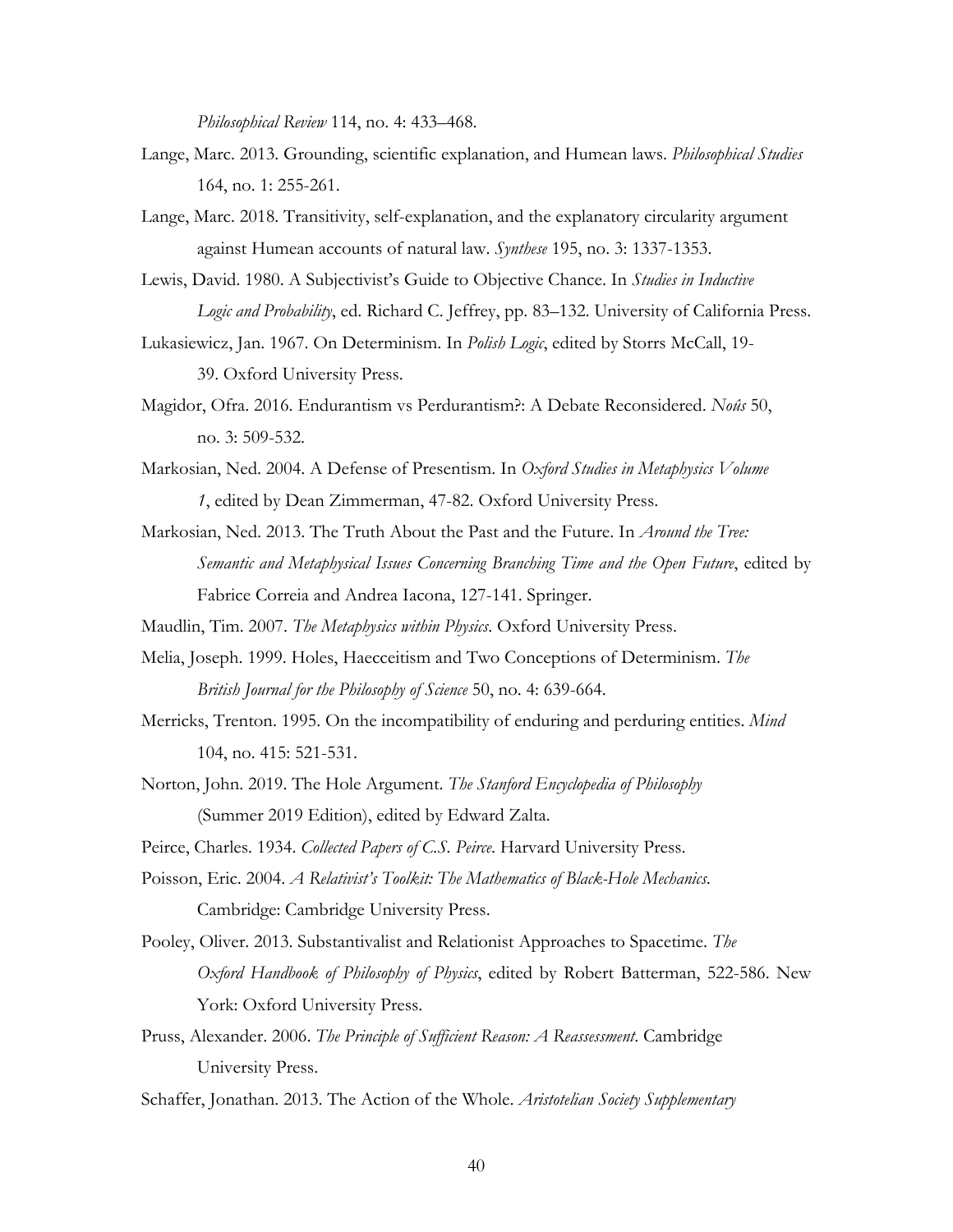*Volume* 87, no. 1: 67-87.

- Segal, Aaron. 2014. Causal essentialism and mereological monism. *Philosophical Studies* 169, no. 2: 227-255.
- Segal, Aaron. Forthcoming. Humeanisms: metaphysical and epistemological. *Synthese*.
- Shoemaker, Sydney. 1980. Causality and Properties. In *Time and Cause*, edited by Peter van Inwagen, 109-35. Dordrecht, Holland: Reidel.
- Shoemaker, Sydney. 1998. Causal and Metaphysical Necessity. *Pacific Philosophical Quarterly* 79: 59-77.
- Shumener, Erica. 2019. Laws of Nature, Explanation, and Semantic Circularity. *British Journal for the Philosophy of Science* 70, no. 3: 787-815.
- Sider, Theodore. 2001. *Four Dimensionalism: An Ontology of Persistence and Time*. Oxford University Press.
- Sider, Theodore. 2020. *The Tools of Metaphysics and the Metaphysics of Science*. Oxford University Press.
- Teitel, Trevor. 2019. Holes in Spacetime: Some Neglected Essentials. *Journal of Philosophy* 116(7): 353-389.
- Teitel, Trevor. 2021. How to Be a Spacetime Substantivalist. Forthcoming in the *Journal of Philosophy*.
- Thomason, Richmond. 1970. Indeterminist Time and Truth-value Gaps. *Theoria* 36: 264- 281.
- Thomson, Judith. 1983. Parthood and identity across time. *Journal of Philosophy* 80, no. 4: 201-220.
- Tooley, Michael. 1977. The Nature of Laws. *Canadian Journal of Philosophy* 7, no. 4: 667-698.
- Tooley, Michael. 1997. *Time, Tense, and Causation*. Oxford University Press.
- Tugby, Matthew. 2017. The problem of retention. *Synthese* 194: 2053–2075.

Tugby, Matthew. 2021. Grounding theories of powers. *Synthese* 198, no. 12: 11187-11216.

- Turner, Jason. 2011. Ontological Nihilism. In *Oxford Studies in Metaphysics Vol. 6*, edited by Karen Bennett and Dean Zimmerman, 3-54. Oxford: Oxford University Press.
- Turner, Jason. 2017. Can We Do Without Fundamental Individuals? In *Current*

*Controversies in Metaphysics*, edited by Elizabeth Barnes, 24-42. New York: Routledge.

Van Cleve, James. 1985. Three Versions of the Bundle Theory. *Philosophical Studies* 47,